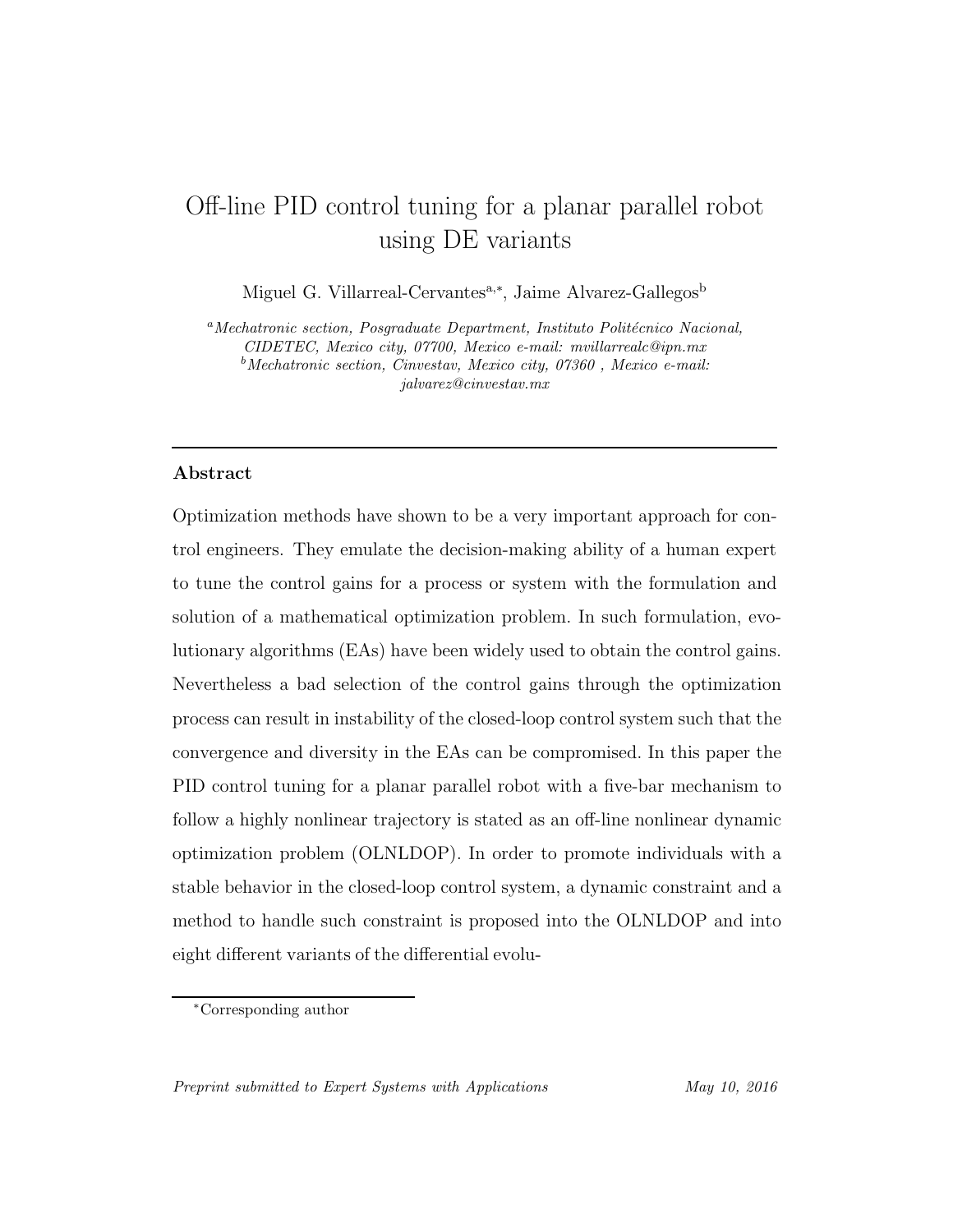tion algorithm, respectively. Comparative analysis shows that the proposal finds suitable solutions for the OLNLDOP with a better convergence time. Laboratory testing with the optimum PID control gains on a real prototype validates the tuning optimization method.

#### Keywords:

Controller tuning, optimal tuning, differential evolution, parallel robot.

### **1. Introduction**

Nowadays, intelligent control has increased the interest among researchers (Ruano et al., 2014). One definition for intelligent control is the collection of methodologies, techniques and paradigms from the computational intelligence and soft computing, namely neural networks, fuzzy logic systems or evolutionary algorithms, to rule-based and knowledge-based systems for control engineering field (Ruano, 2007; Reynoso-Meza, Sanchis, Blasco & Freire, 2016a).

In industrial demand the widely used controller is the proportional-integralderivative (PID), due to the structural simplicity, performance characteristics and the application to a broad class of dynamic systems. Since the emergence of PID control by Elmer Sperry in 1910, there have been more concerns about tuning procedures that guarantee the best performance of the PID controller. The first tuning rules were introduced by Ziegler and Nichols in 1942 (Ziegler & Nichols, 1942) and thereafter, several tuning rules have been proposed. Nevertheless, some of them have been focused on stabilizing the linear system expressed in the Laplace domain (Aström  $\&$  Hagglund, 2006) and are not suitable for nonlinear dynamic systems such as robot manipulators. The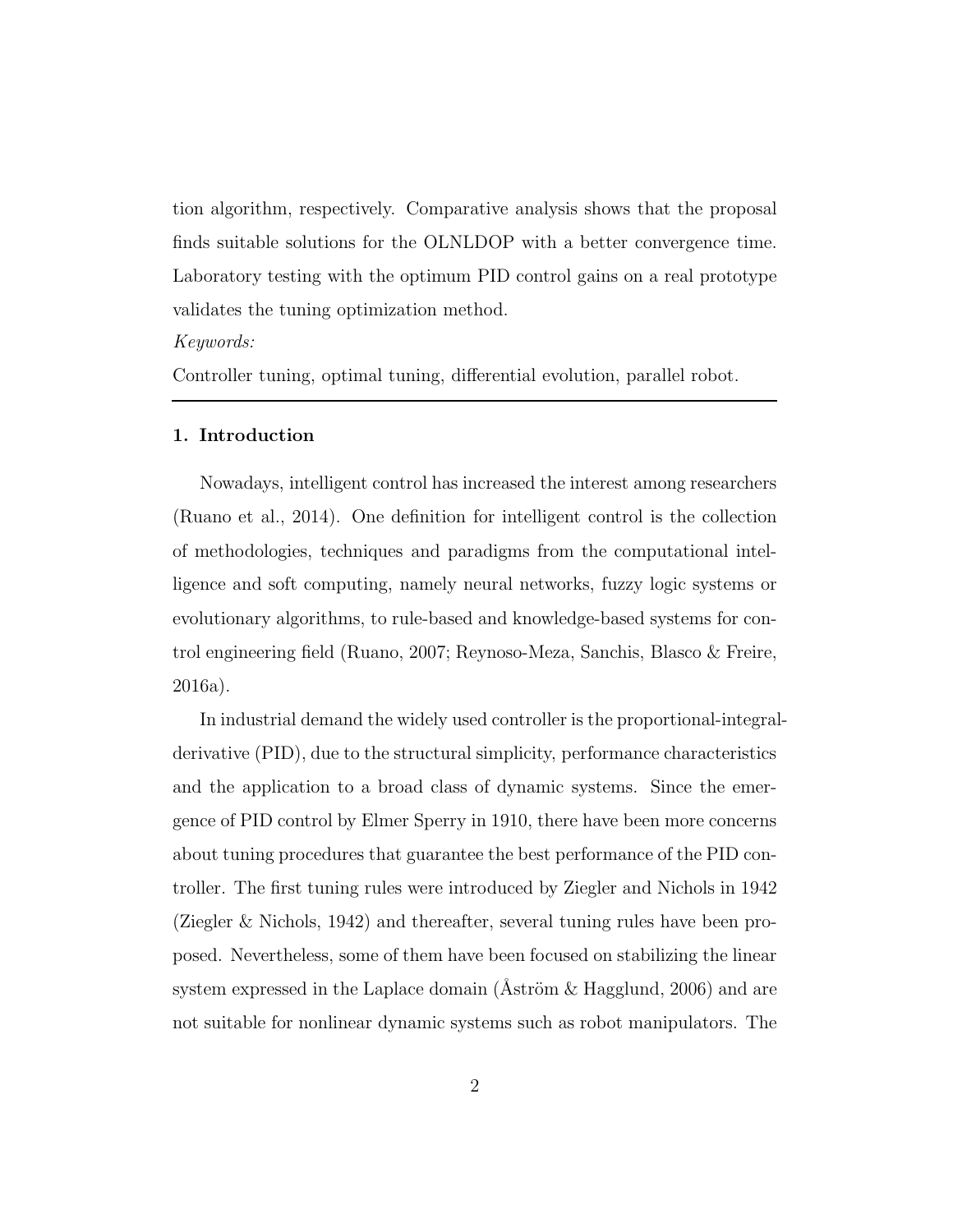control tuning problem is one of the basic tasks in intelligent control and hence its study could improve the closed-loop performance of a process or system.

Tuning methods can be classified in four categories (a similar classification is found in (Kiam, Chong  $\&$  Yun, 2005)):

i) Analytical methods, where the stability of the closed loop system is analyzed (Lyapunov approaches for nonlinear systems or frequency response, root locus method, etc. for linear systems). In (Kelly, Santibáñez & Loria, 2006) an analytical method to tune the PID controller of robot manipulators is proposed based on knowledge of the inertia matrix and the gravity vector which result from the stability analysis.

ii) Heuristic methods, where the experience in the manual tuning of the controller designer is considered, for example in the Ziegler-Nichols rule (Ziegler & Nichols, 1993). These methods have been patented most of the times (Kiam, Chong & Yun, 2005).

iii) Optimization methods where a mathematical programming problem (MPP) is stated and an optimization techniques are used to solve it. The main characteristic of these methods is that the control parameters are fixed and obtained through the solution of an off-line numerical optimization method. The off-line numerical optimization method will require the state vector of the system obtained either by the simulated system or by the real one. Once the fixed control parameters are obtained, they can be included in the closed-loop system. A comparative study of three different auto-tuning methods of the PID control gains (heuristic optimization, simplified optimization and direct rules) is discussed in (Romero et al., 2012) for the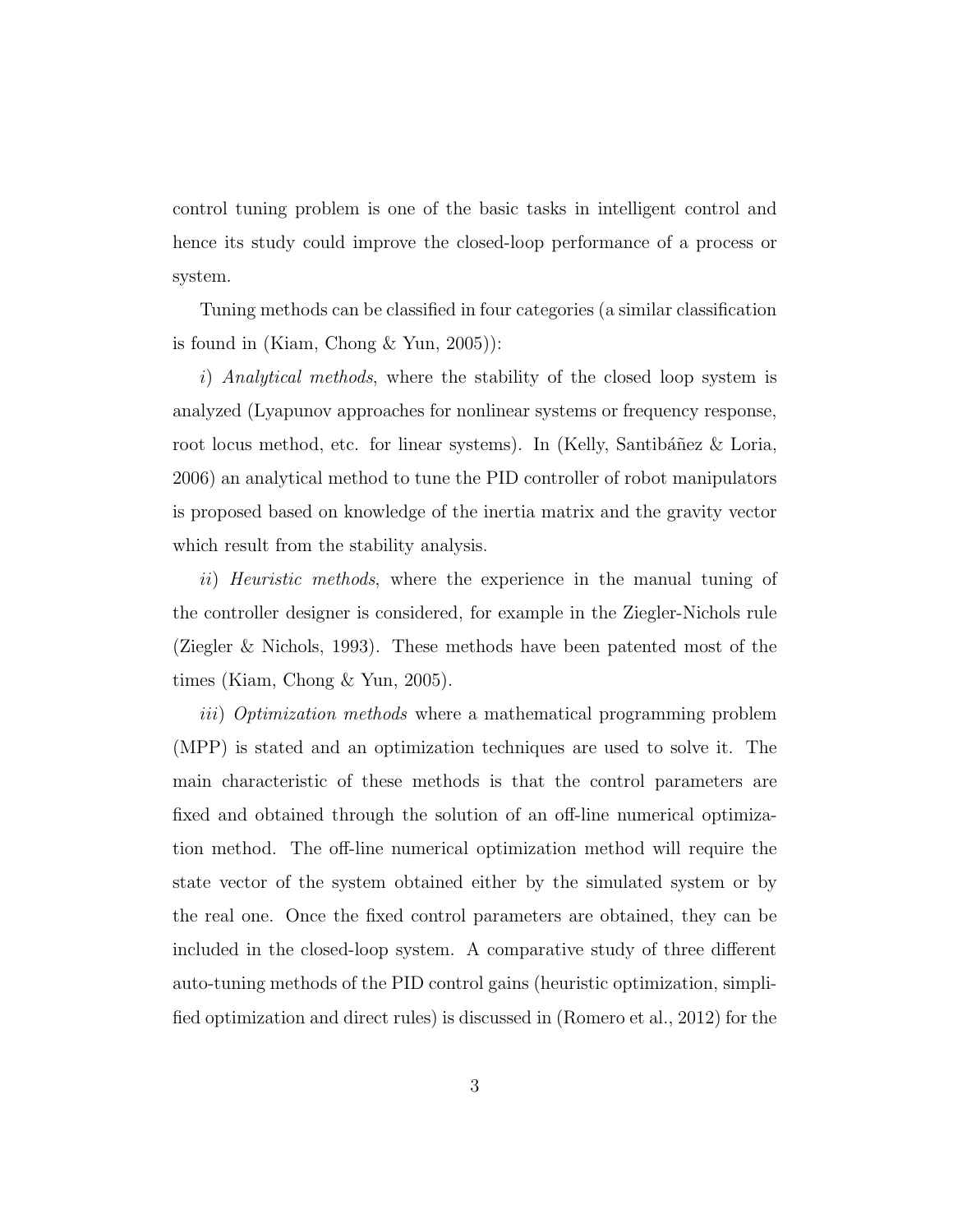disturbance rejection problem in linear systems. The analyzed results show a suitable performance in all cases. In (Calva, Niño, Villarreal-Cervantes, Sepúlveda  $\&$  Portilla, 2013) the optimal gains of the PI controller for a fourbar mechanism with spring and damping forces are obtained by proposing and solving a nonlinear dynamic optimization problem (NLDOP). In order to handle the nonlinearities in the dynamic system, the differential evolution algorithm with a constraint handling mechanism is used to solve the NLDOP. In (Reynoso, Sanchis, Blasco & Herrero, 2012) a multivariable PI controller is tuned by using a multi-objective-evolutionary algorithm. The approach is applied to a linear multivariable process and three different evolutionary algorithms are used. The empirical simulation results show that the performance of the controllers presents different trade-offs between objectives but those controllers can be useful in different situations. In (Wei & Shun, 2010), the quality of the solution in the optimal PID controller gains is improved by modifying the velocity updating equation in the particle swarm optimization (PSO). The simulation results with a pendulum system verify the stable convergence of the proposed modified PSO. In (Helon & Leandro, 2012), the PID control of two-degree-of-freedom robotic system is tuned by proposing a multi-objective optimization problem. NSGA-II algorithm is implemented to solve the problem. Based on simulation results, they state that their approach is a viable alternative. Nevertheless, the experimental results require another analysis and an iterative process is required to link the simulation results to the experimental ones.

iv) Adaptive methods where the gains of the controller parameters are on-line tuned based on both the previous methods and a real-time identifi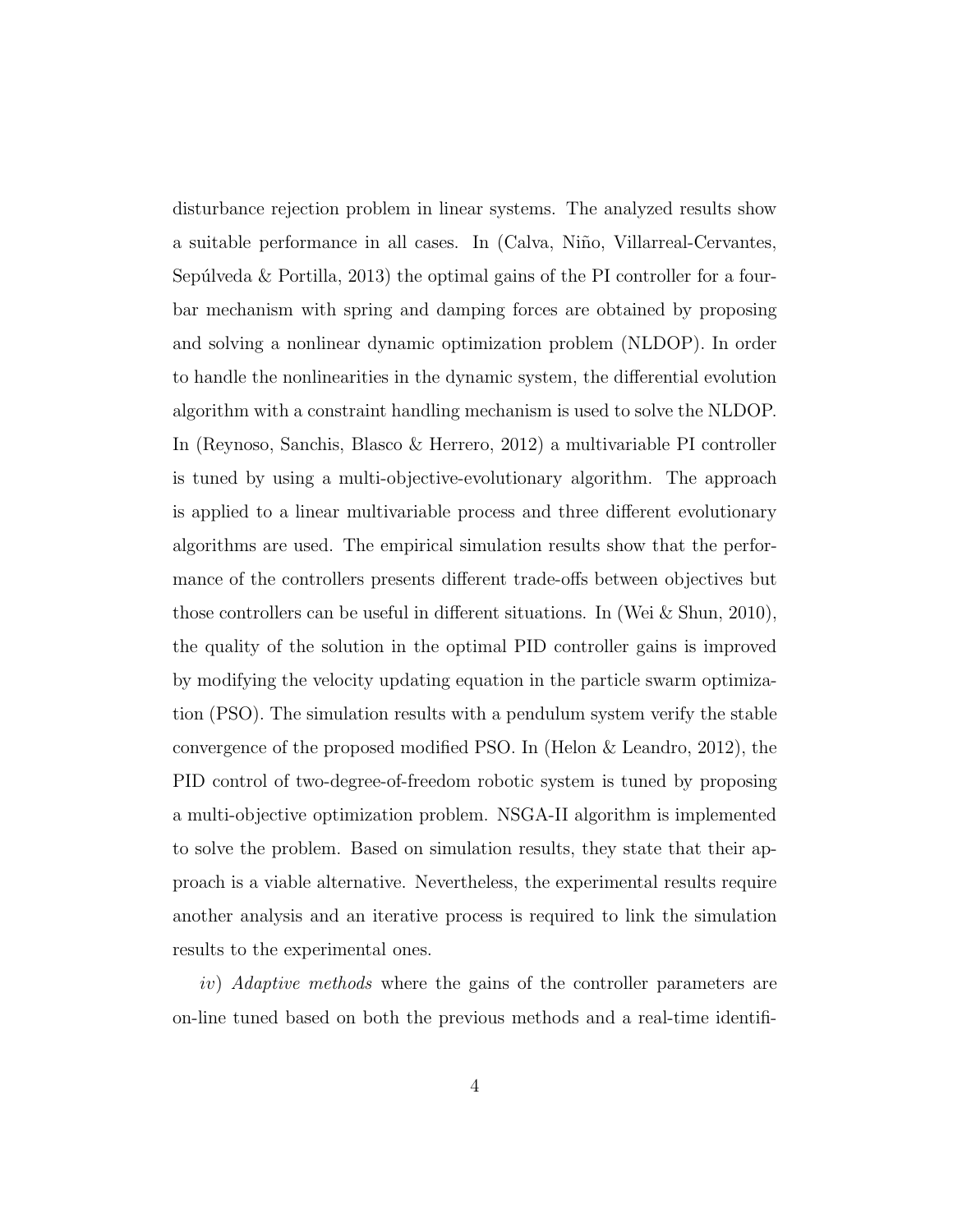cation technique (Tae & Woong, 2000; Zhiyong, Mingyi & Zhongcai, 2010; Segovia, Sbarbaro & Ceballos, 2004; Kao, Chuang & Chuang, 2006). The main characteristic of these methods is that the control parameters change over a predefined time interval in the closed-loop system.

Regarding tuning approaches based on optimization methods, gradient and meta-heuristic algorithms have been used to solve the optimization problem. Gradient based algorithms have been mainly applied to linear systems (Aström, Panagopoulos & Hagglund, 1998; Bevrani, Hiyama & Bevrani, 2011). In nonlinear systems, the gradient based algorithm presents the drawbacks of the premature convergence to local minimum near the initial condition and the case of failure if discontinuities are presented.

On the other hand, meta-heuristic based algorithms (MHBA) have been widely used to solve real world optimization problems, (Villarreal-Cervantes, Cruz & Alvarez, 2015; Villarreal-Cervantes, Cruz, Alvarez & Portilla, 2010; Cabrera, Nadal, Munoz & Simon, 2007, Portilla et al., 2011). Differential evolution (DE) (Price, Storn & Lampinen, 2005) is a MHBA which can be used to solve continuous, discontinuous, linear, nonlinear, dynamic and static optimization problems. DE performs mutation based on the distribution of the solutions in the current population such that, the search direction depends on the location and selection of individuals. The simplicity, easy implementation, reliability and high performance makes the DE algorithm the most used algorithm in a real world optimization problem (Das & Suganthan, 2011; Ferrante & Ville, 2010) and one of the algorithms used to compare the performance of new algorithms. Nevertheless, some modifications to the original DE schemes have been made to enhance the explorative and exploitative per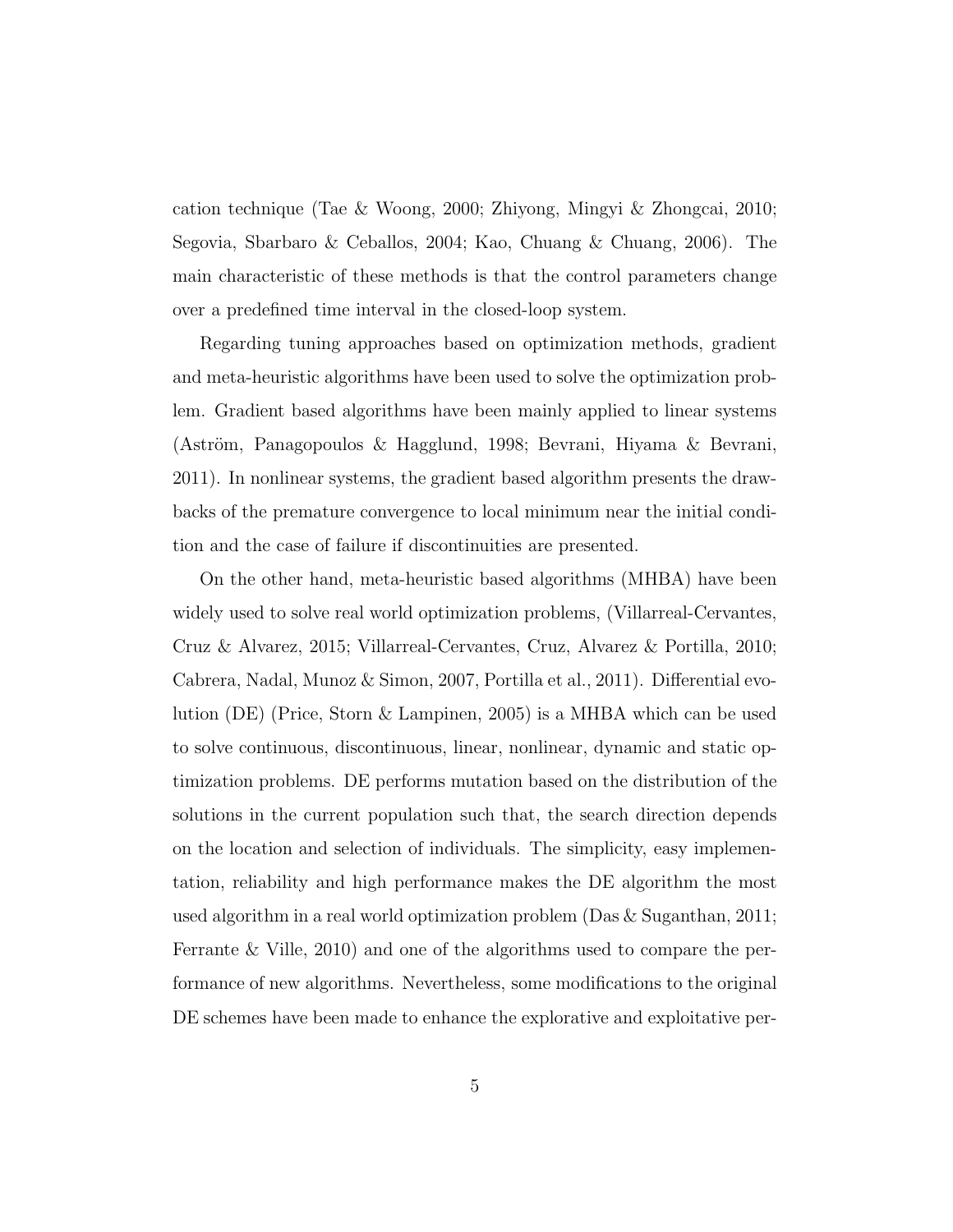formance (Ferrante & Ville, 2010). The algorithm used to solve the optimization problem depends on the problem at hand (Mezura, Velázquez  $\&$  Coello, 2006) and hence, a study of the algorithm performance is required. One way to maintain the diversity and the exploration capabilities in evolutionary algorithms for the PI and PID control of a multi-input multi-output (MIMO) is to use chaos theory concepts (chaotic Zaslavskii map) in the mutation process of the differential evolution algorithm instead of the pseudo-random number generator (Dos Santos & Wicthoff, 2011). The simulation results show an improvement in the solution quality of the proposal in a distillation column model. Other researchers have focused on incorporating mechanisms to improve convergence, diversity and constraint handling in multi-objective differential evolution (Reynoso-Meza et al., 2016a, Reynoso-Meza, Sanchis, Blasco & Martínez, 2016b). In (Reynoso-Meza et al., 2016a), control engineer preference handling techniques are incorporated in the optimization process of multi-variable PI controller tuning for a distillation column represented by a linear system with delay. It incorporates a pruning mechanism to promote diversity in the Pareto front and competitive results compared with other multi-variable tuning techniques are shown. With a similar approach to the previous research, in (Reynoso-Meza et al., 2016b) the boiler control problem is solved. In that research the controllers are tuned using linear models of the plant and the obtained control gain is implemented to the corresponding nonlinear explicit model of the plant. The obtained control gains are more sensitive to noise because the optimization problem finds the corresponding fixed gains in a linear dynamic environment being that the real environment is nonlinear.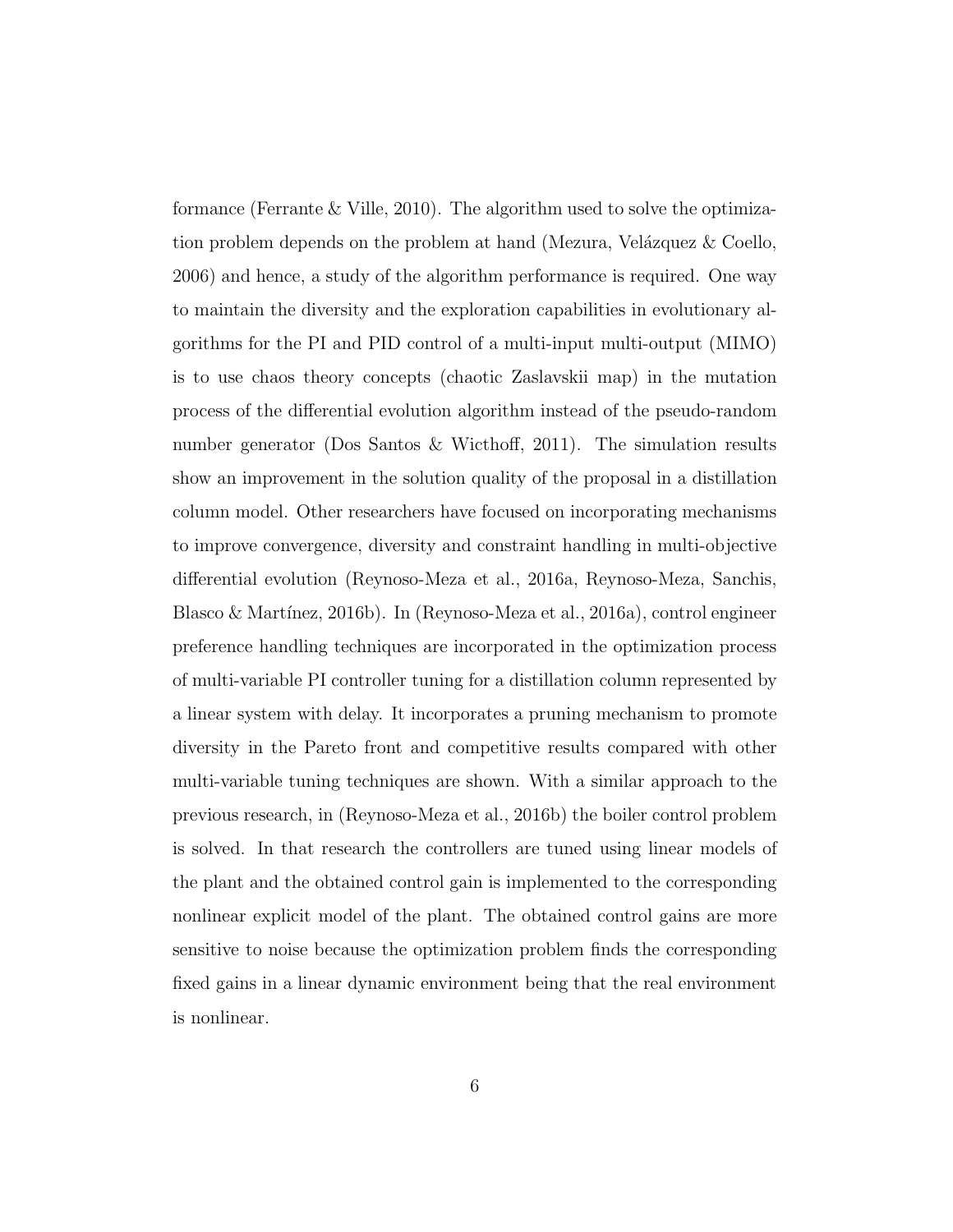Similarities in previous works about PID control tuning based on optimization methods are found: 1) In the majority of the cases, they are applied to linear systems, such that the fixed control gain could not efficiently develop the desired task in the real nonlinear plant. 2) Few works are related with nonlinear systems and in those works, simulation results are only taken into account because the real implementation (laboratory testing) of the optimum PID control gains for nonlinear systems requires an appropriate identification of the system and additional considerations related to the real implementation, such that, the control system with optimum control gains obtained by simulation results may even unstabilize the closed-loop system in the real implementation. 3) Different mechanisms and MHBA have been proposed recently in order to improve the performance of the algorithm and then the obtained PID control tuning. To the best of the authors' knowledge, the unstable dynamics of the closed-loop system has not been considered neither the optimization problem nor the solver algorithm, being that it is an important factor in the convergence and diversity of the algorithm to improve the obtained solution.

Hence, the main contribution of this paper is  $i$ ) The PID control tuning method for a planar parallel robot with five-bar mechanism (nonlinear system) based on a *dynamic* optimization method with a highly nonlinear trajectory, and its applications to a real prototype, i.e, this work is related to a real-world nonlinear optimization problem with laboratory testing. ii) The inclusion of a dynamic constraint into the OLNLDOP as well as a method to efficiently handle unstable dynamics into DE variants that promote the generation of better individuals in a dynamic environment and the reduction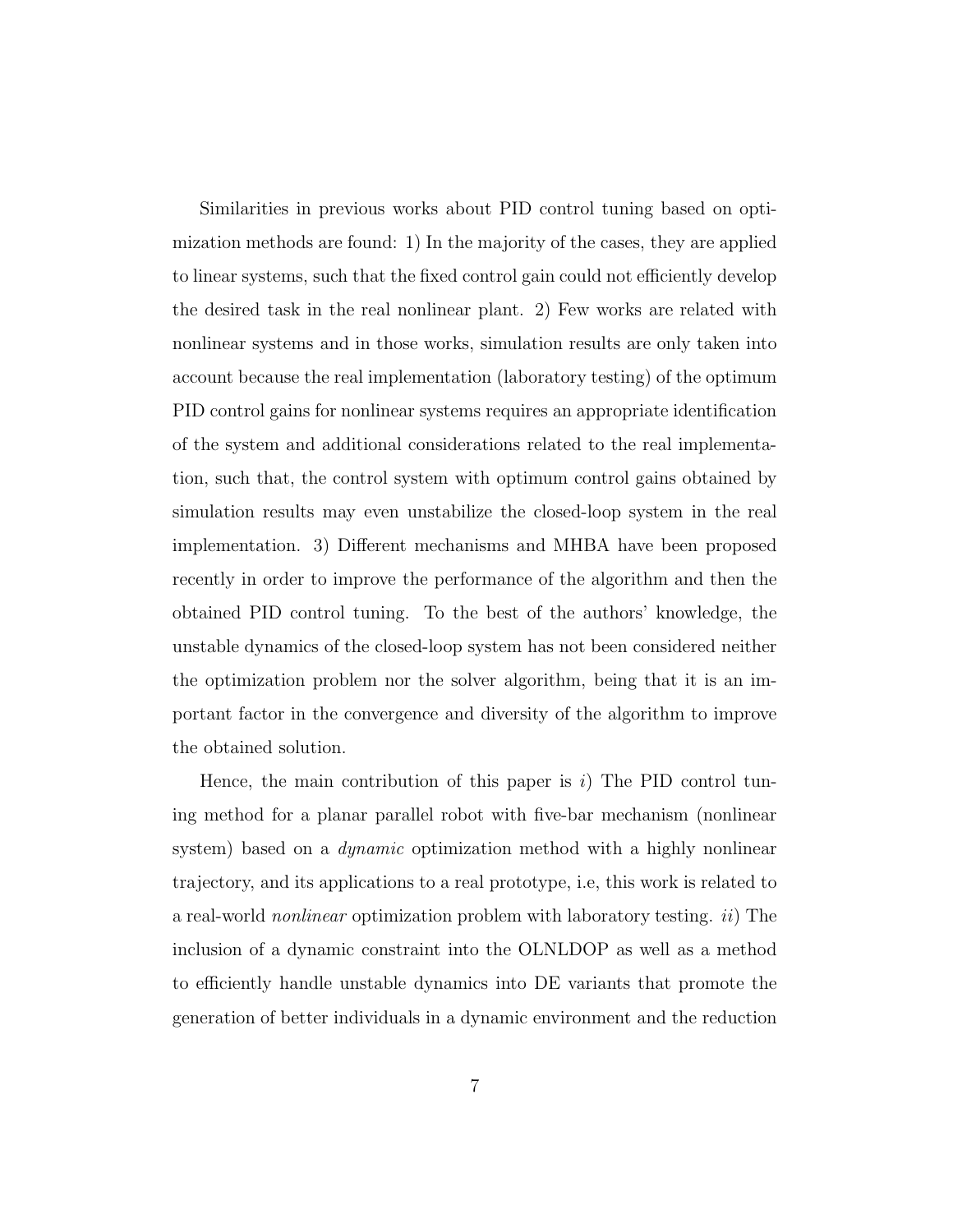of the convergence time.

The rest of the paper is organized as follows: The planar parallel robot with five-bar mechanism and its control system are described in Section 2. In Section 3, the off-line nonlinear dynamic optimization problem for the PID control tuning is formulated. The DE variants and the proposed method to handle dynamic constraints are explained in Section 4. The results and discussion are given in Section 5 and finally, in section 6 the conclusions are presented.

#### **2. The robotic system and its PID control**

The robot dynamics that is studied in the off-line PID control tuning based on optimization approach, is the planar parallel robot with five-bar mechanism (ppr5bm). The ppr5bm has three degrees of freedom  $(d.o.f)$ in the joint space which provides the ability to move the tip of the endeffector represented by  $(\hat{x}, \hat{z})$ , in the plane X – Z with an orientation  $\phi$  with respect to the axis X of the inertial coordinate system  $X - Z$ . The parallel mechanism into the robot achieves higher precision and higher stiffness than a serial robot (Lung-Wen, 1999), nevertheless it is more difficult to control because it presents more singularity configurations. The ppr5bm is shown in Fig. 1, where  $q = [q_1, q_2, q_3]^T$ ,  $\dot{q} = [\dot{q}_1, \dot{q}_2, \dot{q}_3]^T$ , are the joint position and velocity vector,  $\tau = [\tau_1, \tau_2, \tau_3]^T$  is the input torque vector. The kinematic and dynamic parameter of the links for the experimental prototype are described in Table 1.

The dynamic model of the ppr5bm in the state space  $x = [x_1, x_2, x_3, x_4,$  $(x_5, x_6, x_7, x_8, x_9]^T = [q, \dot{q}, \int_0^{\tau} e_1(\tau) d\tau, \int_0^{\tau} e_2(\tau) d\tau, \int_0^{\tau} e_3(\tau) d\tau]^T \in R^9$  with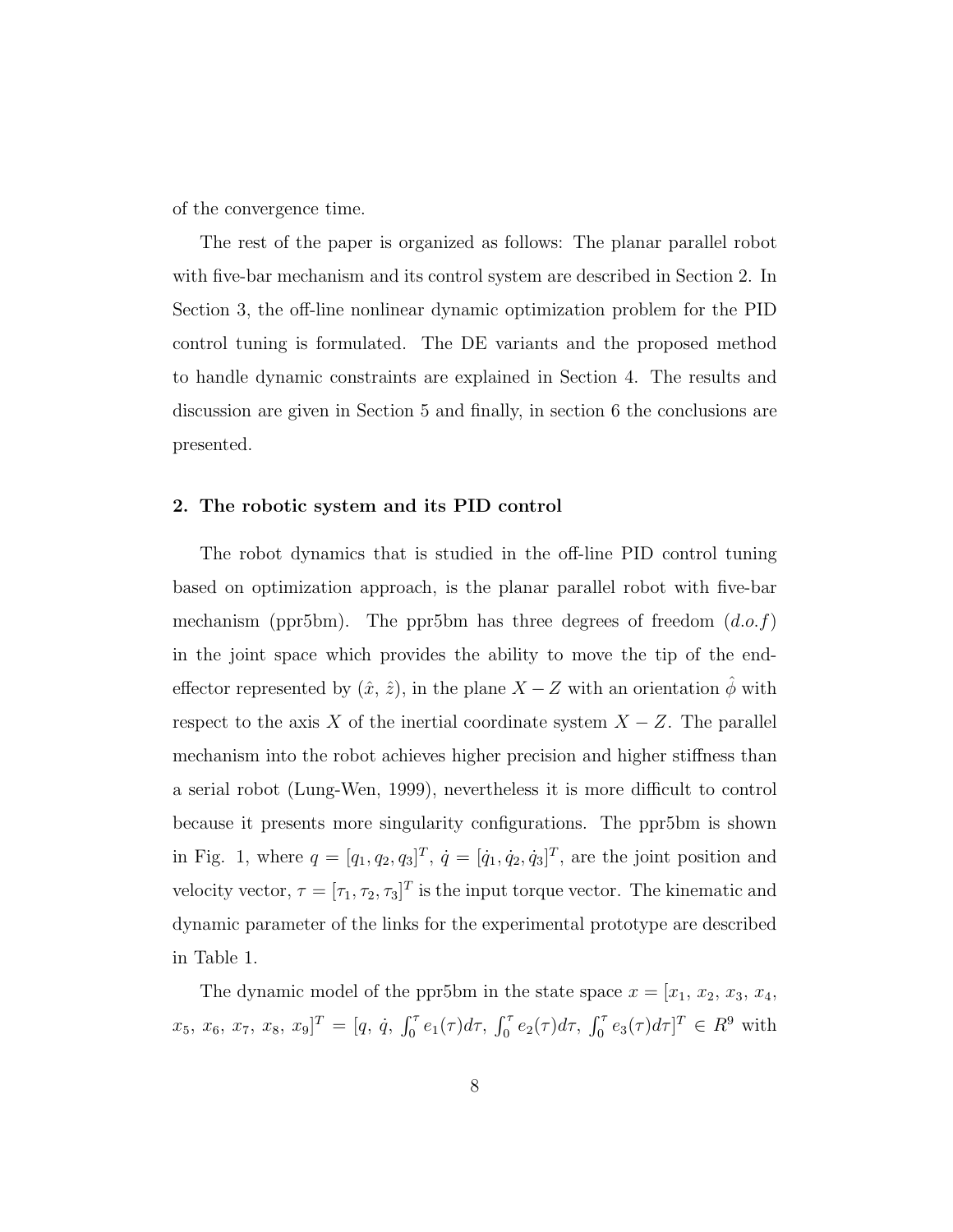

Figure 1: a) Schematic diagram of the 3R manipulator with a parallelogram five-bar mechanism. b) Real photo of the robot.

the input vector  $u = [u_1, u_2, u_3]^T = \tau \in \mathbb{R}^3$  is given in (1), where  $M \in \mathbb{R}^{3 \times 3}$ is the inertia matrix,  $C[x_3, x_4, x_5]^T \in \mathbb{R}^3$  is the centrifugal and Coriolis force vector,  $G \in \mathbb{R}^3$  is the gravity vector with the elements of the matrices and vector given by  $M_{ij}$ ,  $C_{ij}$ ,  $G_i \forall i, j \in \{1, 2, 3\}$ , respectively,  $e_i = \bar{x}_i - x_i$ ,  $\dot{e}_i = \bar{x}_{i+3} - x_{i+3} \ \forall \ i = 1, 2, 3$  is the  $i - th$  joint position and velocity error, respectively and the desired state vector is represented by  $\bar{x}_i \ \forall \ i = 1, 2, ...,$ 6.

$$
\dot{x} = \left[ M^{-1} \begin{pmatrix} x_4 & x_5 & x_6 \end{pmatrix}^T \begin{pmatrix} x_4 & x_5 & x_6 \end{pmatrix}^T - G \right] \begin{pmatrix} 1 \\ e_1 & e_2 & e_3 \end{pmatrix}
$$

where:

$$
M_{11} = I_1 + I_3 + l_1^2 m_5 + l_{c3}^2 m_3
$$
  
\n
$$
M_{22} = m_3 l_2^2 + m_5 l_4^2 + 2 m_5 cos(q_3) l_4 l_{c5} + m_2 l_{c2}^2 + m_4 l_{c4}^2 + m_5 l_{c5}^2 + I_2 + I_4 + I_5
$$
  
\n
$$
M_{33} = m_5 l_{c5}^2 + I_5
$$
  
\n
$$
M_{12} = M_{21} = l_2 l_{c3} m_3 cos(q_1 - q_2) - l_1 l_{c4} m_4 cos(-q_1 + q_2) - l_1 l_{c5} m_5 cos(-q_1 + q_2)
$$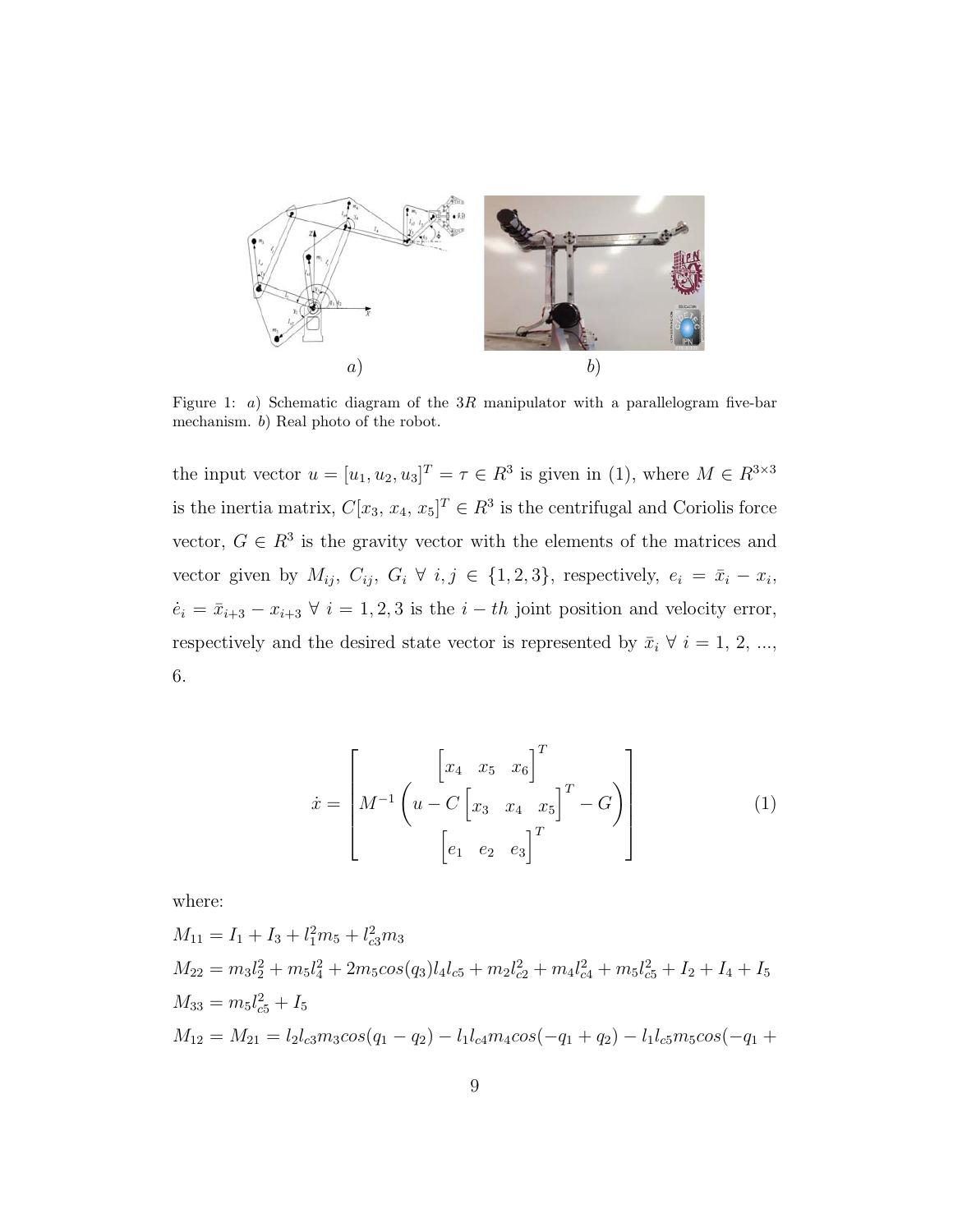$$
q_2 + q_5) - l_1 l_4 m_5 cos(q_1 - q_2)
$$
  
\n
$$
M_{32} = M_{23} = m_5 l_{c5}^2 + l_4 m_5 cos(q_5) l_{c5} + I_5
$$
  
\n
$$
M_{31} = M_{13} = -l_1 l_{c5} m_5 cos(-q_1 + q_2 + q_5)
$$
  
\n
$$
C_{11} = 0
$$
  
\n
$$
C_{12} = (l_2 l_{c3} m_3 sin(q_1 - q_2) + l_1 l_{c4} m_4 sin(-q_1 + q_2) + l_1 l_{c5} m_5 sin(-q_1 + q_2 + q_3) -
$$
  
\n
$$
l_1 l_4 m_5 sin(q_1 - q_2)) q_2 + l_1 l_{c5} m_5 sin(-q_1 + q_2 + q_3) q_3
$$
  
\n
$$
C_{13} = l_1 l_{c5} m_5 sin(-q_1 + q_2 + q_3) (q_2 + q_3)
$$
  
\n
$$
C_{21} = l_1 l_4 m_5 sin(q_1 - q_2) q_1 - l_1 l_{c5} m_5 sin(-q_1 + q_2 + q_3) q_1 - l_2 l_{c3} m_3 sin(q_1 -
$$
  
\n
$$
q_2) q_1 - l_1 l_{c4} m_4 sin(-q_1 + q_2) q_1
$$
  
\n
$$
C_{22} = -l_4 l_{c5} m_5 sin(q_3) q_3
$$
  
\n
$$
C_{23} = -l_4 l_{c5} m_5 sin(q_3) q_3
$$
  
\n
$$
C_{31} = -l_1 l_{c5} m_5 sin(q_3) q_2
$$
  
\n
$$
C_{32} = l_4 l_{c5} m_5 sin(q_3) q_2
$$
  
\n
$$
C_{33} = 0
$$
  
\n
$$
G_1 = g(l_1 m_4 cos(q_1) + l_1 m_5 cos(q_1) + l_{c1} m_1 cos(q_1) + l_{c3} m_3 cos(q_1))
$$
  
\n
$$
G_2 = g l_{c2} m_2 cos(q_2) - g m_5 (l_4 cos
$$

Due to the use of the PID control, the last three states  $(x_7, x_8, x_9)$  in (1) are included into the robot dynamics. The PID controller is shown in (2), where  $k_{p_i}$ ,  $k_{i_i}$ ,  $k_{d_i}$  are the  $i - th$  proportional, integral and derivative gains, respectively.

$$
u_i = k_{p_i} e_i + k_{d_i} \dot{e}_i + k_{i_i} \int_0^t e_i(\tau) d\tau \ \forall \ i = 1, 2, 3 \tag{2}
$$

Then, the closed loop system can be represented by the nonlinear differential equation in (3), where  $p = [k_{p_1}, k_{i_1}, k_{d_1}, k_{p_2}, k_{i_2}, k_{d_2}, k_{p_3}, k_{i_3}, k_{d_3}]^T \in$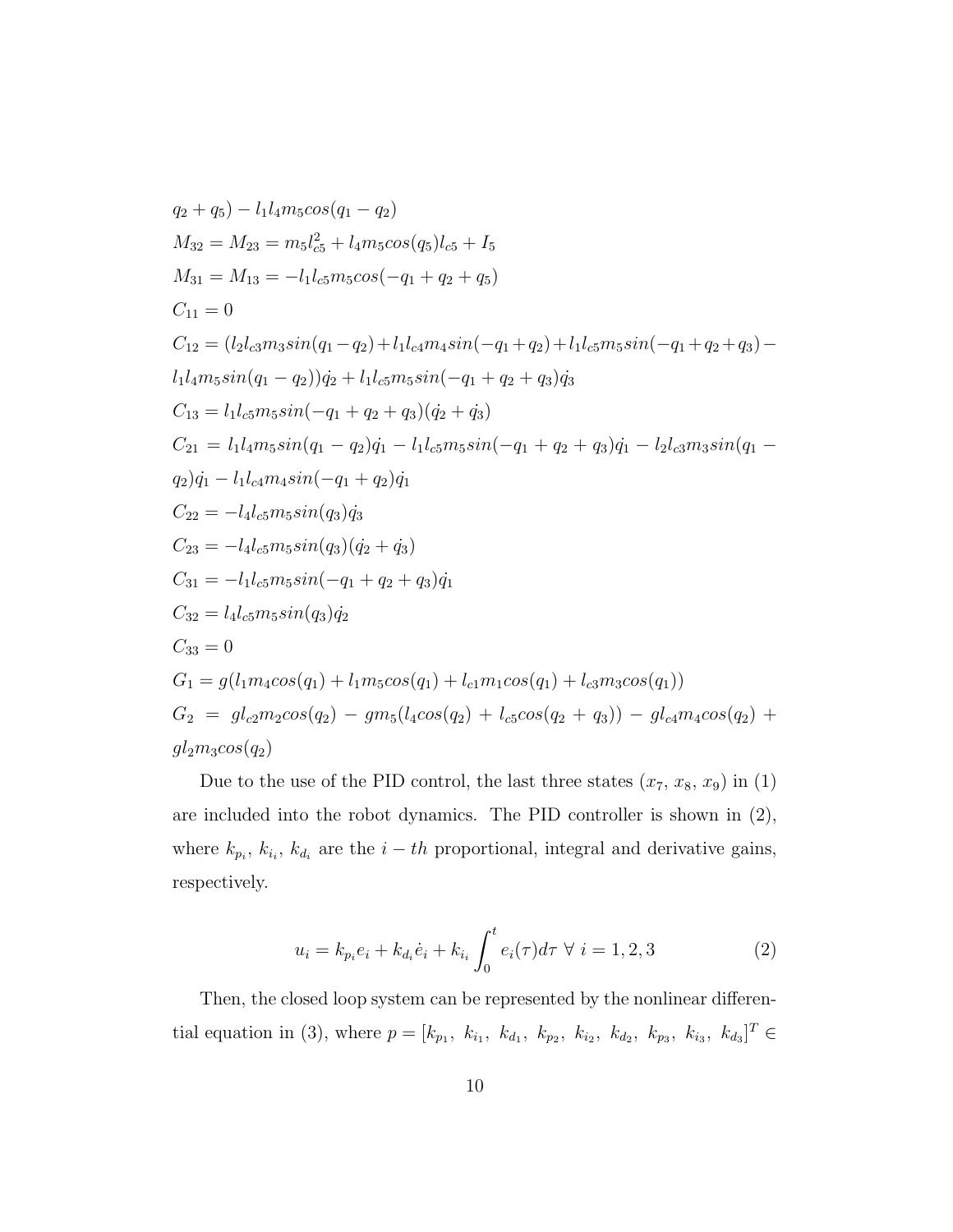$R^9$  is the PID control gain vector.

$$
\frac{dx}{dt} = f(x, p) \tag{3}
$$

#### **3. Off-line PID control optimization problem statement**

The PID control gain design for the planar parallel robot with five-bar mechanism (ppr5bm) is formulated as a nonlinear mono-objective dynamic optimization problem (NLMODOP). The control gains are chosen as the design variable vector  $p = [k_{p_1}, k_{i_1}, k_{d_1}, k_{p_2}, k_{i_2}, k_{d_2}, k_{p_3}, k_{i_3}, k_{d_3}]^T \in R^9$ .

The control design objective is to provide the gains of the PID control where the end-effector of the ppr5bm follows a desired trajectory and orientation in the Cartesian Space. As the map from Cartesian space to the joint space does not depend on the design variable vector (PID gains), then the Integral Square Error (ISE) in the joint space is chosen as the performance function. The term  $t_f$  is included in (4) to obtain the arithmetic mean of the squared error for all time intervals and then, the obtained PID control gains will provide a uniformed error behavior.

$$
\bar{J} = \sum_{i=1}^{3} \int_{0}^{t_f} \frac{e_i^2}{t_f} dt
$$
 (4)

In order to map the desired trajectory from Cartesian space to joint space, the inverse kinematics (Spong & Vidyasagar, 2004) of the ppr5bm must be used. A hypocycloid trajectory in the Cartesian space is selected as the desired one because it presents a highly nonlinear behavior. The hypocycloid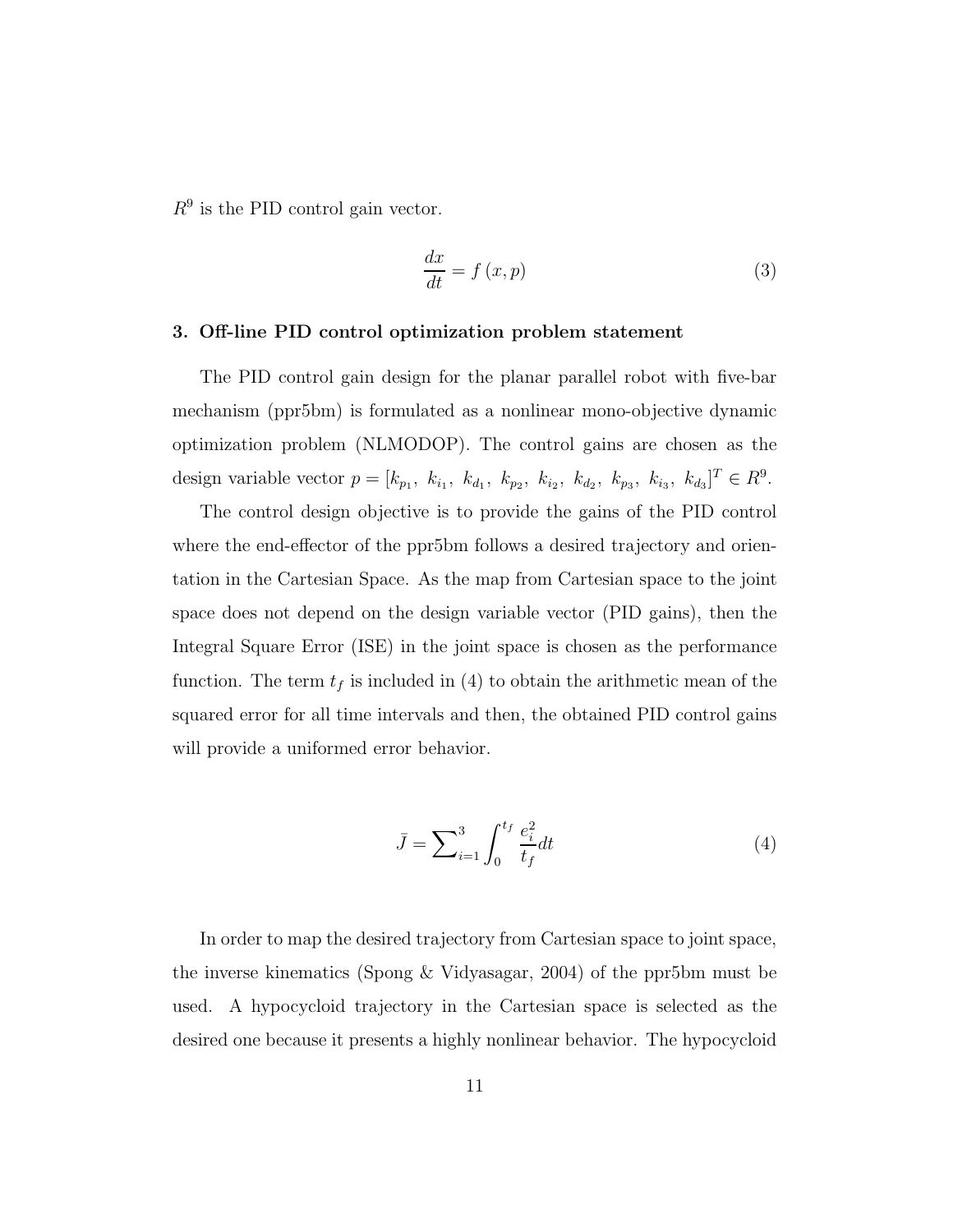trajectory is given in  $(5)-(7)$ .

$$
\hat{x} = 0.32 + 0.08181 \cos(1.2566t) + 0.01818 \cos(5.6548t)
$$
 (5)

$$
\hat{z} = 0.2 + 0.08181 \sin(1.2566t) - 0.01818 \sin(5.6548t)
$$
 (6)

$$
\hat{\phi} = 0.4363 \sin(2.0943t) \tag{7}
$$

Making a kinematic decoupling (Spong & Vidyasagar, 2004), the wrist desired position  $(\bar{\hat{x}}_m, \bar{\hat{z}}_m)$  is computed according to (8), (9).

$$
\bar{\hat{x}}_m = \bar{\hat{x}} - l_5 \cos(\bar{\hat{\phi}}) \tag{8}
$$

$$
\bar{\hat{z}}_m = \bar{\hat{z}} - l_5 \sin(\bar{\hat{\phi}}) \tag{9}
$$

By using trigonometry in the arm of the ppr5bm, the inverse kinematics is obtained taking into account the wrist desired position. The inverse kinematics is shown in  $(10)-(12)$  and they are included as dynamic equality constraints into the NLMODOP.

$$
h_1(t) : A \tan 2\left(\frac{\bar{z}_m}{\bar{x}_m}\right) - A \tan 2\left(\frac{l_4 \sin(q'_2)}{l_1 + l_4 \cos(q'_2)}\right) - \bar{x}_1 = 0 \quad (10)
$$

$$
h_2(t): \bar{x}_1 + q_2' + \pi - \bar{x}_2 = 0 \tag{11}
$$

$$
h_3(t): \hat{\phi} - \bar{x}_2 + \pi - \bar{x}_3 = 0 \tag{12}
$$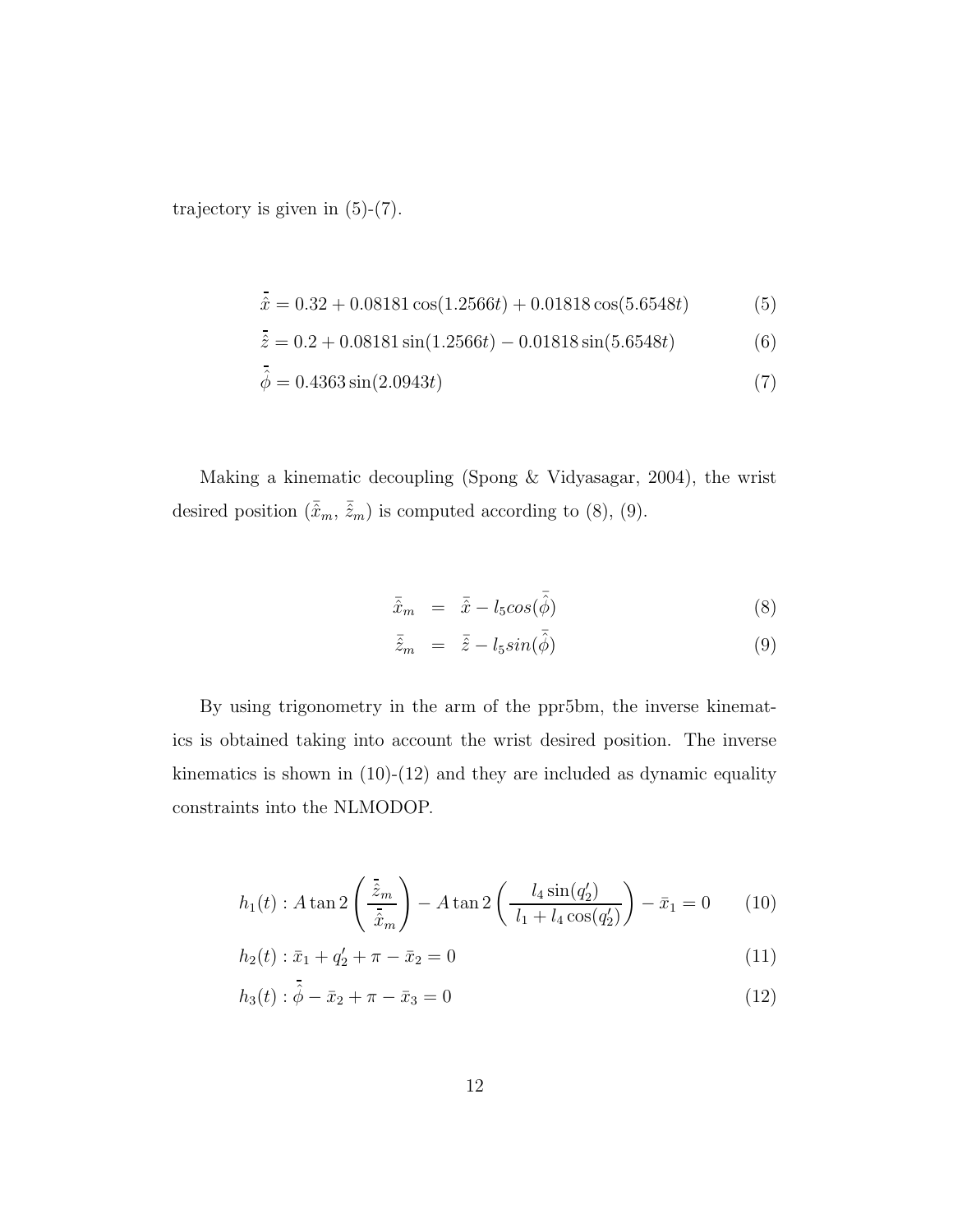where

$$
q_2' = A \tan 2 \left( \frac{\sqrt{4l_1^2 l_4^2 - (\tilde{x}_m^2 + \tilde{z}_m^2 - l_1^2 - l_4^2)}^2}{\tilde{x}_m^2 + \tilde{z}_m^2 - l_1^2 - l_4^2} \right)
$$

On the other hand, the dynamic behavior of the closed loop robot control system (3) is included into the optimization problem.

#### 3.1. Proposal of constraints to penalize unstable dynamic behavior

The closed-loop system may be unstabilized when the control gains are not properly selected. Once this happens, the robot system cannot be controlled anymore. Hence, one important issue in the dynamic behavior of the closed-loop control system is when unstable design variable vectors (called in this paper unstable individuals) unstabilize the control system and induce undesirable higher order dynamics in the ppr5bm. Then, the evolution of the dynamic behavior of the closed loop robot control system is not suitable (singularity configurations are presented) and the evolution of the dynamic behavior must be stopped. It is important to remark that a gradient based algorithm cannot evaluate the next solution when unstable design variable vector are presented because it diverges. Hence, the inequality constraints given by (13) are proposed in order to penalize unstable individuals. The maximum value of the state vector is selected as  $T_{\text{o}}l_{\text{Max}} = 1e10$ . The evaluation of these constraints require the method proposed in Section 4.1.1.

$$
g_i(t) : |x_i(t)| - Tol_{Max} < 0, \forall i = 1, 2, \dots, 9 \tag{13}
$$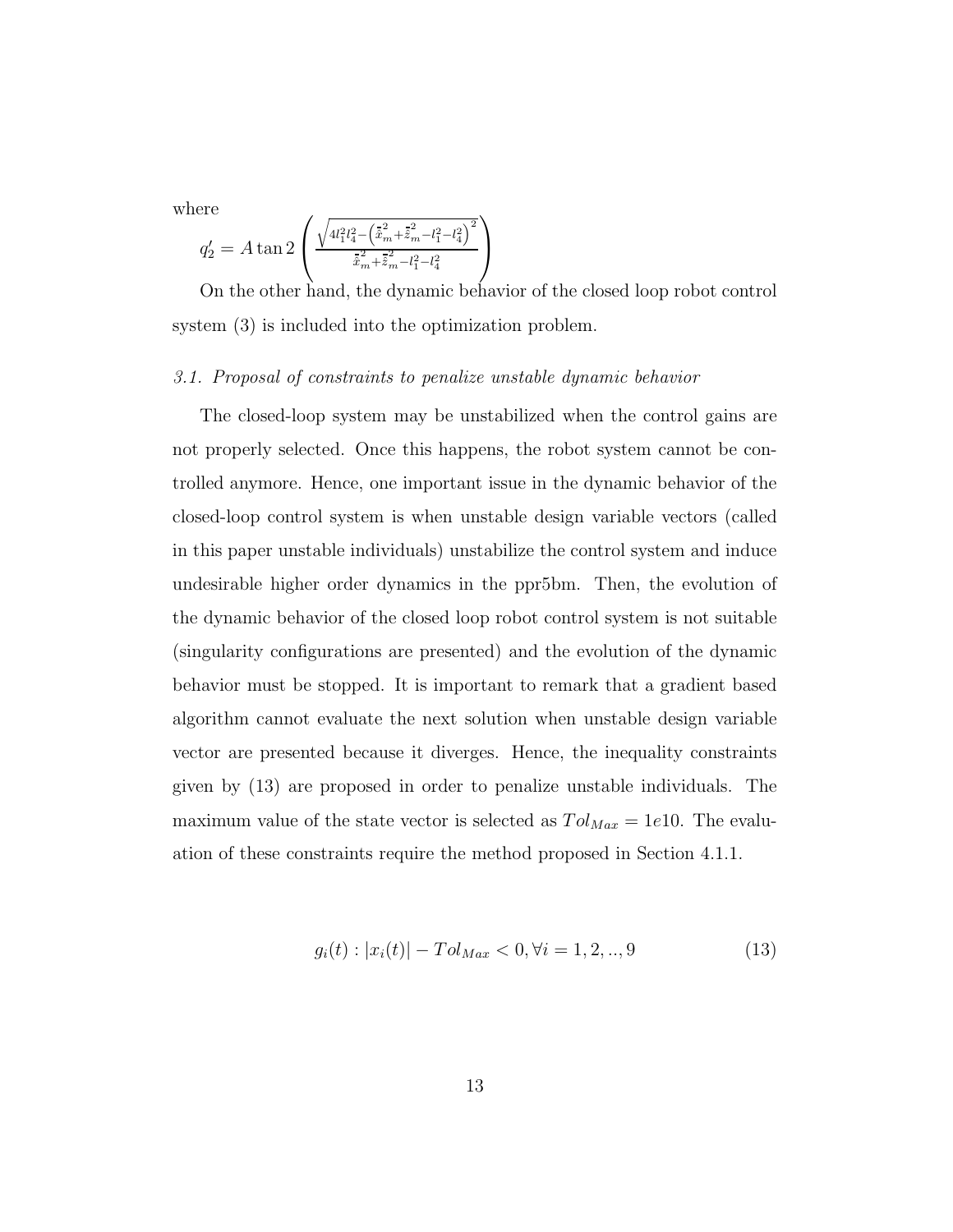#### 3.2. Mathematical programming problem

The off-line PID control optimization problem for the ppr5bm consists in finding the design parameter vector  $p$  such that the ISE performance is minimized subject to the dynamic constraint (15) given by the nonlinear differential equation that describes the dynamic behavior of the closed loop system, the dynamic equality constraint  $h(t)=[h_1(t), h_2(t), h_3(t)]^T \in R^3$ (16) that describes the desired trajectory to be followed at the end-effector of the ppr5bm in the joint space, dynamic inequality constraint  $g(x, p, t) =$  $[g_1(t),...,g_9(t)]^T \in R^9$  (17) to reject undesirable higher order dynamics in the ppr5bm and bound constraints in the design variable vector  $p(18)$ .

$$
\underset{p\in R^9}{Min} \bar{J} \tag{14}
$$

Subject to:

$$
\frac{dx}{dt} = f(x, p) \tag{15}
$$

$$
h(t) = 0 \tag{16}
$$

$$
g(x, p, t) < 0 \tag{17}
$$

$$
p_{Min} \le p \le p_{Max} \tag{18}
$$

#### **4. Differential evolution algorithm**

The differential evolution (DE) algorithm (Price, Storn & Lampinen, 2005) is a population-based meta-heuristic search algorithm proposed by Storn and Price to solve optimization problems with floating-point param-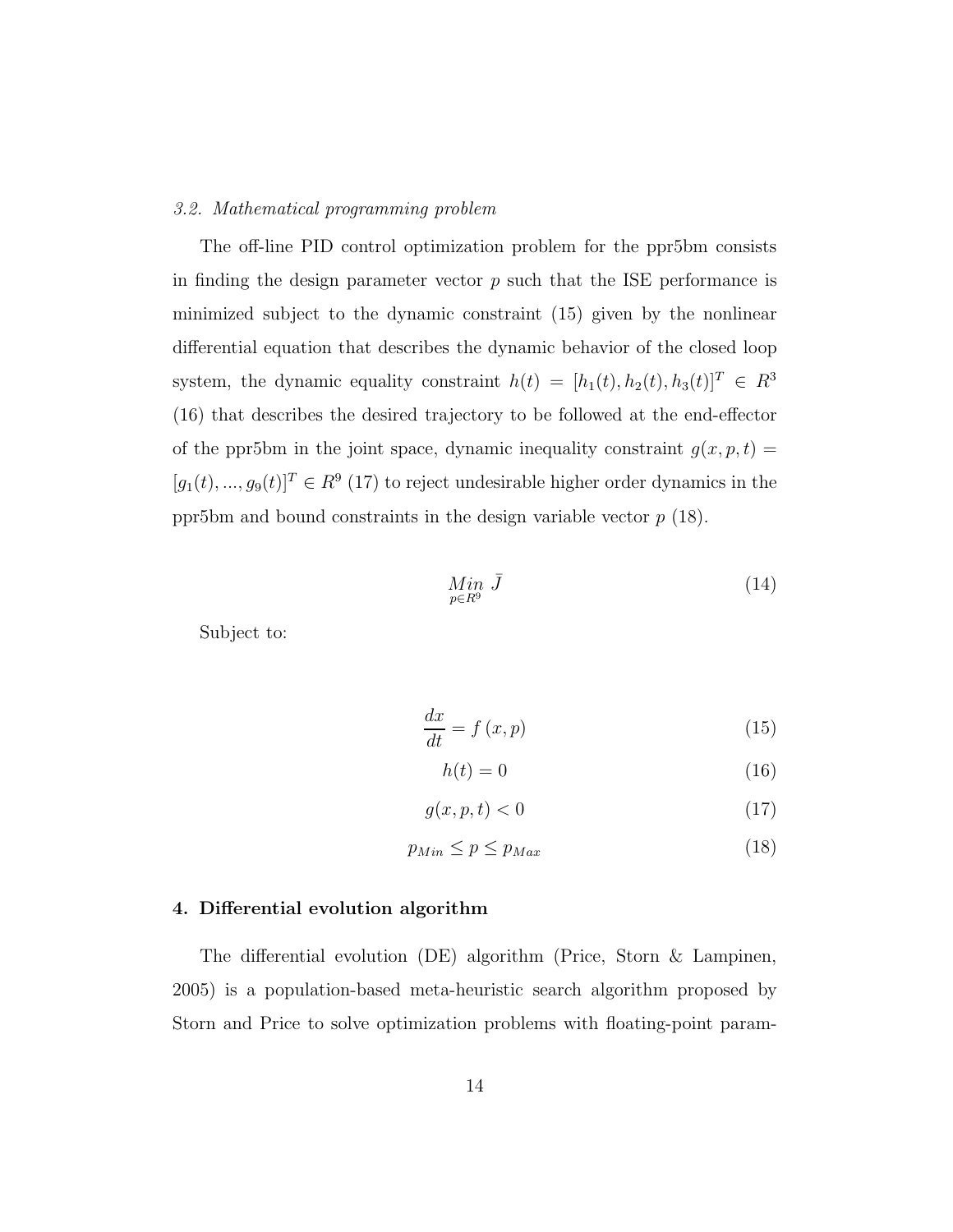| 1                       | <b>BEGIN</b>                                                          |
|-------------------------|-----------------------------------------------------------------------|
| $\bf{2}$                | $G = 0$ ; $FNE = 0$ ; $FE = 0$                                        |
| 3                       | Create a random population $\vec{x}_G^i$ $\forall i = 1, , NP$        |
| $\overline{\mathbf{4}}$ | Evaluate $\bar{J}(\vec{x}_G^i), g(\vec{x}_G^i), \forall i = 1, , NP$  |
| 5                       | Do                                                                    |
| 6                       | For $i=1$ to $NP$ Do                                                  |
| 7                       | Select randomly $\{r_1 \neq r_2 \neq r_3\} \in \vec{x}_G$ .           |
| 8                       | $j_{rand} = \text{randint}(1, D)$                                     |
| 9                       | For $j = 1$ to D Do                                                   |
| 10                      | Mutation and crossover                                                |
| 11                      | End For                                                               |
| 12                      | Evaluate $J(\vec{u}^i_{G+1}), g(\vec{u}^i_{G+1})$                     |
| 13                      | If $\vec{u}_{i,G+1}$ is better than $\vec{x}_G^i$ (Based on CHM) Then |
| 14                      | $\vec{x}_{G+1}^i = \vec{u}_{G+1}^i$                                   |
| 15                      | Else                                                                  |
| 16                      | $\vec{x}_{G+1}^i = x_G^i$                                             |
| 17                      | End                                                                   |
| 18                      | $G=G+1$                                                               |
| 19                      | While $(G \leq G_{Max})$                                              |
| 20                      | $\mathop{\rm END}$                                                    |

Figure 2: Pseudocode of the DE algorithm with the constraint handling mechanism.  $randint(1, D)$  is a uniformly distributed integer random number generator.

eters. The DE is an evolutionary algorithm which consists on four basic stages (initialization, mutation, crossover, and selection) to generate a new individual (child vector). In Fig. 2 the DE algorithm with a constraint handling mechanism (CHM) is presented, where the "FE" and "FNE" terms refer to counter values for the times that the dynamic behavior is completely evaluated or not, respectively.

In the initialization stage, each element of the initial population design vector  $x_{i,G=0}^i$  is randomly generated in the interval  $[p_{jMin}, p_{jMax}]$  for all individuals of the populations,  $i \in [1, ..., NP]$  is a population index,  $j \in [1, ..., D]$ is the design parameter index,  $G \in [1, ..., G_{Max}]$  is the generation number,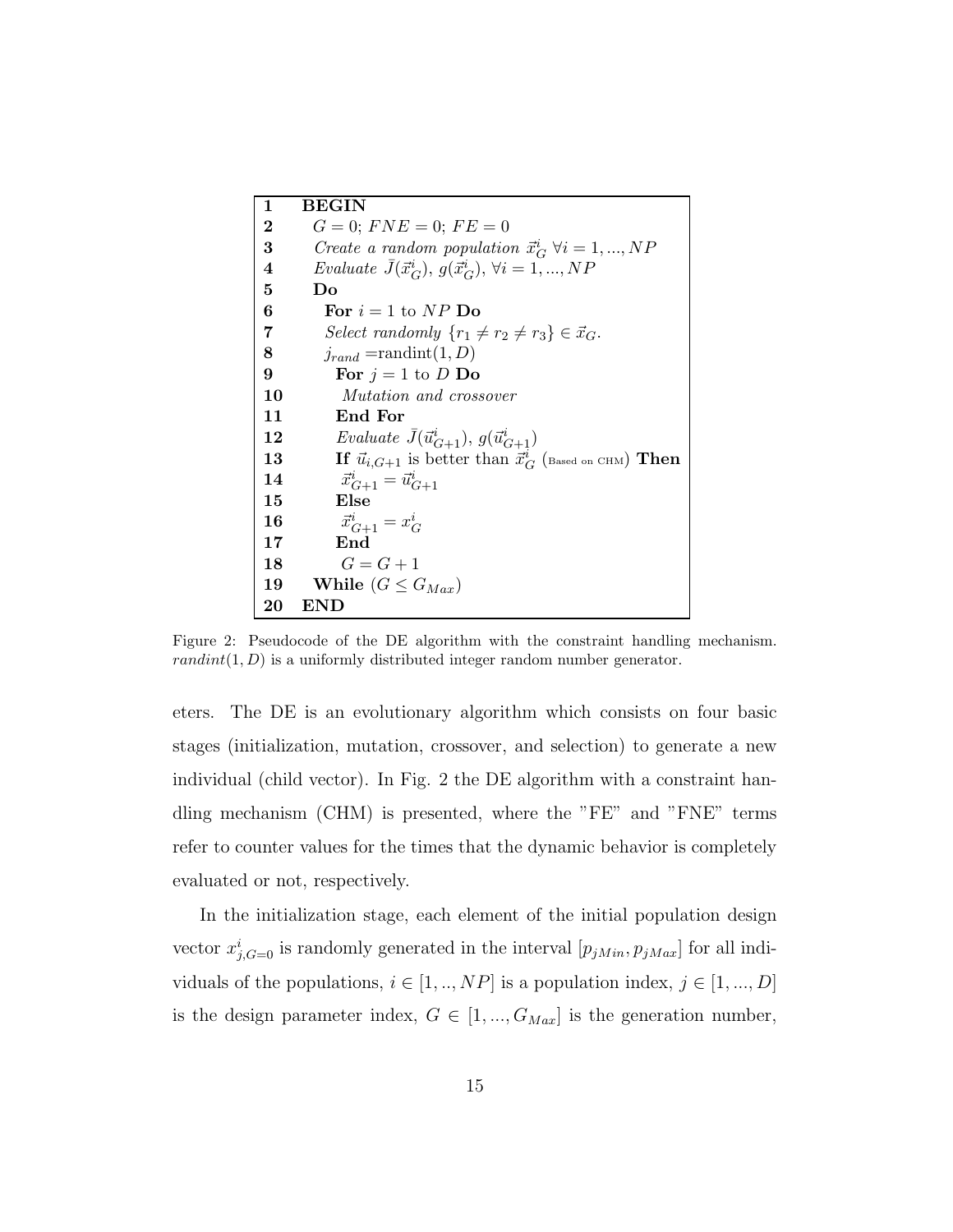$NP$  is the population size, D is the total number of design parameters and  $G_{Max}$  is the maximum generation number. For each initial design vector, its objective function is computed.

Once the initial population vector is established, the mutation stage creates a mutant vector  $\vec{v}_G^i$  by the mutation of the individuals of the population. The scale factor  $F \in (0, 1)$  controls the influence of the selected individuals in order to generate the mutant vector and the mutant vector depends on the different individuals  $r_1$ ,  $r_2$  and  $r_3$  which are randomly chosen from the range  $[1, NP]$ .

In the crossover stage, trial vector  $\vec{u}_G^i$  is generated when the target vector  $x_{i,G}^i$  is recombined with the mutant vector  $\vec{v}_G^i$ . The influence of the parent vector in the generation of the offspring is controlled by the crossover probability  $CR \in [0, 1]$  (higher values mean less influence of the parent vector, hence higher influence of the mutant vector).

The mutation and the crossover stages depend on the DE variant. Some of the most representative variants (Price et al., 2005, Feoktistov & Janaqi, 2004) in the DE algorithm are DE/rand/1/bin, DE/rand/1/exp, DE/best/1/bin, DE/best/1/exp, DE/Current-to-Rand/1, DE/Current-to-best/1, DE/Currentto-rand/1/Bin and DE/Rand/2/Dir. In Fig. 3, the mutation and crossover of those variants are summarized. The term DE means Differential Evolution in the general classification "DE/x/y/z", 'x' represents the way of selecting the individuals that creates the mutant vector, 'y' is the number of difference vectors considered in the mutant vector and 'z' stands for the type of crossover being used (exponential or binomial).

The last stage involves a selection process between the trial vector  $\vec{u}_G^i$  and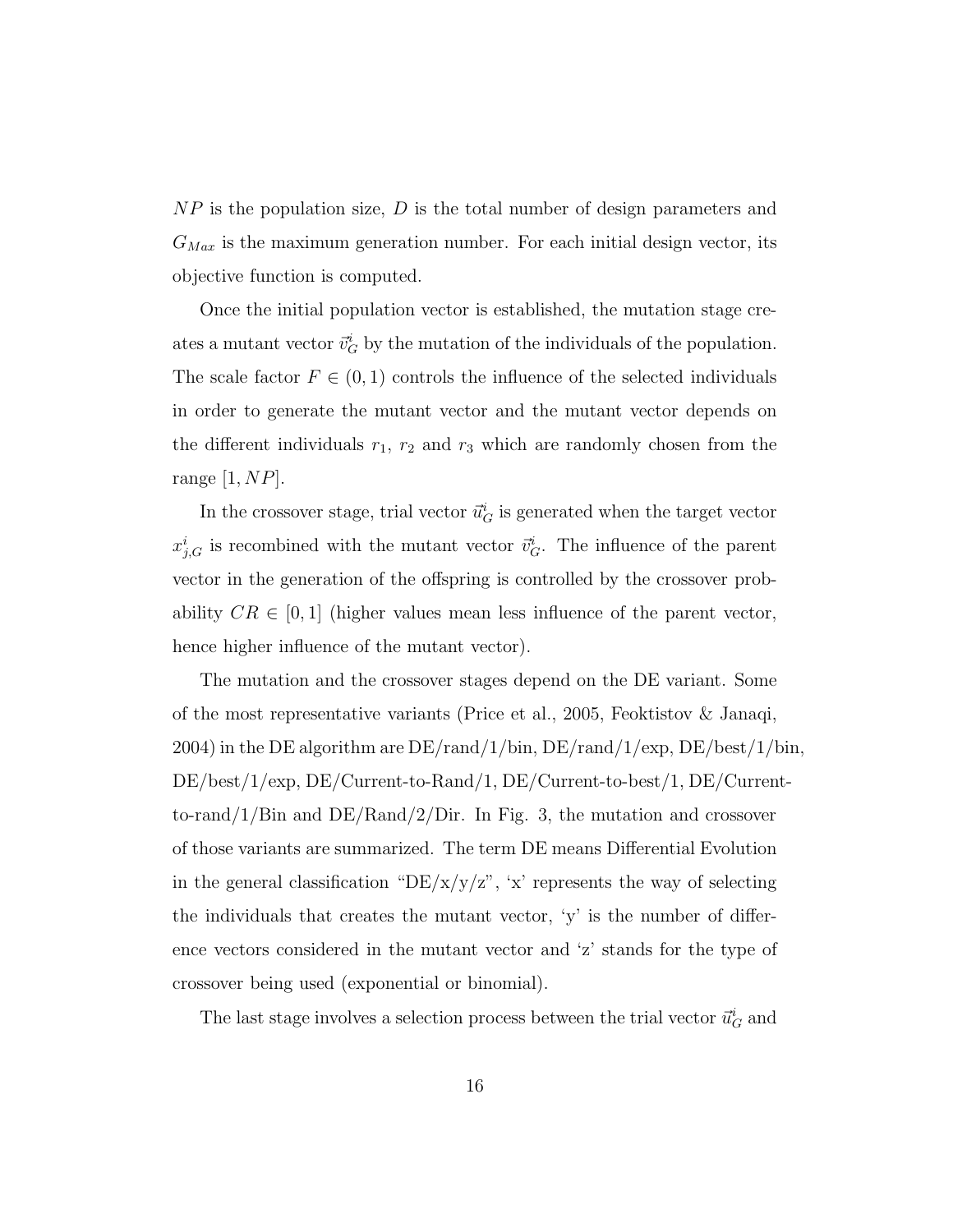the target vector  $x_{i,G}^i$ , based on the constraint handling mechanism (CHM) proposed by Deb (Deb, 1998). The constraint handling mechanism provides an elitism way to pass the best individual to the next generation, based on the following rules:

- Any feasible solution is preferred to any infeasible solution.
- Among two feasible solutions, the one having better objective function value is preferred.
- Among two infeasible solutions, the one having smaller constraint violation is preferred.

#### 4.1. Handling dynamic constraints

Dynamic optimization problems (Biegler, 2007) include dynamic constraints due to the dynamic behavior of the system. One way to represent system dynamic constraints is by establishing nonlinear differential equations. An Euler method is used to solve the nonlinear differential equation because for the particular problem, the approximation to the solution with this method is suitable requiring few function evaluations. Two steps are considered (Villarreal-Cervantes et al., 2015) in the dynamic optimization problem in order to transform into a nonlinear programming problem (Betts, 2001):

- Divide the time interval  $[t_0, t_f]$  into n time stages, each of length dt, i.e.  $t = t_0 = 0, t_1 = t_0 + dt, \dots, t_f = t_n$ .
- Choosing an initial state vector  $\mathbf{x}(\mathbf{t_0})$ , the nonlinear differential equation is solved from  $t = 0$  to  $t_f$  to generate the state trajectory  $\mathbf{x}(t_k)$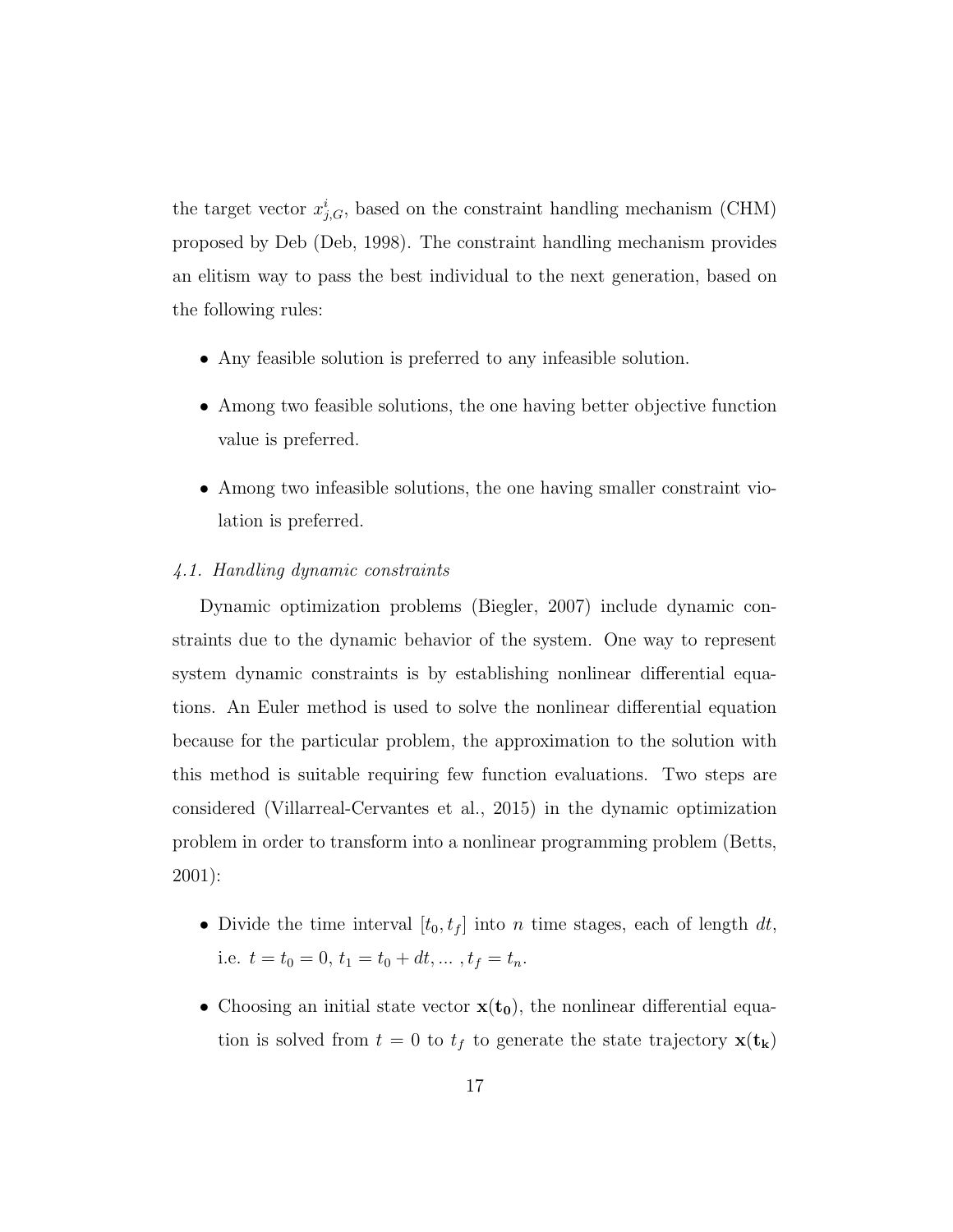$\forall k = 1, ..., n$ . An Euler method is used in this paper to solve the nonlinear differential equation.

#### 4.1.1. Handling the unstable dynamic behavior

A method to handle the inequality dynamic constraint (13) is proposed into the DE variant. This method is included as an algorithm in each integration step dt with the evaluation of the inequality dynamic constraint. If the inequality dynamic constraint is not fulfilled in the  $k-th$  time stage, the system dynamic behavior is not evaluated and the value  $\bar{J} = 1e10 - k$  is assigned to the objective function with a counter value of the constraint violation of  $1e10 - k$ . The time stage k is included into the objective function value and the constraint violation counter, in order to promote individuals that provoke less undesirable higher order dynamics when both individuals are unstable (third rule of the Deb's CHM). In Fig. 4, the pseudocode to handle the inequality dynamic constraint is presented. The "FE" and "FNE" terms refer to counter values for the times that the dynamic behavior is completely evaluated or not, respectively.

#### **5. Results and discussion**

The computational experiments are programmed in Matlab on Windows platform on a PC with 3.5 GHz Core i7-4770K and 32 GB of RAM. Ten independent runs are carried out per each previously commented DE variants. The parameters of the DE variants are proposed as follows: The population size  $NP = 50$ , the maximum number of generation  $G_{Max} = 100$ , the scaling factor is randomly generated in the interval  $F \in [0.3, 0.9]$  at each generation,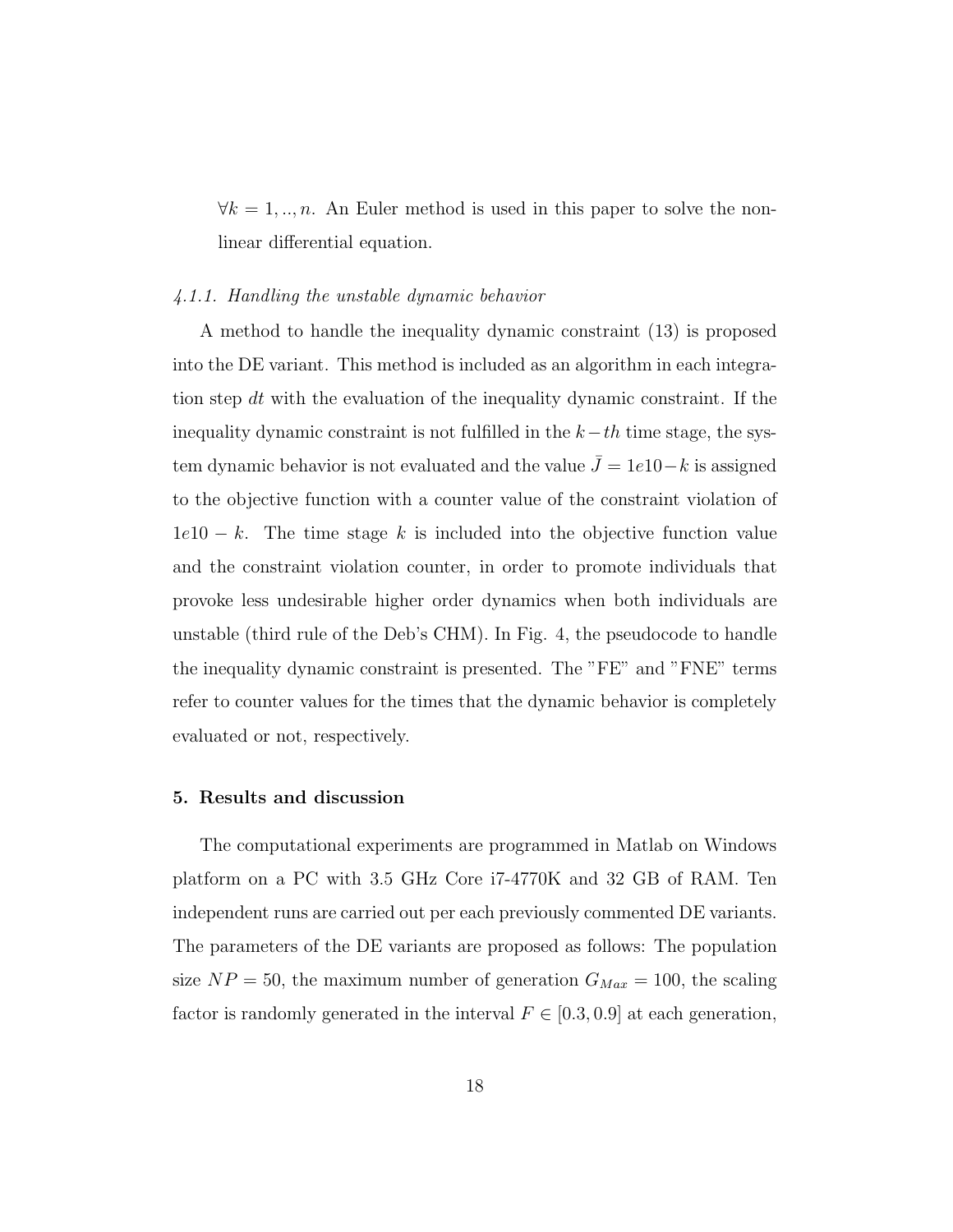the factor introduced in the arithmetic recombination from variants Currentto-rand/1, Current-to-best/1 and Current-to-rand/1/Bin is randomly chosen in the interval  $K \in [0.3, 0.9]$  at each generation and the crossover constant is given by  $CR = 0.8$ . The integration time of the dynamic simulation is set as  $dt = 5ms$  with a final time  $t_f = 20s$ .

The lower bound of the design variable vector is set as  $p_{Min} = \emptyset \in R^9$ . The upper bound is selected via a trial and error procedure based on real experimental tests because the vibration of the robotic system is increased when high derivative gains are selected. The real experimental test consisted in the following steps:

- 1. Set limits in the design variable vector. For example  $p_{Max} = [15000,$ 2000, 50, 10000, 2000, 50, 100, 50, 50]<sup>T</sup>.
- 2. The control gains are obtained through the solution of the optimization problem by using simulation results.
- 3. The obtained gains are implemented in the real robotic system.
- 4. In the experimental test the derivative gains increase the noise in the control signal and therefore the vibration of the robot. If the robotic system vibrates then reduce the derivative gain and go to the step 1; else go to step 5.
- 5. Once the real robotic system does not vibrate, the upper bound can be set.

Through the real experimental test, the upper bound of the design variable vector is selected as  $p_{Max} = [300, 2000, 2, 300, 2000, 2, 150, 50, 50]^T$  for the next computational experiments.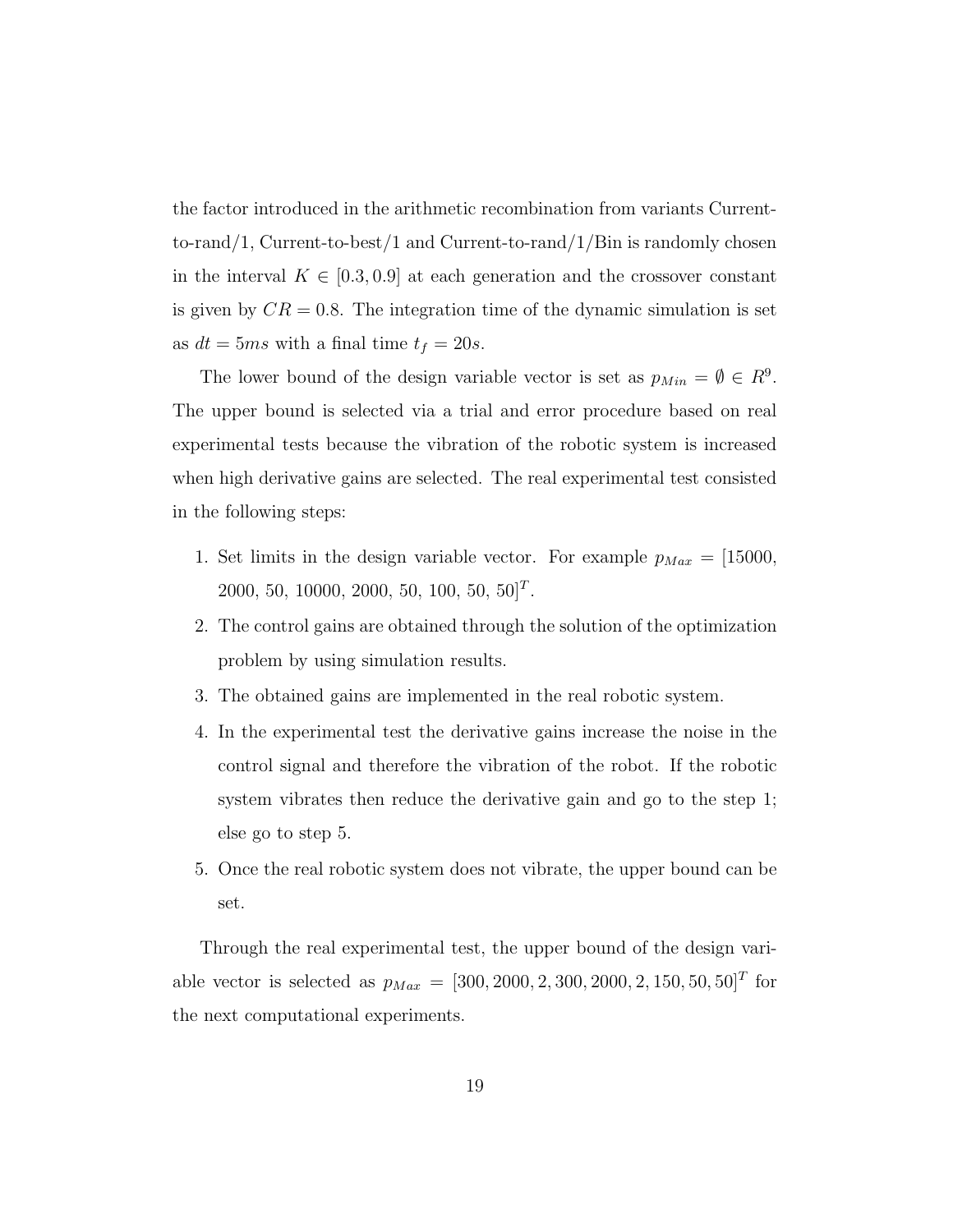The statistical data, i.e., the mean of the objective function  $\bar{J}_{mean}$ , the standard deviation  $\sigma(\bar{J})_{mean}$  and the best objective function value  $\bar{J}_{BEST}$  for runs per each DE variant are shown in Table 2.

In order to show whether the results per each DE variant in Table 2 does not provide similar behavior, the Kruskal-Wallis test (Derrac, García, Molina & Herrera, 2011) with a level of significance  $\alpha = 0.05$  is used. According to the returned p value ( $p = 2.89e - 10 < 0.05$ ), the null hypothesis is rejected. Thus, the alternative hypothesis is accepted, i.e., the distributions among study cases are different and then, there are significance differences among DE variants.

A graphical result (box plot) of the statistical data is displayed in Fig. 5. It is also observed both in Fig. 5 and in Table 2, there is a significant difference in the behavior among DE variants. Only best/ $1/b$ in and best/ $1/e$ xp provide a convergence to a similar solution in all runs, meanwhile Rand/2/Dir provides more diversity in the solutions (individuals) as can be verified in the standard deviation.

The empirical analysis of DE variants applied to the proposed off-line PID control tuning based on an optimization approach shows that:  $i$ ) The mutation among random individuals in the population results in an efficient explorative search. Nevertheless, it lacks an efficient exploitative search. Therefore, the worst DE variant performance to the particular problem is attributed to Rand/1/Bin, Rand/1/Exp, Current-to-Rand/1, Current-to-Rand/1/Bin, Rand/2/Dir. ii) The most competitive variants are Best/1/Bin, Best/1/Exp and Current-to-Best/1. Taking the best individuals in the mutation process promotes the generation of better individuals. Moreover, only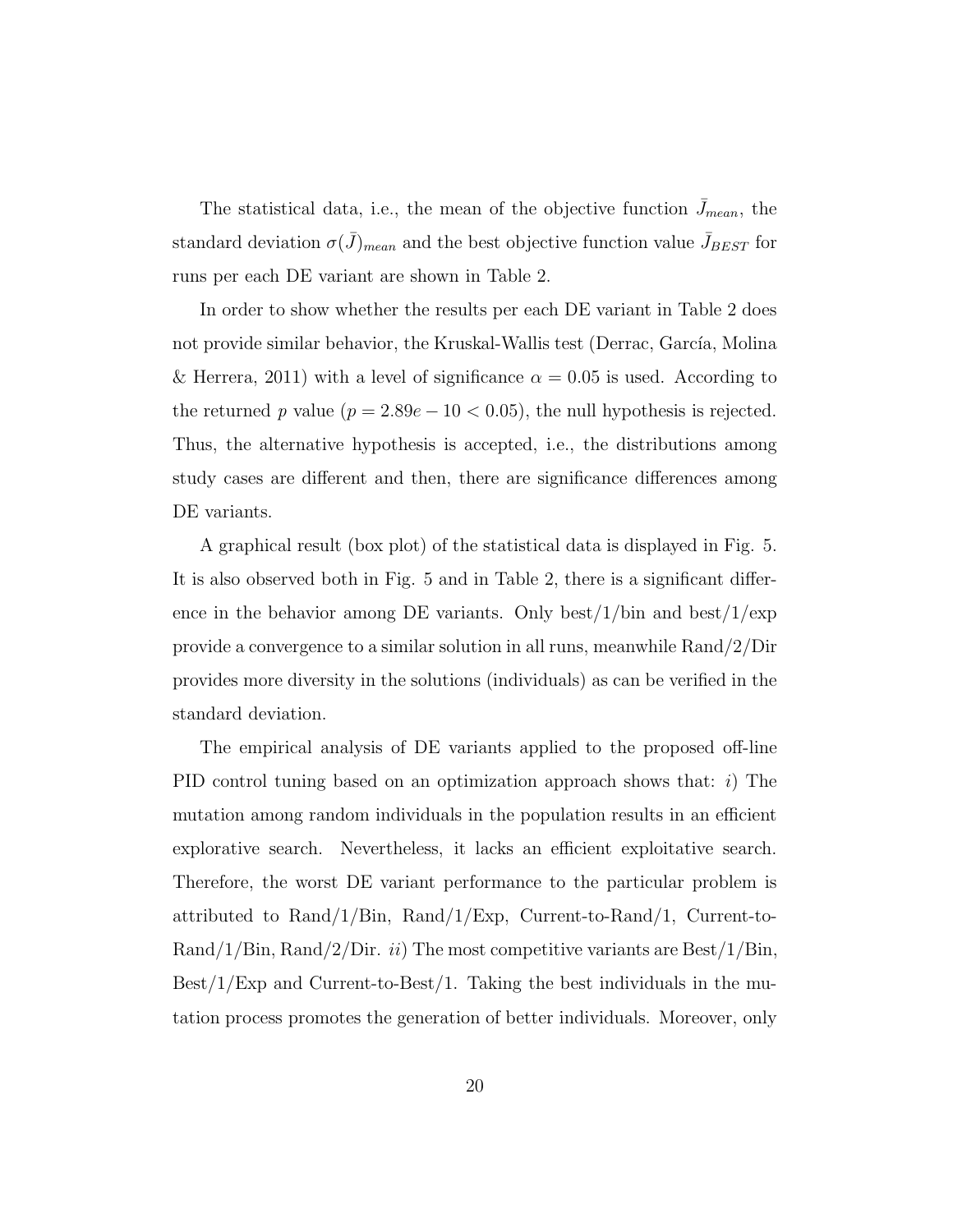the Best/1/Bin can find the best performance function; this is attributed to the binomial crossover. Hence, the best DE variant from the engineering point of view is the Best/1/Bin due to it finds the best solution.

Moreover, it is observed in the fourth column of Table 2 that the performance function of the best individuals between the variants Best/1/Bin and Best/1/Exp vary in a very narrow scale (around  $4e-9$ ). Some insights about their difference in the performance of the trajectory tracking are given. For the Best/1/Bin the Cartesian position error between the desired trajectory and the end-effector trajectory in the  $X - Z$  plane given by  $\|[\hat{x}, \tilde{z}] - [\bar{\hat{x}}, \bar{\hat{z}}]\|$ , is around 1230  $\mu$ m and the angular error given by  $\|\hat{\phi}-\bar{\hat{\phi}}\|$ , is around 1312  $\mu$ rad. For the Best/1/Exp the position and angular errors are 1232  $\mu$ m and 1316  $\mu rad$ , respectively. A difference of 2  $\mu m$  and 4  $\mu rad$  is presented between the performance of both DE variants. On the other hand, in the Rand/1/Bin the Cartesian and angular position errors are around 2534  $\mu$ m 7571  $\mu$ rad, respectively. When the position errors of Rand/1/Bin are compared with the position errors of Best/1/Bin, the differences are around 1304  $\mu$ m and 6259  $\mu rad$ . If we observed the Table 2, the difference in the performance function between Rand/1/Bin and Best/1/Bin is around  $5.36e - 7$ . Therefore, the small variation in the performance function among the DE variants produce a great impact in the trajectory tracking when the precision in the robotic system has the higher priority in the control design.

The performance of DE variants with the inclusion of the proposed method to efficiently handle unstable dynamics is firstly compared with three metaheuristic algorithms: Particle Swarm Optimization (PSO) algorithm, Firefly Algorithm (FA) and Genetic Algorithm (GA). Ten independent runs are car-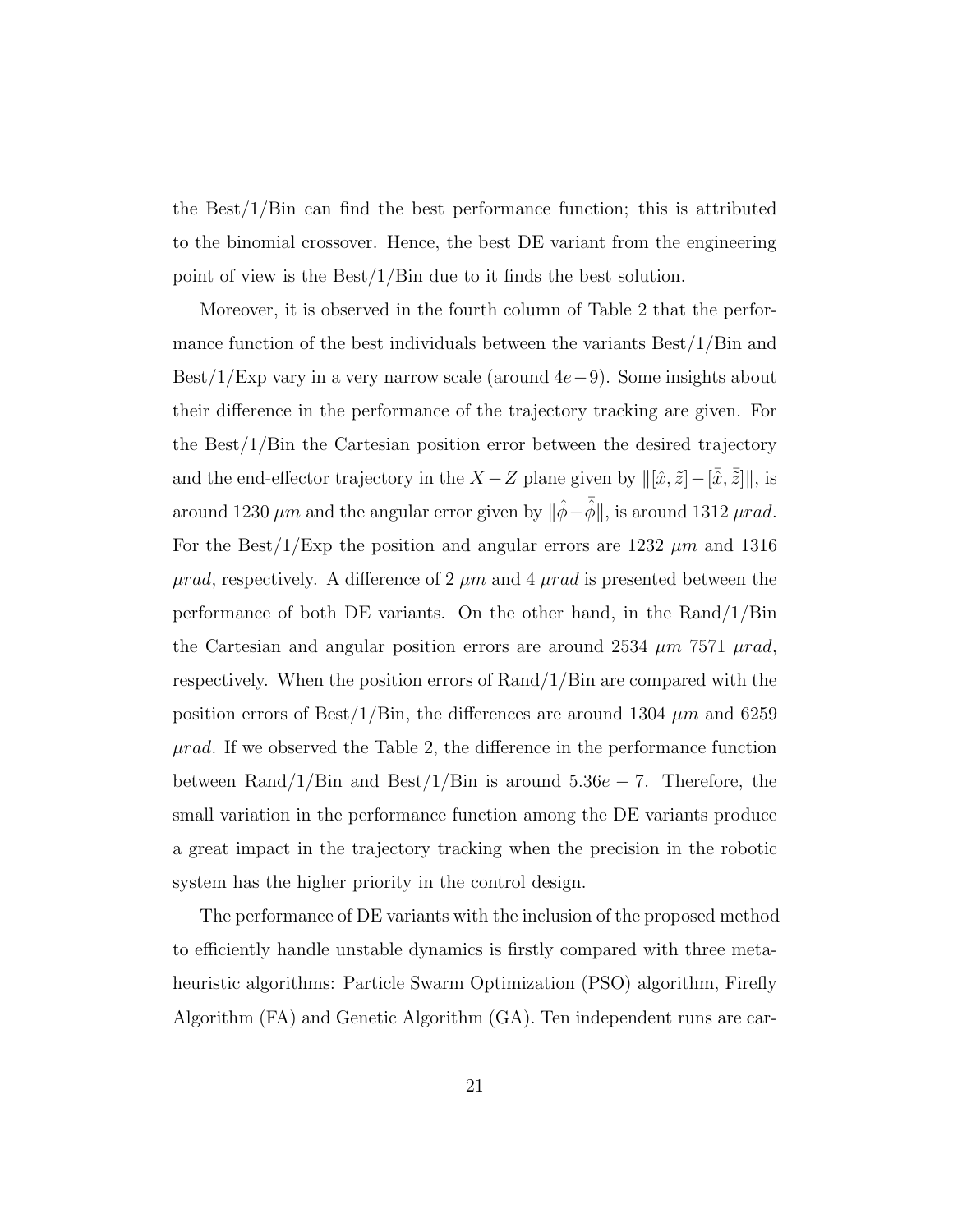ried out per each meta-heuristic algorithms considering the same number of objective function evaluation as in the case of DE variants ( $NP \times G_{Max}$  = 500). The other parameters of the algorithms are chosen accordingly to their respective work (Poli, Kennedy & Blackwell, 2007; Yang, 2008; Goldberg, 1989). The performance of the PSO algorithm, FA and GA is shown in Table 3. It is observed that the three meta-heuristic algorithms present the term "NaN" which means indeterminate number. Indeterminate number is obtained when at least one individual in the last generation is unstable. This indicates that those algorithms do not efficiently promote the search of stable individuals and hence a poor performance is obtained. The pairwise statistical comparison called Wilcoxon signed ranks test is used to compare the performance between each DE variant (with the proposal) with each of the three meta-heuristic algorithms. In order to compute the Wilcoxon signed ranks test, the term "NaN" is changed by the maximum performance function value among solutions in the last generation. The alternative hypothesis is the left-tailed test which state that the median of each DE variant with the proposal is less than the median of each meta-heuristic algorithm. In all cases (twenty four comparisons) the p-value is less than 0.0001 which indicates that DE variants with the proposal show a significant improvement over the PSO algorithm, FA and GA with a level of significance  $\alpha = 0.0001$ .

In order to make a fair analysis of the proposed method to efficiently handle unstable dynamics, another ten independent runs per each DE variant are carried out without considering the proposal and using the same previously described parameters of the algorithm. In Table 4, those results are shown. It is observed that Current-to-Rand/1, Current-to-Best/1 and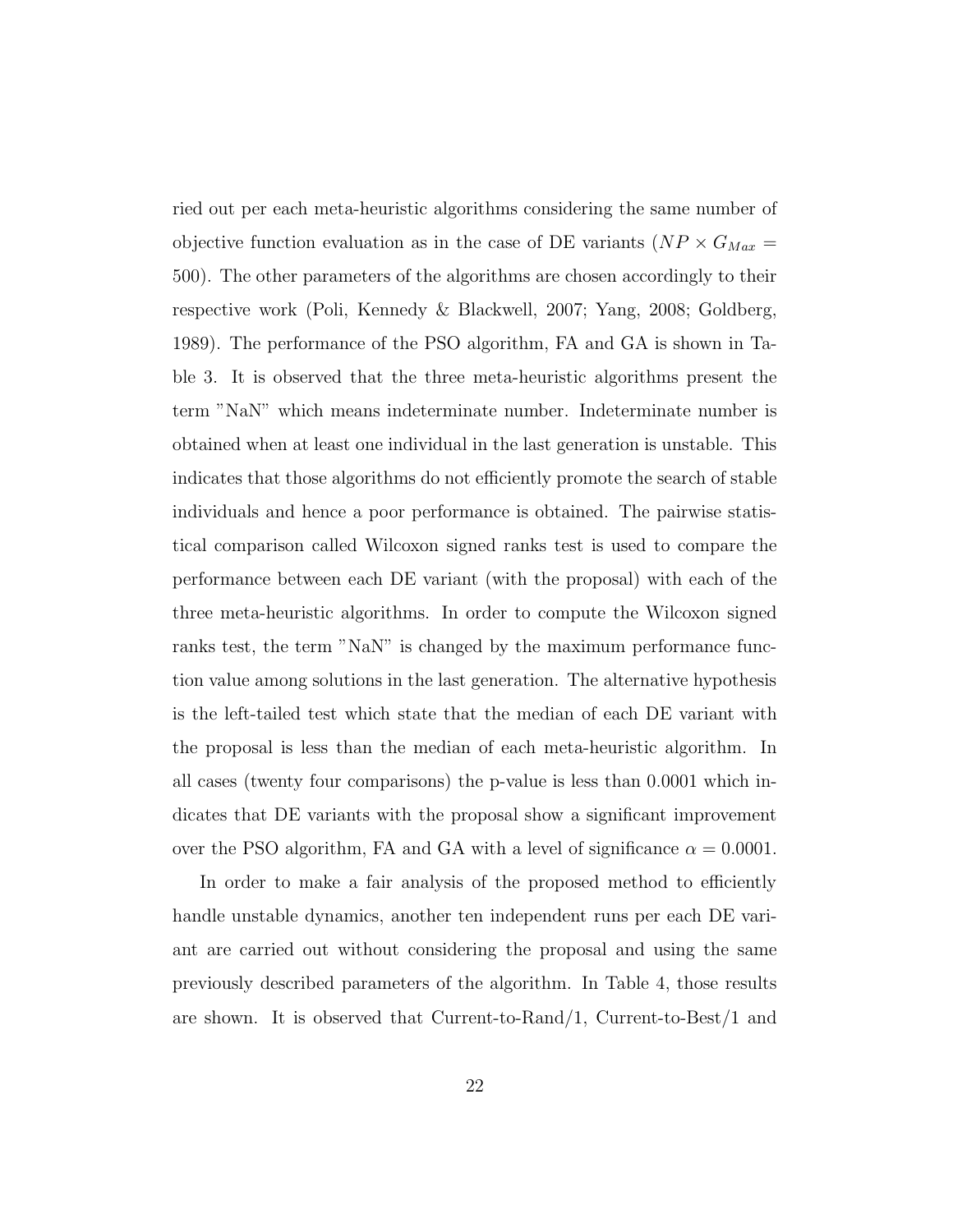Current-to-Rand/1/Bin present the term "NaN". This indicates that the use of the current vector as the base vector and the use of two difference vectors in the mutation process, does not efficiently promote the search of stable individuals.

Analyzing Table 2 and Table 4, it is observed that DE variants with the inclusion of the proposed method, find better individuals than the DE variants without the inclusion of the proposed method. This is because the proposal includes a way to know the fitness and constraint violation number of unstable individuals, such that when two unstable individuals compete with each other, the Deb's rules can select the best individual among them. Meanwhile, if the inclusion of the proposed method is not considered into DE variants and in the situation when two unstable individuals compete, the Deb's rules cannot select the best unstable individuals because both present an indeterminate fitness.

Furthermore, in order to compare the performance between DE variants with and without the proposal, the Wilcoxon signed ranks test is used. The  $R^+$ ,  $R^-$  and p-values are shown in Table 5. The term "NaN" in Current-to-Rand/1, Current-to-Best/1 and Current-to-Rand/1/Bin is changed by the maximum performance function value among individuals in the last generation. The alternative hypothesis is the left-tailed test which state that the median of the DE variants with the proposal is less than the median of the DE variants without the proposal. Therefore, the pairwise statistical comparisons state the following:  $i$ ) The inclusion of the proposal in DE variants Rand/1/Bin, Rand/1/Exp, Best/1/Exp, Current-to-Rand/1, Currentto-Best/1 and Current-to-Rand/1/Bin shows a significant improvement over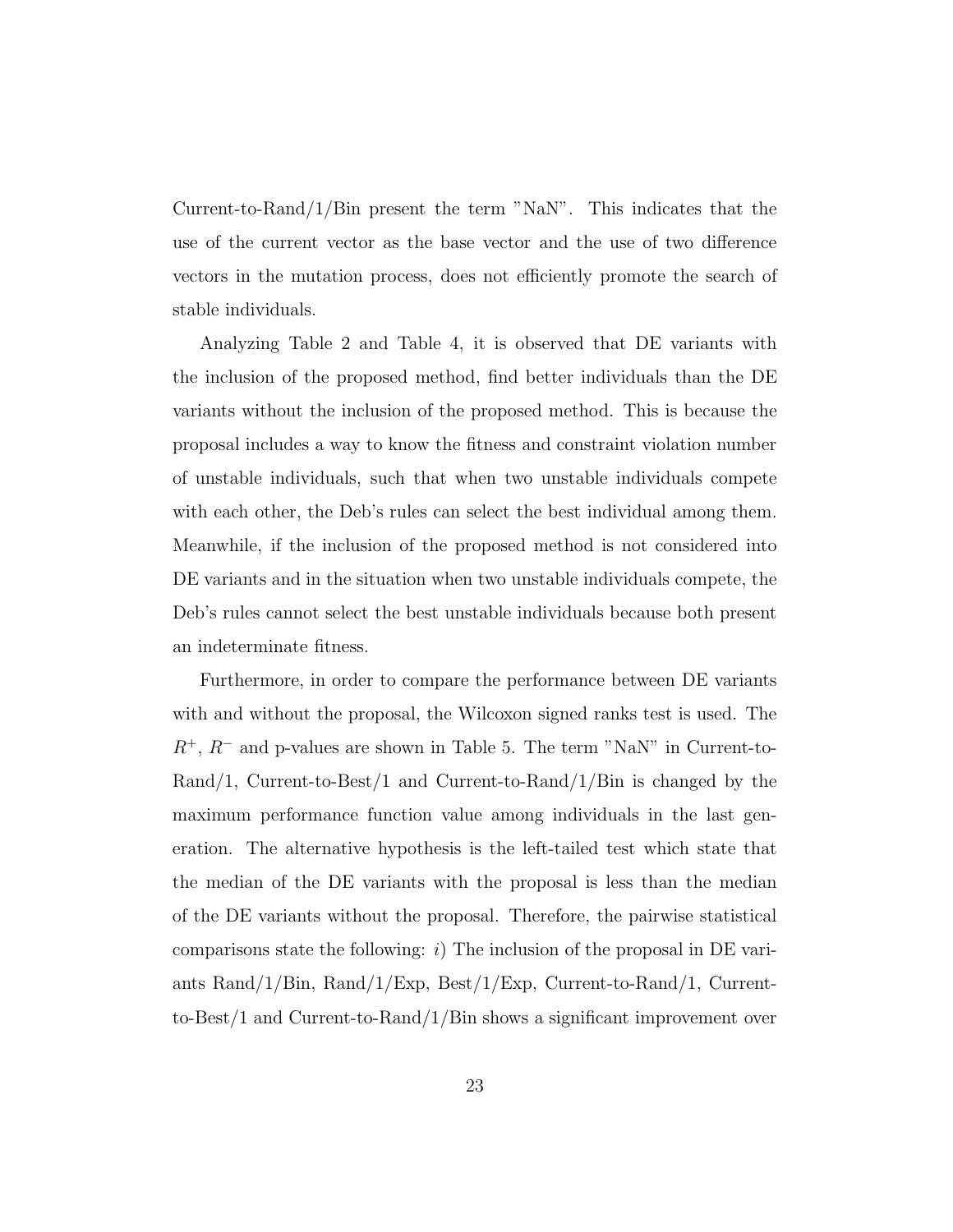DE variants without the proposal with a level of significance  $\alpha = 0.0001$ . *ii*) The inclusion of the proposal in  $\text{Best}/1/\text{Bin}$  shows a significant improvement over DE variants without the proposal with a level of significance  $\alpha = 0.2$ . This indicates that the risk of rejecting the Null hypothesis, i.e., the Best/1/Bin with and without the proposal does not present a significant improvement, is 19.78%. *iii*) The only DE variant that the proposal does not present a significant improvement is Rand/2/Dir.

In Table 6 the average of the evaluation number of the objective function  $(FE_{mean})$  with and without the proposal for the ten runs are displayed for all DE variants. In addition, the mean convergence time  $(Time_{mean})$  is shown in the fourth and sixth column for the proposal and without it, respectively. It is observed that around  $11.32\% - 23.16\%$ , the objective function is not completely evaluated (see  $FNE_{mean}$ ) due to the proposed dynamic constraint (13) and the method to handle the inequality dynamic constraint avoids the evaluation of the next time stages when the individuals are unstable.

The behavior of the number of feasible individuals in the population and the number of times that the trial vector is unstable through generations for a specific run of the best DE variant with the proposal is shown in Fig. 6. It is important to remark that in spite of keeping stable individuals in the population from the tenth generation to the final one (see Fig. 6a), the trial vectors could give unstable behavior through the generations (see Fig. 6b). Hence, the proposed method reduces the generation of unstable individuals through the generations and so, the computation time of the DE variant is decreased, as is confirmed in Table 6.

In Fig. 7 the behavior of the performance functions for the best individual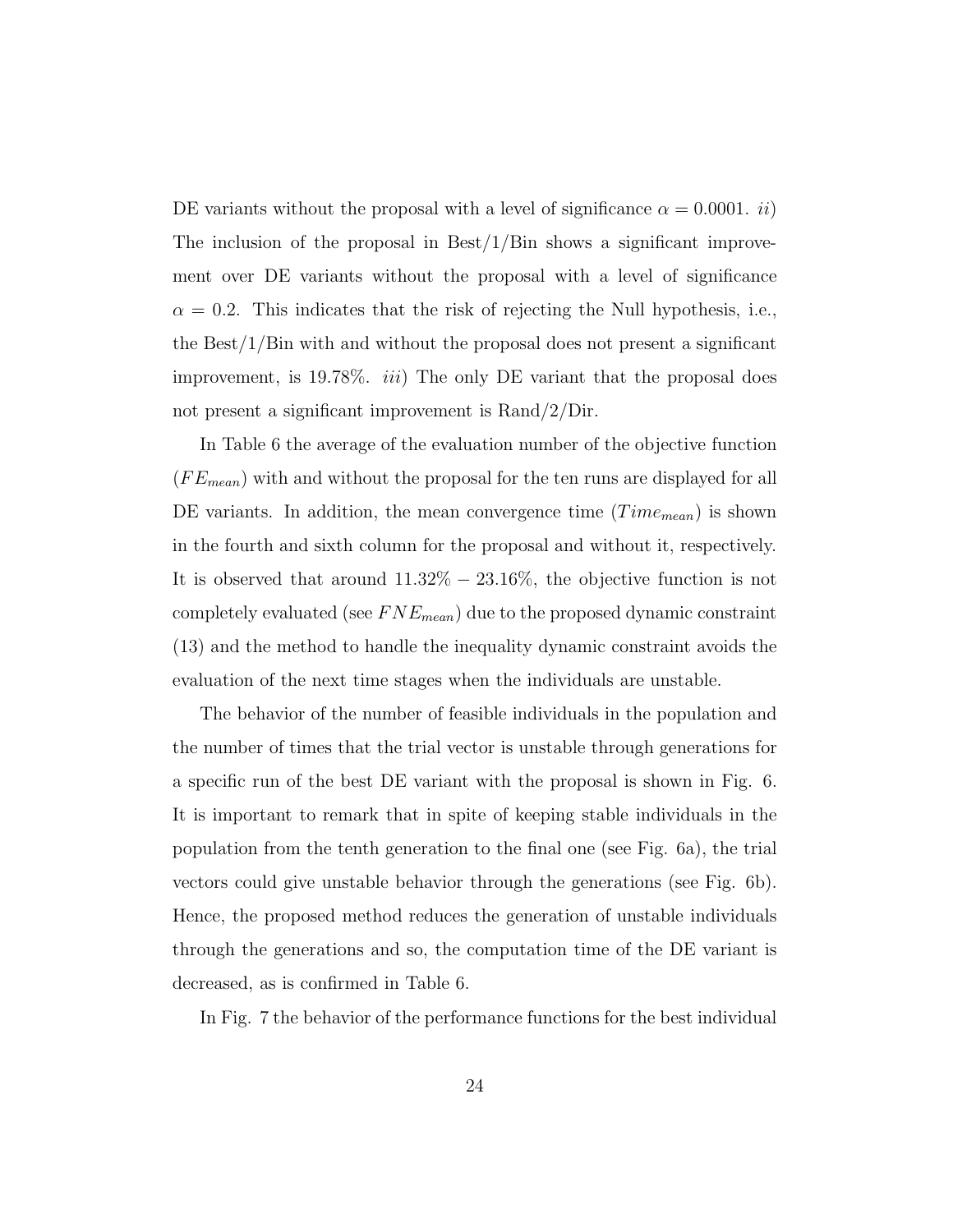found by each DE variant with and without the proposal, is shown through the generations. In the first generations, the individuals in the population are unstable and after that, the individual becomes stable. Only the performance function of stable individuals is displayed in Fig. 7. It is observed that Best/1/Bin and Best/1/Exp find stable individuals in fewer generations than the other DE variants. Making a comparative analysis of the performance function behavior with and without the proposal, it is concluded that the proposed dynamic constraint (13) and the method to handle it, provide stable individuals in a few generations and best individuals are found.

# 5.1. Performance of the off-line PID control tuning based on an optimization approach in a real platform

The best design variable vector (PID control gains) obtained by the offline PID control tuning based on an optimization approach is chosen to verify the performance of the PID control system for the trajectory tracking in the end-effector of the ppr5bm. The best design variable vector is given by  $p^* = [149.30, 8.66, 1.99, 78.89, 294.56, 1.98, 148.19, 18.06, 1.88]^T$  and with this vector the simulation and experimental results are obtained as is observed in Fig. 8. The maximum position error in the simulation results is  $\pm 2e-3m$  and  $\pm 2e-3rad$  meanwhile in the experimental result is  $\pm 3.5e-3m$ and  $\pm 0.017 \, rad$ , for the linear and angular displacement (see Fig. 9). The difference between simulation and experimental results is because the identification of the real kinematic and the dynamic parameters of the ppr5bm. In order to improve experimental results, a better identification process to the ppr5bm must be made but this is not in the scope of the paper.

The experimental results show that the proposed off-line PID control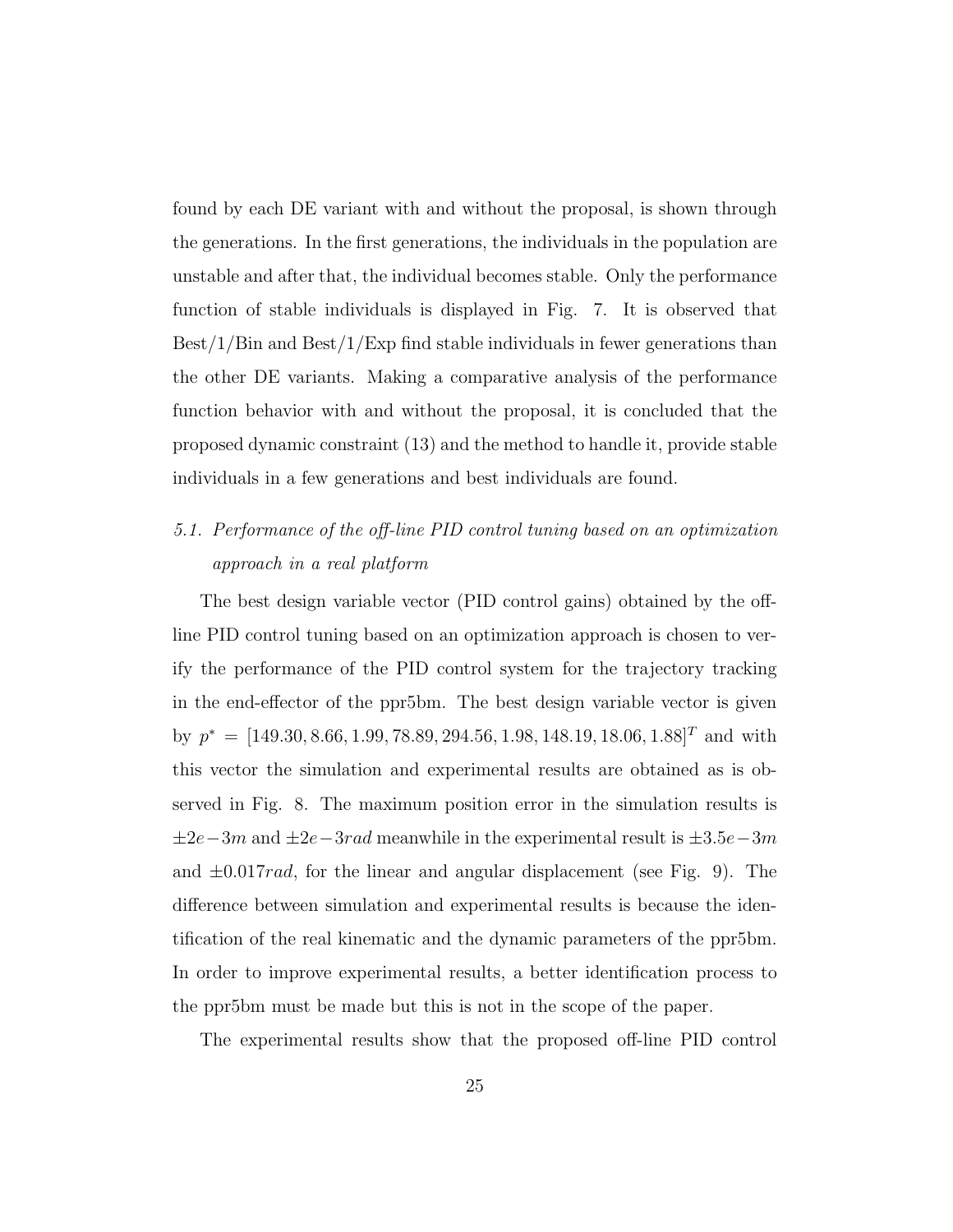tuning can be applied to real systems. The main advantages of the proposed off-line PID control tuning are: 1) It does not require the practical experience of control engineers. 2) Complicated tasks can be handled. 3) This can be applied to a large class of nonlinear systems. On the other hand, the drawbacks are: 1) This is a task based design approach and the obtained gains are only suitable for the predefined task. If other tasks is executed by the robot using the obtained gains, the performance in the trajectory tracking could be compromised. 2) The mathematical model of the system must be known and its parameters should be clearly identified. If those issues are not satisfied, the implementation in a real system of the obtained gains can not give satisfactory results (increase the error and even unstabilize the closed-loop system)

#### **6. Conclusion**

The control tuning problem is one of the basic tasks in intelligent control and hence its study could improve the closed-loop performance of a process or system. In this paper an off-line PID control tuning for a planar parallel robot with five-bar mechanism based on *dynamic* optimization method is proposed. A method to efficiently handle unstable dynamics is included into the DE variants of control optimization process. This method promotes both the generation of better individuals when they are unstable, and the reduction of the convergence time.

The experimental results show the applicability of such an approach. In spite of the PID control not ensuring the tracking in highly nonlinear trajectory, the proposed approach finds the best control gains that guarantee a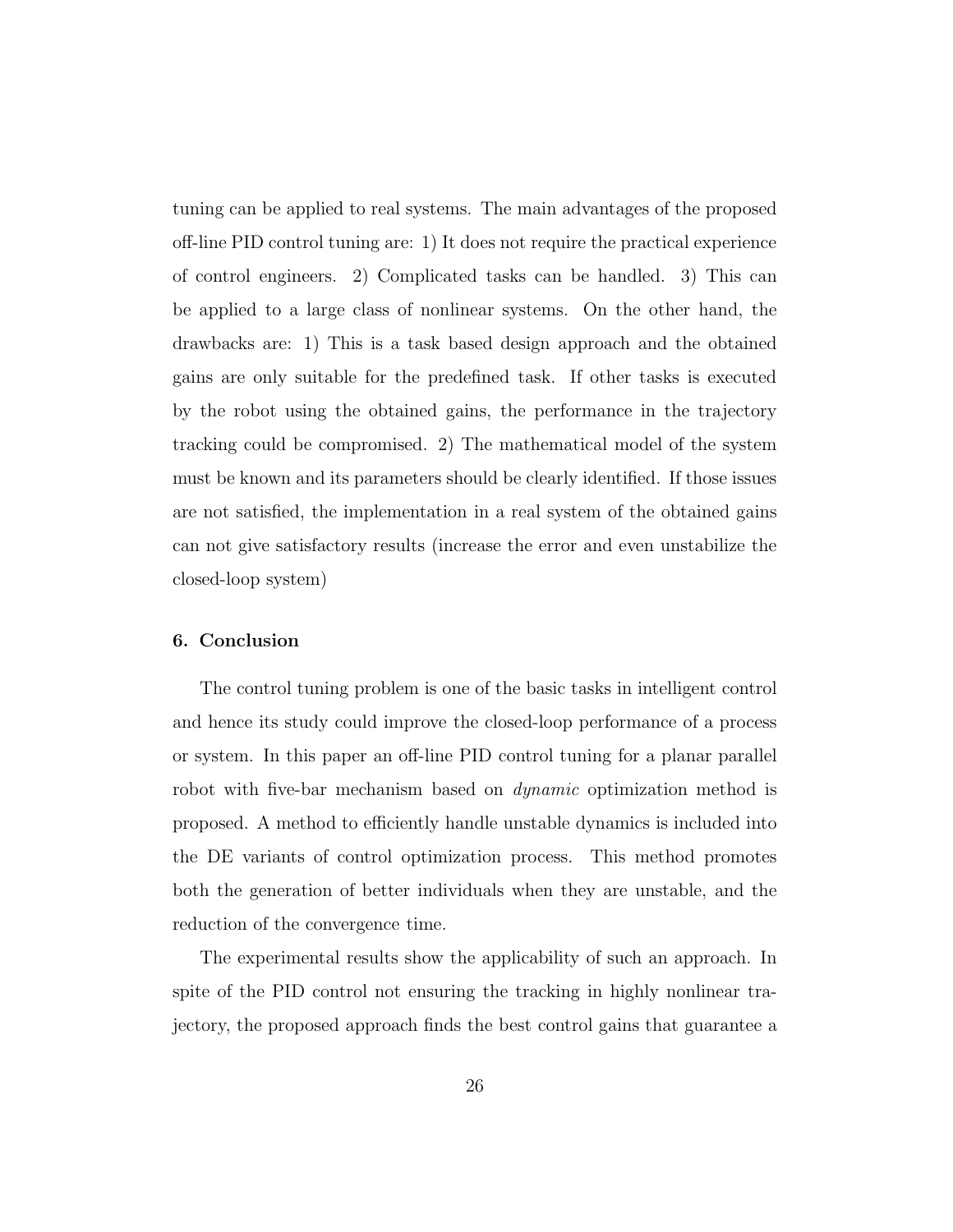suitable control performance. With the proposed tuning approach the practical experience of the control designer is not required; complicated tasks can be followed by the end-effector of the robot and the approach can be applied to a large class of nonlinear systems. Another advantage of the proposed method is the generation of better individuals in a dynamic environment and the reduction of the convergence time by the inclusion of a dynamic constraint into the OLNLDOP as well as a method to efficiently handle unstable dynamics into DE variants. The proposed method is easy to include for other controller tuning approaches based on meta-heuristic algorithms. One of the main drawbacks is the requirement of using a dynamic model which approximately represents the real nonlinear behavior. If there is no precise mathematical model, then the obtained control gains could not give satisfactory results to the real system. Moreover, the uncertainties in the environment such as handling dynamic load, noise in the control signal and sensors, among others, can affect the performance of the obtained control gains.

The empirical analysis of DE variants applied to the proposed off-line PID control tuning, based on an optimization approach, shows that the best individuals into the mutation process and the binomial crossover (Best/1/Bin) promote the exploitation of the search space and thus the best results are obtained for this particular problem. With the inclusion of the proposed method into the DE variants to efficiently handle unstable dynamics, 75% of DE variants can improve the search to find better solutions with respect to DE variants without the proposal. In addition, the DE variants presents a superior behavior than the PSO algorithm, FA and GA. In all cases the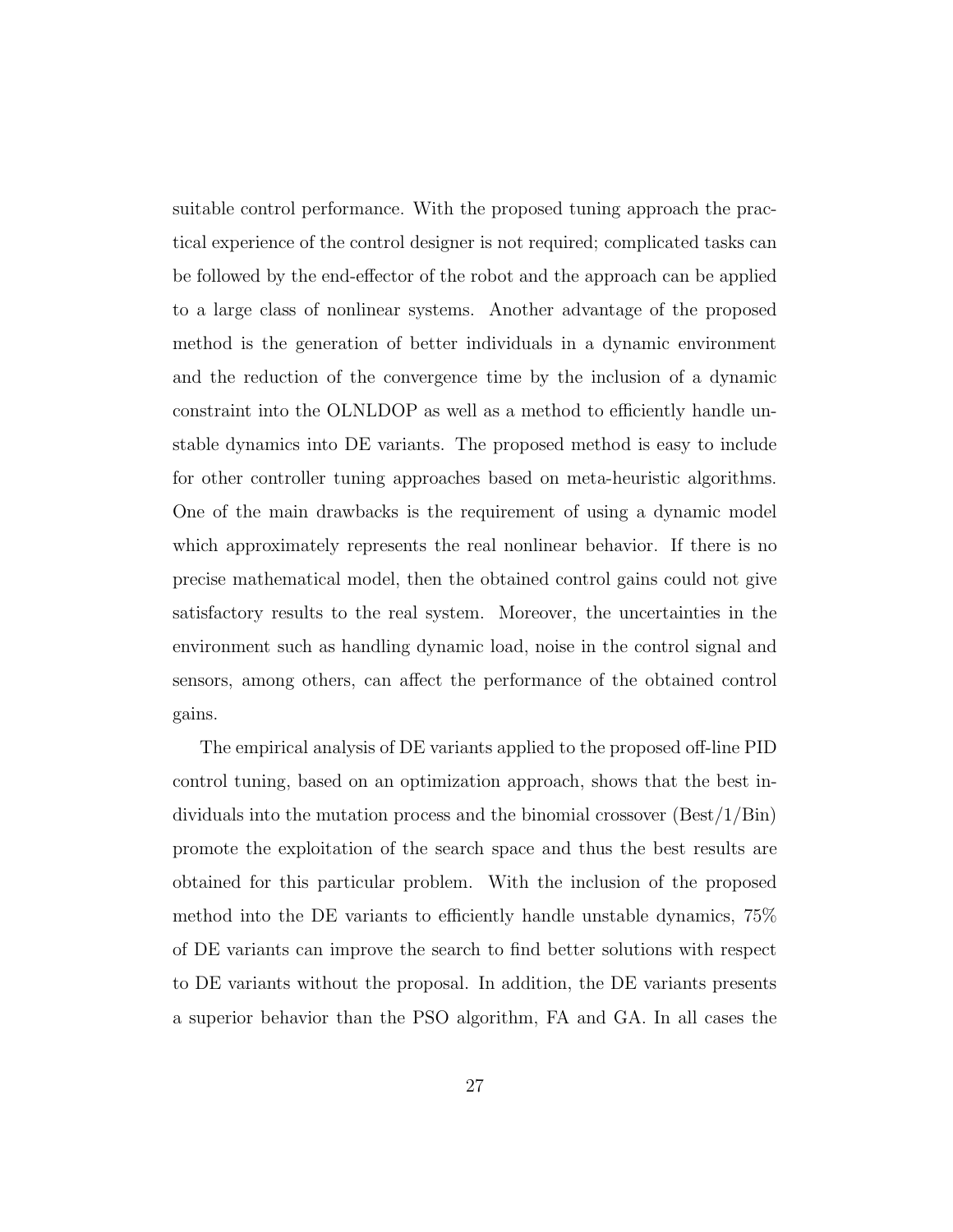convergence time is reduced.

Future work includes:  $i$ ) To evaluate the inclusion of the method to efficiently handle unstable dynamics into evolutionary multi-objective control optimization.  $ii)$  To compare the performance of the previous commented method with complex multi-objective control tuning strategies.  $iii)$  The inclusion of a strategy to make robust the off-line controller tuning for nonlinear systems under uncertainties in the real environment based on the optimization method. Experimental results should be given to strengthen the strategy and hence increase the use of intelligent control in the industry field.  $iv$  It should be worthwhile to evaluate the method to efficiently handle unstable dynamics in on-line controller tuning based on meta-heuristic algorithms in order to face the environment uncertainties and reduce the convergence time at each sample time such that the experimental results could be performed.

#### **Acknowledgment**

The first author acknowledges the support from the COFAA of the Instituto Politécnico Nacional and from the SEP-CONACyT, via the project numbers 20160826 and 182298, respectively. The authors gratefully acknowledge the support from Igor Moret Valenzuela for the technical support on figure's edition.

#### **References**

Åström, K. J., & Hagglund, T. (2006). Advanced PID Control. ISA Press.

Aström, K. J., Panagopoulos, H., & Hagglund, T. (1998). Design of  $\{PI\}$ controllers based on non-convex optimization. Automatica, 34, 585–601.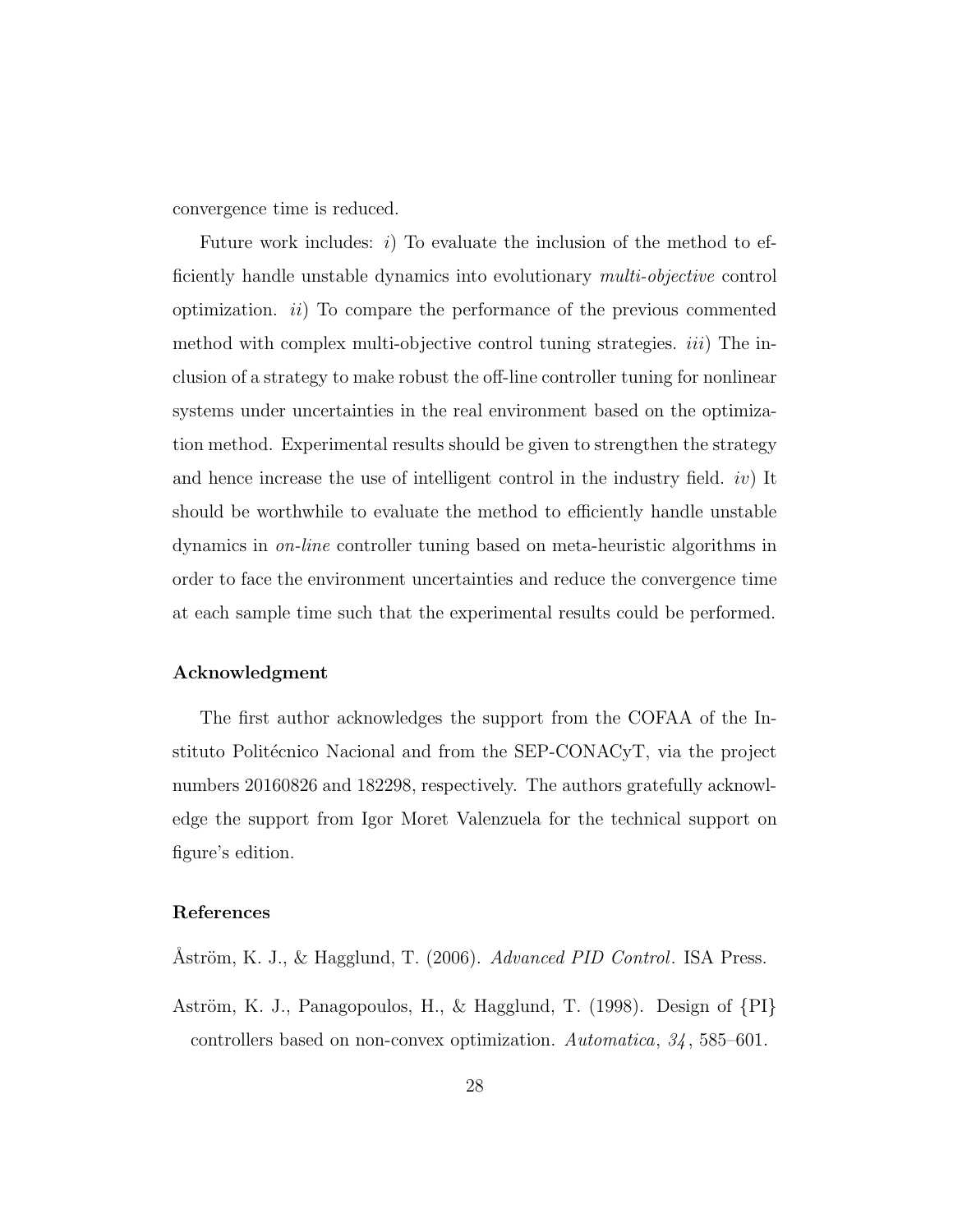- Betts, J. T. (2001). Practical methods for optimal control using nonlinear programming. Society for Industrial Mathematics.
- Bevrani, H., Hiyama, T., & Bevrani, H. (2011). Robust {PID} based power system stabiliser: Design and real-time implementation. International Journal of Electrical Power & Energy Systems, 33 , 179–188.
- Biegler, L. T. (2007). An overview of simultaneous strategies for dynamic optimization. Chemical Engineering and Processing: Process Intensification,  $46, 1043 - 1053.$
- Cabrera, J., Nadal, F., Munoz, J., & Simon, A. (2007). Multiobjective constrained optimal synthesis of planar mechanisms using a new evolutionary algorithm. Mechanism and Machine Theory, 42 .
- Calva, Y. n. M. B., Niño, S. P. A., Villarreal-Cervantes, M. G., Sepúlveda, C. G., & Portilla, F. E. A. (2013). Differential evolution for the control gain's optimal tuning of a four-bar mechanism. Polibits, 47 .
- Das, S., & Suganthan, P. N. (2011). Differential evolution: A survey of the state-of-the-art. IEEE Transactions on Evolutionary Computation, 15, 4–31.
- Deb, K. (1998). An efficient constraint handling method for genetic algorithms. In Computer Methods in Applied Mechanics and Engineering (pp. 311 –338).
- Derrac, J., García, S., Molina, D., & Herrera, F. (2011). A practical tutorial on the use of nonparametric statistical tests as a methodology for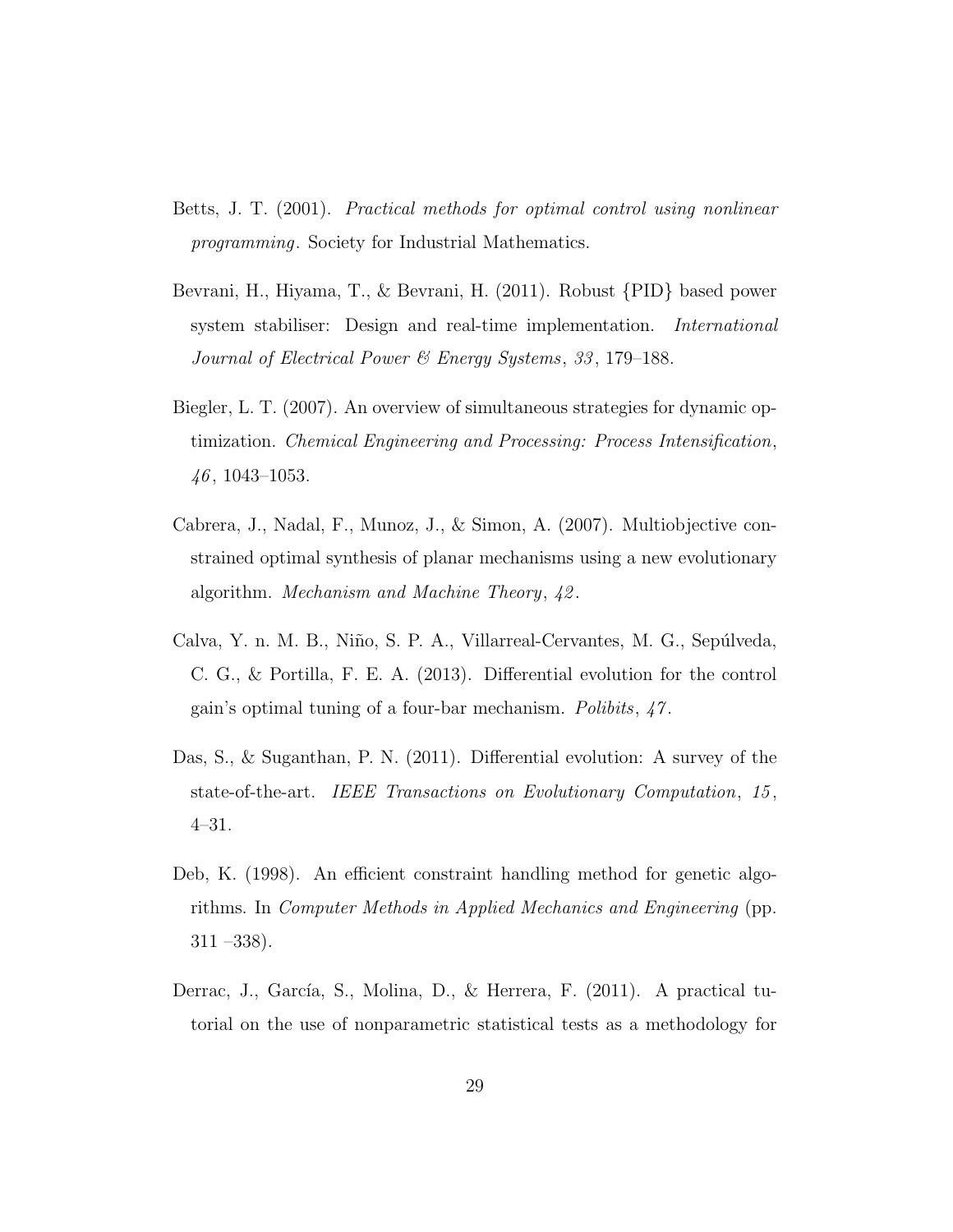comparing evolutionary and swarm intelligence algorithms. Swarm and Evolutionary Computation, 1, 3–18.

- Dos Santos, C. L., & Wicthoff, P. M. (2011). A tuning strategy for multivariable {PI} and {PID} controllers using differential evolution combined with chaotic zaslavskii map. Expert Systems with Applications, 38, 13694 – 13701.
- Feoktistov, V., & Janaqi, S. (2004). Generalization of the strategies in differential evolution. In Parallel and Distributed Processing Symposium (pp.  $165-$ ).
- Ferrante, N., & Ville, T. (2010). Recent advances in differential evolution: a survey and experimental analysis. Artificial Intelligence Review, 33 , 61–106.
- Goldberg, D. E. (1989). Genetic Algorithms in Search, Optimization and Machine Learning. Addison-Wesley Longman Publishing Co., Inc.
- Helon, V. H. A., & Leandro, d. S. C. (2012). Tuning of {PID} controller based on a multiobjective genetic algorithm applied to a robotic manipulator. Expert Systems with Applications, 39 , 8968 – 8974.
- Kao, C. C., Chuang, C. W., & Chuang, R. F. (2006). The self-tuning {PID} control in a slidercrank mechanism system by applying particle swarm optimization approach. *Mechatronics*,  $16$ ,  $513 - 522$ .
- Kelly, R., Santibáñez, V., & Loria, A. (2006). Control of robot manipulators in joint space. Springer.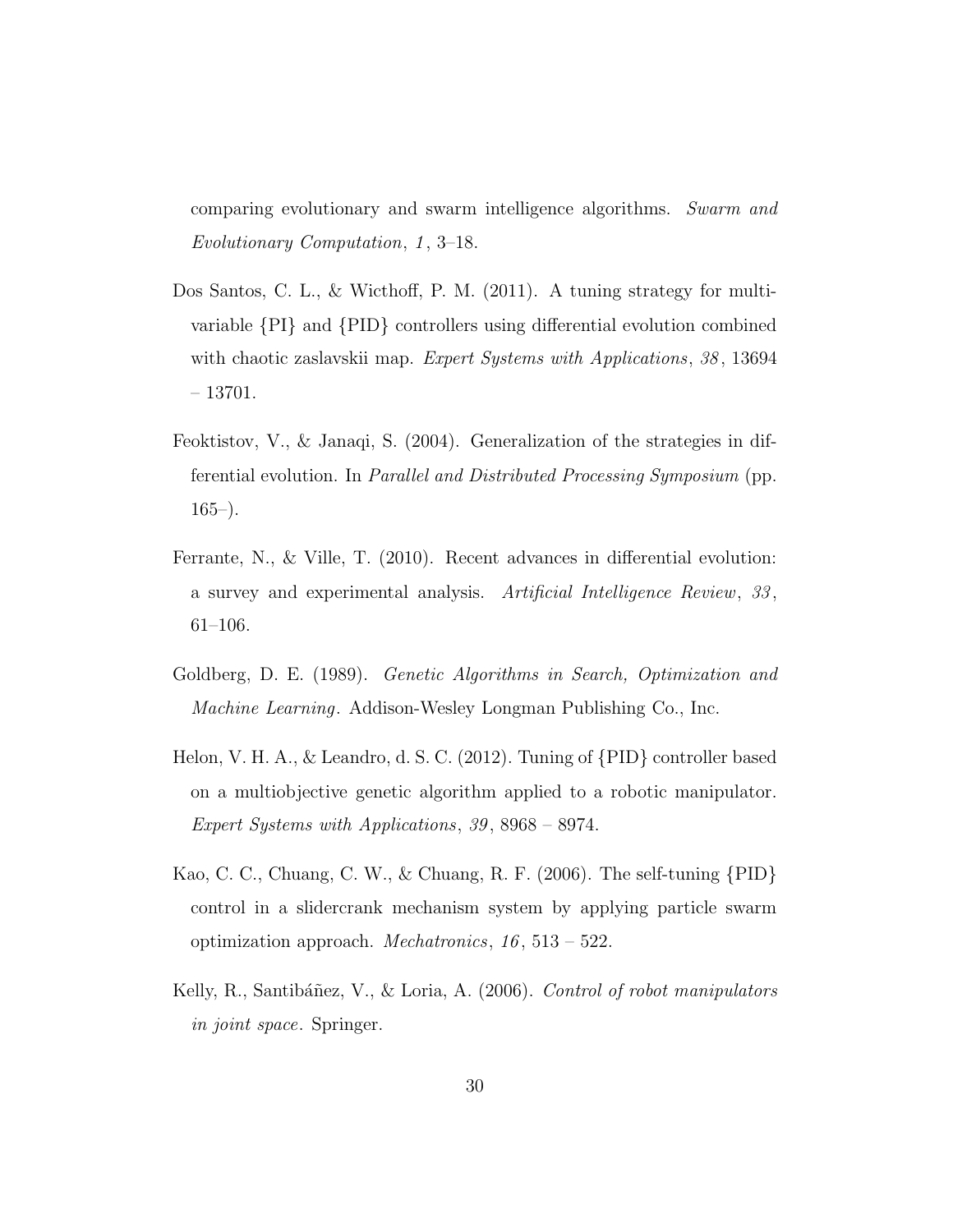- Kiam, H. A., Chong, G., & Yun, L. (2005). Pid control system analysis, design, and technology. IEEE Transactions on Control Systems Technology,  $13, 559 - 576.$
- Lung-Wen, T. (1999). Robot analysis: The mechanics of serial and parallel manipulators. John Wiley & Sons.
- Mezura, M. E., Velázquez, R. J., & Coello, C. C. A. (2006). A comparative study of differential evolution variants for global optimization. Genetic And Evolutionary Computation Conference, (pp. 485–492).
- Poli, R., Kennedy, J., & Blackwell, T. (2007). Particle swarm optimization. Swarm Intelligence, 1, 33–57.
- Portilla, F. E. A., Mezura, M. E., Alvarez, G. J., Coello, C. C. A., Cruz, V. C. A., & Villarreal-Cervantes, M. G. (2011). Parametric reconfiguration improvement in non-iterative concurrent mechatronic design using an evolutionary-based approach. Engineering Applications of Artificial Intelligence,  $24$ ,  $757 - 771$ .
- Price, K. V., Storn, R. M., & Lampinen, J. A. (2005). Differential evolution: A practical approach to global optimization. Springer.
- Reynoso, M. G., Sanchis, J., Blasco, X., & Herrero, J. M. (2012). Multiobjective evolutionary algorithms for multivariable {PI} controller design. Expert Systems with Applications, 39 , 7895 – 7907.
- Reynoso-Meza, G., Sanchis, J., Blasco, X., & Freire, R. Z. (2016a). Evolutionary multi-objective optimisation with preferences for multivariable  ${P1}$  controller tuning. Expert Systems with Applications, 51, 120 – 133.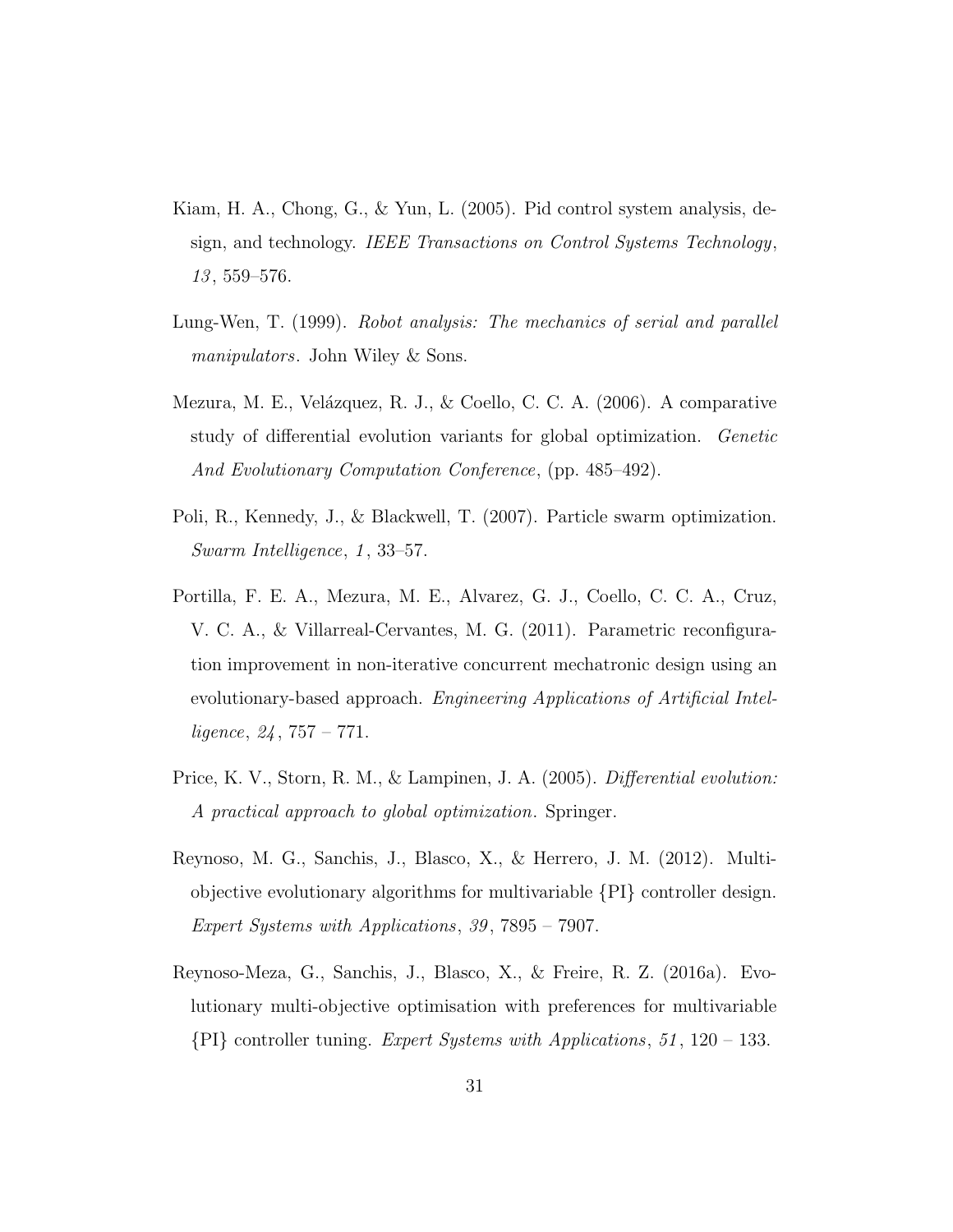- Reynoso-Meza, G., Sanchis, J., Blasco, X., & Martínez, M. (2016b). Preference driven multi-objective optimization design procedure for industrial controller tuning. *Information Sciences*, 339, 108 – 131.
- Romero, P. J. A., Arrieta, O., Padula, F., Reynoso, M. G., Garcia, N. S., & Balaguer, P. (2012). Estudio comparativo de algoritmos de auto-ajuste de controladores pid. resultados del benchmark 2010-2011 del grupo de ingeniería de control de cea. Revista Iberoamericana de Automática e Informática Industrial,  $9, 182-193$ .
- Ruano, A. E. (2007). Intelligent control the road ahead. In Control Conference (ECC), 2007 European (pp. 4442–4443).
- Ruano, A. E., Ge, S. S., Guerra, T. M., Lewis, F. L., Principe, J. C., & Colnaric, M. (2014). Computational intelligence in control. Annual Reviews in Control, 38 , 233 – 242.
- Segovia, J. P., Sbarbaro, D., & Ceballos, E. (2004). An adaptive pattern based nonlinear  $\{PID\}$  controller.  $\{ISA\}$  Transactions, 43, 271 – 281.
- Spong, M. W., & Vidyasagar, M. (2004). Robot Dynamics and Control. John Wiley & Sons.
- Tae, Y. K., & Woong, G. H. (2000). An adaptive {PID} learning control of robot manipulators. Automatica,  $36, 717 - 725$ .
- Villarreal-Cervantes, M. G., Cruz, V. C. A., & Alvarez, G. J. (2015). Synergetic structure-control design via a hybrid gradient-evolutionary algorithm. Optimization and Engineering, 16 , 511–539.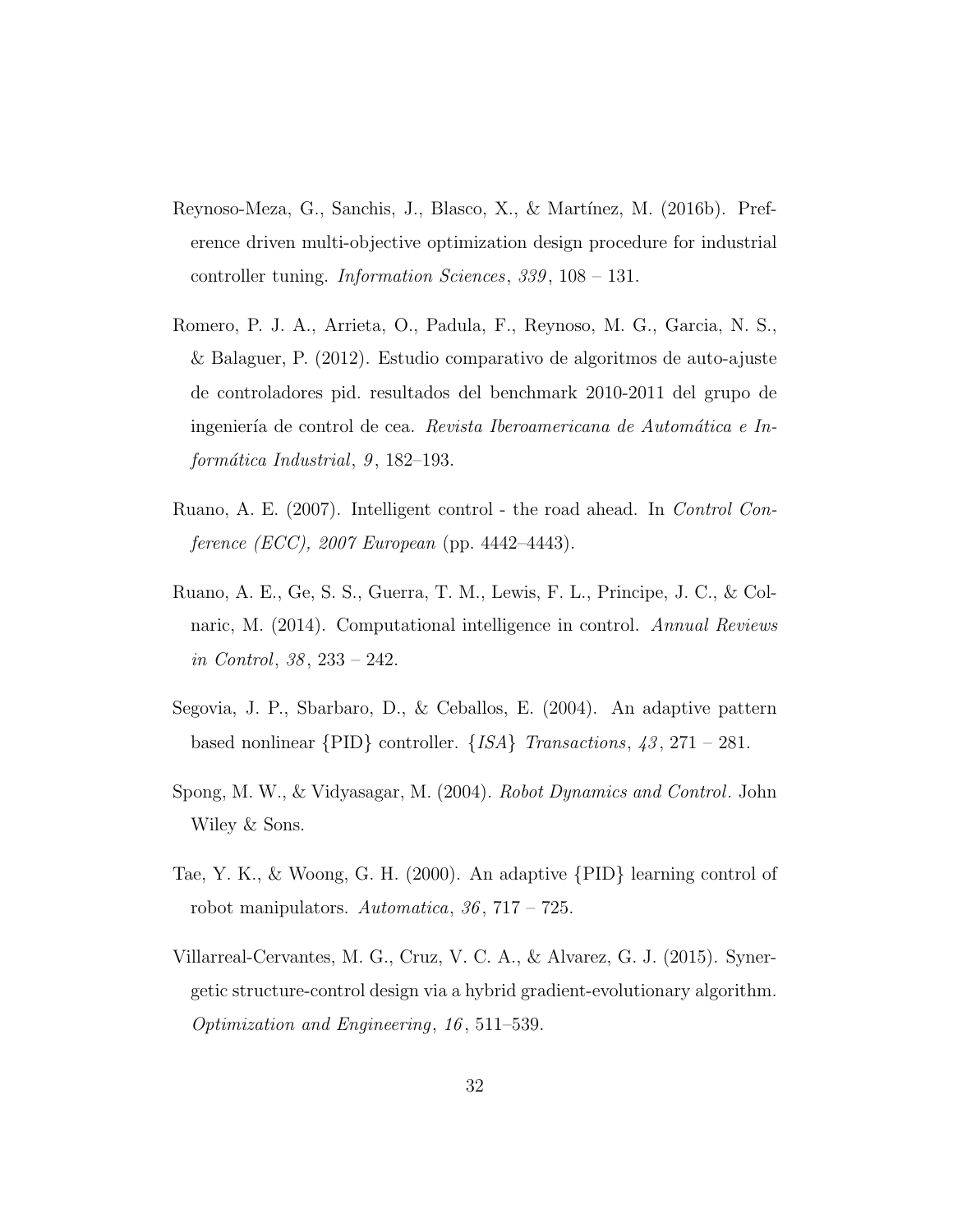- Villarreal-Cervantes, M. G., Cruz, V. C. A., Alvarez, G. J., & Portilla, F. E. A. (2010). Differential evolution techniques for the structure-control design of a five-bar parallel robot. *Engineering Optimization*, 42, 535– 565.
- Wei, D. C., & Shun, P. S. (2010). {PID} controller design of nonlinear systems using an improved particle swarm optimization approach. Communications in Nonlinear Science and Numerical Simulation, 15, 3632 – 3639.
- Yang, X.-S. (2008). Nature-Inspired Metaheuristic Algorithms. Luniver Press.
- Zhiyong, T., Mingyi, Y., & Zhongcai, P. (2010). Self-adaptive pid control strategy based on rbf neural network for robot manipulator. In First International Conference on Pervasive Computing Signal Processing and Applications (PCSPA).
- Ziegler, J. G., & Nichols, N. B. (1942). Optimum settings for automatic controllers. Trans. ASME, 64 , 759–768.
- Ziegler, J. G., & Nichols, N. B. (1993). Optimum settings for automatic controllers. Journal of Dynamic Systems, Measurement, and Control, 115 , 220–222.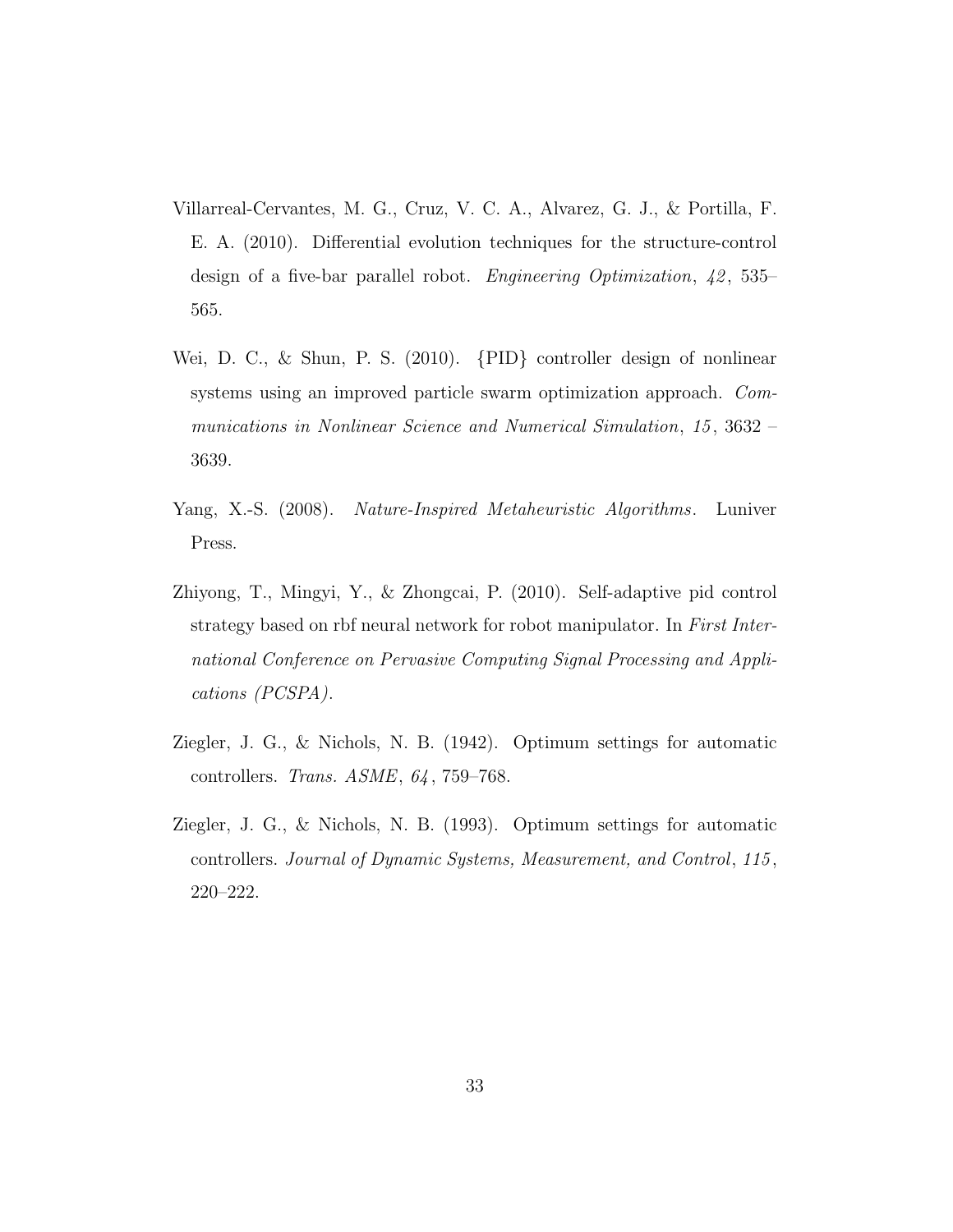| Parameter      | Description        | Value        | Unit             |  |  |  |  |
|----------------|--------------------|--------------|------------------|--|--|--|--|
| Link 1         |                    |              |                  |  |  |  |  |
| m <sub>1</sub> | Mass               | 0.3222       | kg               |  |  |  |  |
| $l_{c_1}$      | Mass center length | 0.0524       | $\boldsymbol{m}$ |  |  |  |  |
| $I_1$          | Inertia            | $20.3E - 4$  | $kg \ m^2$       |  |  |  |  |
| $l_1$          | Length             | 0.2          | $\boldsymbol{m}$ |  |  |  |  |
|                | Link 2             |              |                  |  |  |  |  |
| m <sub>2</sub> | Mass               | 0.1894       | kg               |  |  |  |  |
| $l_{c_2}$      | Mass center length | 0.0157       | $\boldsymbol{m}$ |  |  |  |  |
| $I_{2}$        | Inertia            | $1.1E - 4$   | $kg \; m^2$      |  |  |  |  |
| l <sub>2</sub> | Length             | 0.05         | $\boldsymbol{m}$ |  |  |  |  |
|                | Link 3             |              |                  |  |  |  |  |
| m <sub>3</sub> | Mass               | 0.1691       | kg               |  |  |  |  |
| $l_{c_3}$      | Mass center length | 0.1          | $\boldsymbol{m}$ |  |  |  |  |
| $I_3$          | Inertia            | $12.1E - 4$  | $kg \; m^2$      |  |  |  |  |
| $l_3$          | Length             | 0.2          | m                |  |  |  |  |
| Link 4         |                    |              |                  |  |  |  |  |
| m <sub>4</sub> | Mass               | 0.9587       | kg               |  |  |  |  |
| $l_{c_4}$      | Mass center length | $-0.0643$    | $\boldsymbol{m}$ |  |  |  |  |
| $I_4$          | Inertia            | $102.8E - 4$ | $kg \ m^2$       |  |  |  |  |
| $l_4$          | Length             | 0.25         | $\boldsymbol{m}$ |  |  |  |  |
| Link 5         |                    |              |                  |  |  |  |  |
| m <sub>5</sub> | Mass               | 0.1349       | kg               |  |  |  |  |
| $l_{c_5}$      | Mass center length | 0.0185       | $\boldsymbol{m}$ |  |  |  |  |
| $I_5$          | Inertia            | $101.1E - 4$ | $kg \ m^2$       |  |  |  |  |
| $l_5$          | Length             | 0.072        | $\boldsymbol{m}$ |  |  |  |  |

Table 1: Kinematic and dynamic parameters of the ppr5bm. For all links, the mass center length  $\gamma$  presents zero value.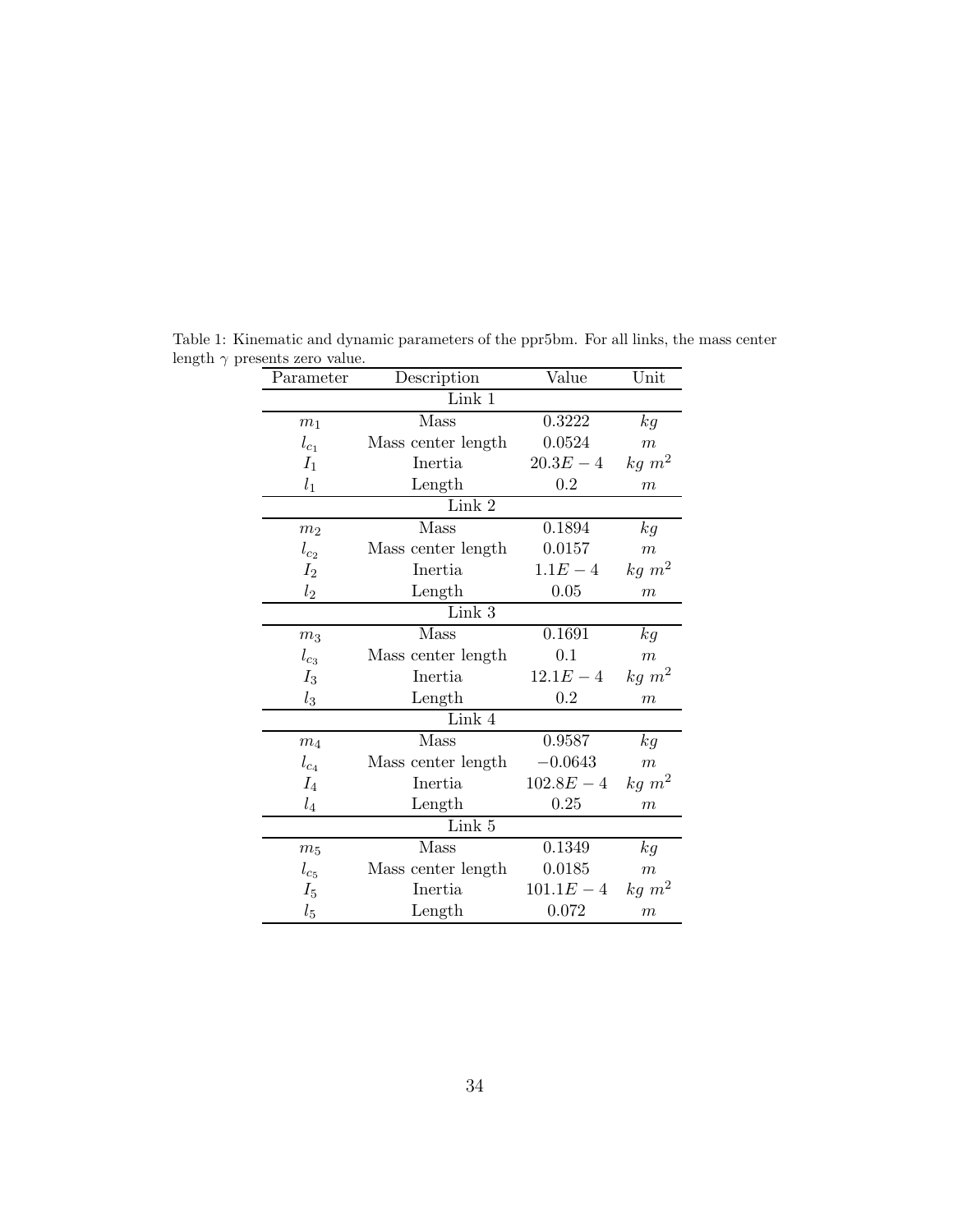| Nomenclature                                                                                                            | Variant                                                                                                                                                            |  |  |  |  |
|-------------------------------------------------------------------------------------------------------------------------|--------------------------------------------------------------------------------------------------------------------------------------------------------------------|--|--|--|--|
| $\text{Rand}/1/\text{Bin}$                                                                                              | if rand $i(0,1) < CR$ or $j = j_{rand}$<br>$v_i^i = x_i^{\prime}$ <sup>3</sup> +<br>$- x_i^2$<br>$u^i_j =$<br>otherwise                                            |  |  |  |  |
| $\text{Rand}/1/\text{Exp}$                                                                                              | from rand $_i(0,1) < CR$ or $j = j_{rand}$<br>$v_j^i = x_j^{r_3} + F(x_j^{r_1} - x_j^{r_2})$<br>$u^i_j =$<br>otherwise                                             |  |  |  |  |
| Best/1/Bin                                                                                                              | $v_j^i = x_j^{best} + F(x_j^{r_1} - x_j^{r_2})$<br>if rand $j(0,1)$ < CR or $j = j_{rand}$<br>$u^i_j =$<br>otherwise                                               |  |  |  |  |
| Best/1/Exp                                                                                                              | $v_j^i = x_j^{best} + F(x_j^{r_1} - x_j^{r_2})$<br>from $\text{rand}_j(0,1) < CR$ or $j = j_{rand}$<br>$u_i^i =$<br>otherwise                                      |  |  |  |  |
| Current-to-Rand/1                                                                                                       | $\vec{u}^i = v^i_i = \vec{x}^i + K(\vec{x}^{r_3} - \vec{x}^i) + F(\vec{x}^{r_1} - \vec{x}^{r_2})$                                                                  |  |  |  |  |
| $\vec{u}^i = v^i = \vec{x}^i + K(\vec{x}^{best} - \vec{x}^i) + F(\vec{x}^{r_1} - \vec{x}^{r_2})$<br>$Current-to-Best/1$ |                                                                                                                                                                    |  |  |  |  |
| $Current-to-Rand/1/Bin$                                                                                                 | $v_j^i = x_j^i + K(x_j^{r_3} - x_j^i) + F(x_j^{r_1} - x_j^{r_2})$ if $\text{rand}_j(0,1) < CR$ or $j = j_{rand}$<br>$u_i^i = \left\langle$<br>otherwise            |  |  |  |  |
| $\mathrm{Rand}/2/\mathrm{Dir}$                                                                                          | $\vec{u}^i = v_i^i = \vec{w}^1 + \frac{F}{2}(\vec{w}^1 - \vec{w}^2 + \vec{w}^3 - \vec{w}^4)$ where $f(\vec{w}^1) < f(\vec{w}^2)$ and $f(\vec{w}^3) < f(\vec{w}^4)$ |  |  |  |  |

Figure 3: DE variants (Price et al., 2005, Feoktistov & Janaqi, 2004).

| 1         | Begin                                                             |
|-----------|-------------------------------------------------------------------|
| $\bf{2}$  | Choose dt, $t_f$ and $\mathbf{x(t_0)}$                            |
| $\bf{3}$  | $t_1 = 0; J = 0; CICV = 0$                                        |
| 4         | $n=\frac{t_f}{dt}+1$                                              |
| 5         | For $k = 1$ to n Do                                               |
| 10        | $\mathbf{x}(t_{k+1}) = \mathbf{x}(t_k) + f(\mathbf{x}(t_k), t_k)$ |
| 11        | $t_{k+1} = t_k + dt$                                              |
| 11        | $\bar{J} = \bar{J} + \sum_{i=1}^{3} \frac{e_i^2}{n}$              |
| 15        | If $g(\vec{x}_G^i, t_k) > 0$ then                                 |
| 16        | $J = 1E10 - k$                                                    |
| 16        | $CICV = 1e10 - k$                                                 |
| $17\,$    | $FNE = FNE + 1$                                                   |
| 18        | Break the <b>For</b> loop                                         |
| 19        | End If                                                            |
| 20        | End For                                                           |
| 21        | If $J! = 1E10 - k$                                                |
| $\bf 23$  | $FE = FE + 1$                                                     |
| $\bf{24}$ | End If                                                            |
| 25        | End                                                               |

Figure 4: Pseudocode of the proposed method included into the DE variants to efficiently handle the inequality dynamic constraint. CICV is a counter of inequality constraint violation.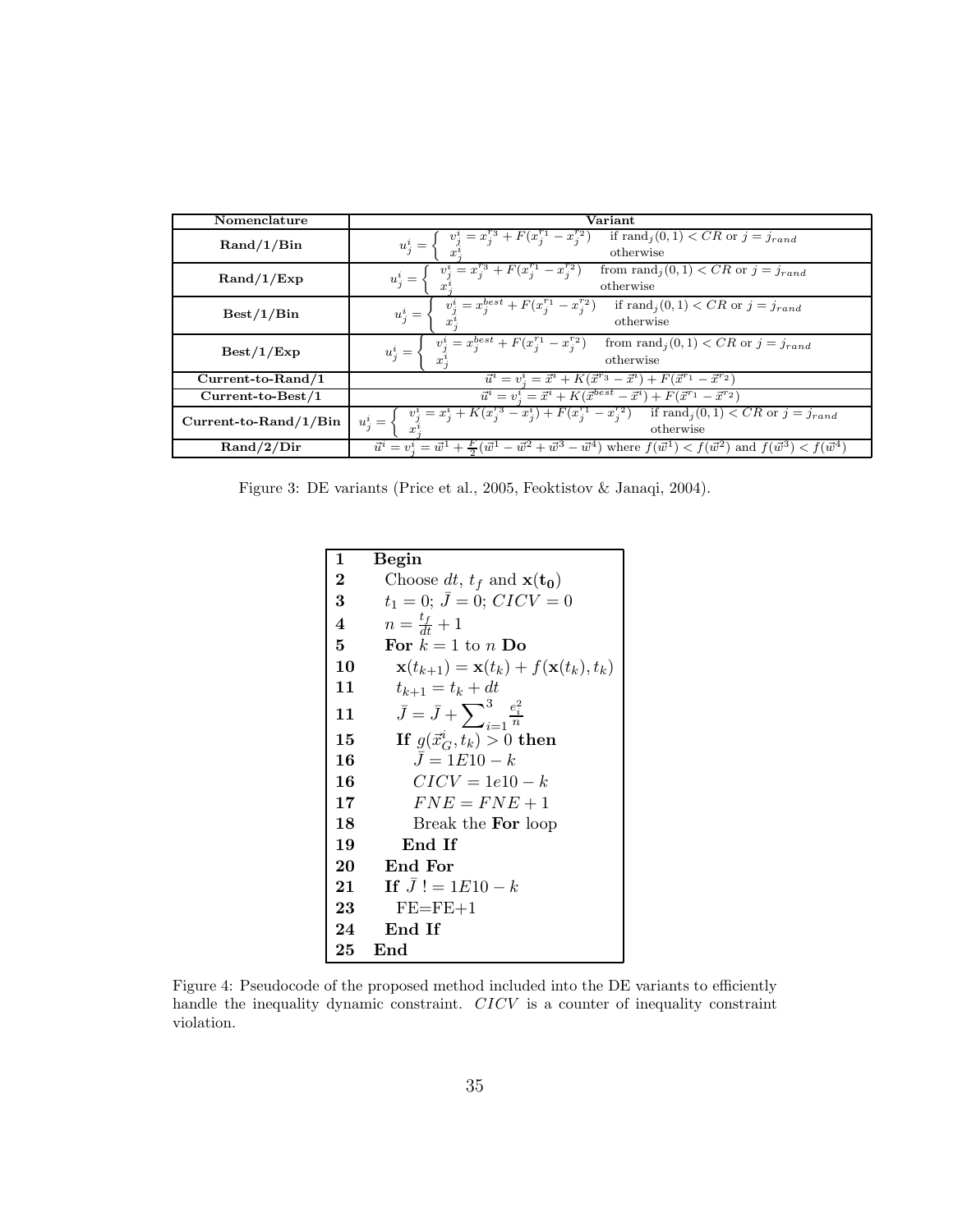Table 2: Performance of DE variants for all runs **with** the inclusion of the proposed method to efficiently handle unstable dynamics.

| Algorithm                  | $J_{mean}$    | $\sigma(J)_{mean}$ | $J_{BEST}$     |
|----------------------------|---------------|--------------------|----------------|
| $\text{Rand}/1/\text{Bin}$ | $5.6930e-4$   | $1.2850e-6$        | $5.67213e - 4$ |
| $\text{Rand}/1/\text{Exp}$ | $5.7046e - 4$ | $1.4873e-6$        | $5.67502e-4$   |
| Best/1/Bin                 | $5.6668e - 4$ | $7.4107e - 9$      | $5.66677e - 4$ |
| Best/1/Exp                 | $5.6671e - 4$ | $2.3580e - 08$     | $5.66681e - 4$ |
| $Current-to-Rand/1$        | $5.8085e-4$   | $8.1736e-6$        | $5.70419e - 4$ |
| $Current-to-Best/1$        | $5.6789e-4$   | $1.9393e-6$        | $5.66771e - 4$ |
| Current-to-Rand/ $1/B$ in  | $5.6943e - 4$ | $6.7931e - 7$      | $5.67932e-4$   |
| $\text{Rand}/2/\text{Dir}$ | $5.7579e - 4$ | $1.2381e-5$        | $5.66796e - 4$ |



Figure 5: Box plots of the runs of each DE variant **with** the inclusion of the proposed method to efficiently handle unstable dynamics. 1) Rand/1/Bin, 2) Rand/1/Exp, 3) Best/1/Bin, 4) Best/1/Exp, 5) Current-to-Rand/1, 6) Current-to-best/1, 7) Current-torand/ $1/B$ in, 8) Rand/ $2/D$ ir.

| Algorithm | $J_{mean}$ | $\sigma(J)_{mean}$ | $J_{BEST}$     | Time[h] |
|-----------|------------|--------------------|----------------|---------|
|           | NaN        | NaN                | 6.29414 $e-4$  | 0.64    |
| Firefly   | NaN        | NaN                | $5.83381e - 4$ | 0.48    |
| $G-A$     | NaN        | NaN                | $5.79563e - 4$ | 0.53    |

Table 3: Performance of three different meta-heuristic algorithms for all runs **without** the inclusion of the proposed method to efficiently handle unstable dynamics.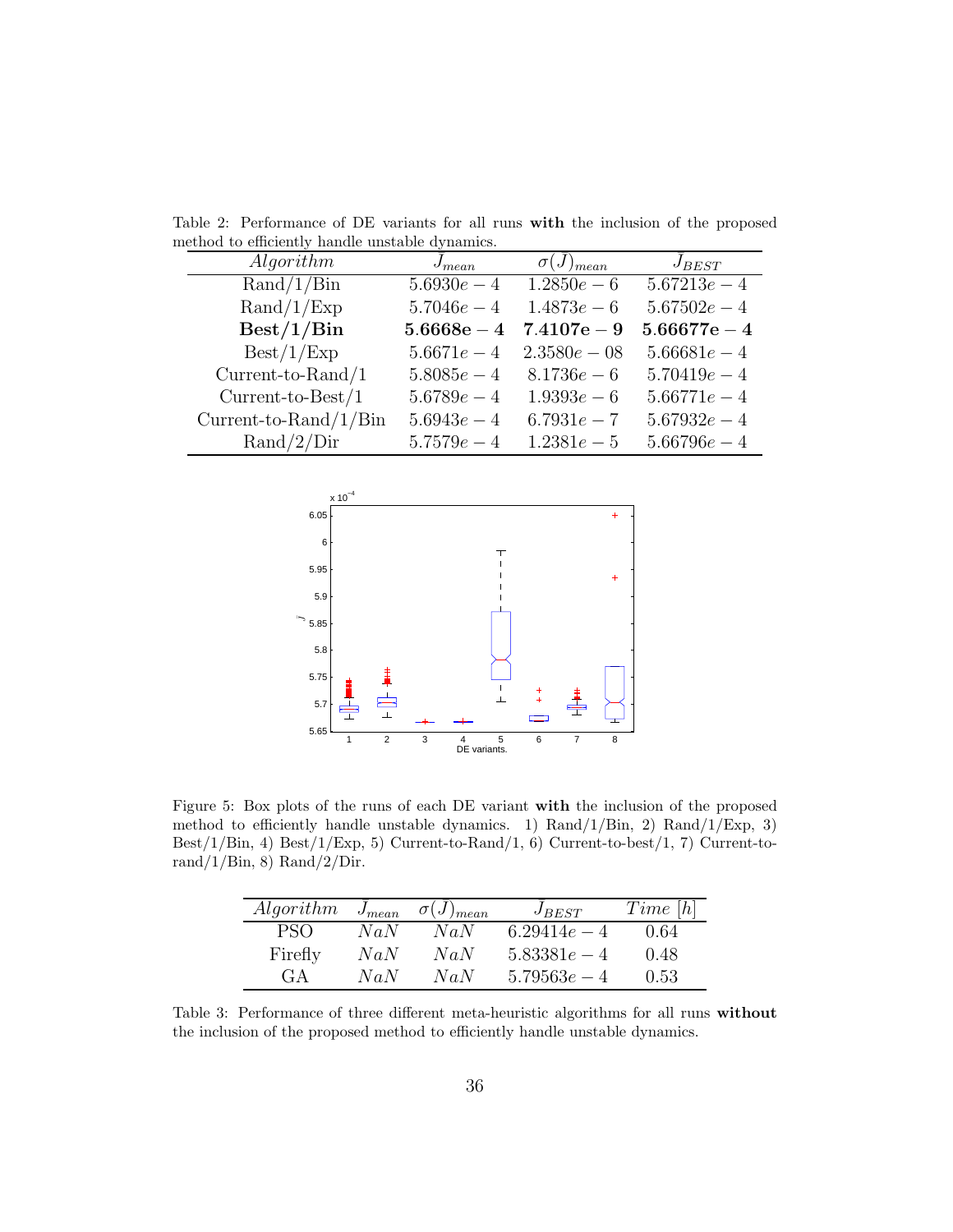| сеной то списилиту папите инзеарте иупанноз. |               |                    |                |
|----------------------------------------------|---------------|--------------------|----------------|
| Algorithm                                    | $J_{mean}$    | $\sigma(J)_{mean}$ | $J_{BEST}$     |
| $\text{Rand}/1/\text{Bin}$                   | $5.7401e - 4$ | $2.9765e-6$        | $5.68435e - 4$ |
| $\text{Rand}/1/\text{Exp}$                   | $5.8116e - 4$ | $1.0803e-5$        | $5.68365e-4$   |
| Best/1/Bin                                   | $5.6668e - 4$ | $1.4878e - 9$      | $5.66677e - 4$ |
| Best/1/Exp                                   | $5.6679e - 4$ | $1.1104e - 7$      | $5.66685e-4$   |
| $Current-to-Rand/1$                          | NaN           | NaN                | $5.78046e - 4$ |
| $Current-to-Best/1$                          | NaN           | NaN                | $5.66983e - 4$ |
| Current-to-Rand/ $1/B$ in                    | NaN           | NaN                | $5.72385e-4$   |
| $\text{Rand}/2/\text{Dir}$                   | $5.6951e - 4$ | $4.3610e-6$        | $5.66847e - 4$ |

Table 4: Performance of the DE variants for all runs **without** the inclusion of the proposed method to efficiently handle unstable dynamics.

Table 5: Wilcoxon signed rank test results. Comparative statistical results for the DE variants **with** and **without** the inclusion of the proposed method to efficiently handle unstable dynamics.

| DE variant comparisons                        |       |          |           |
|-----------------------------------------------|-------|----------|-----------|
| with the proposal versus without the proposal | $R^+$ | $R^-$    | $p-value$ |
| $\text{Rand}/1/\text{Bin}$                    | 55    | $\theta$ | < 0.0001  |
| $\text{Rand}/1/\text{Exp}$                    | 55    | $\theta$ | < 0.0001  |
| Best/1/Bin                                    | 14    | 41       | 0.198     |
| Best/1/Exp                                    | 55    | $\theta$ | < 0.0001  |
| $Current-to-Rand/1$                           | 55    | $\theta$ | < 0.0001  |
| $Current-to-Best/1$                           | 55    | $\Omega$ | < 0.0001  |
| Current-to-Rand/ $1/B$ in                     | 55    | $\Omega$ | < 0.0001  |
| $\text{Rand}/2/\text{Dir}$                    | 5     | 50       |           |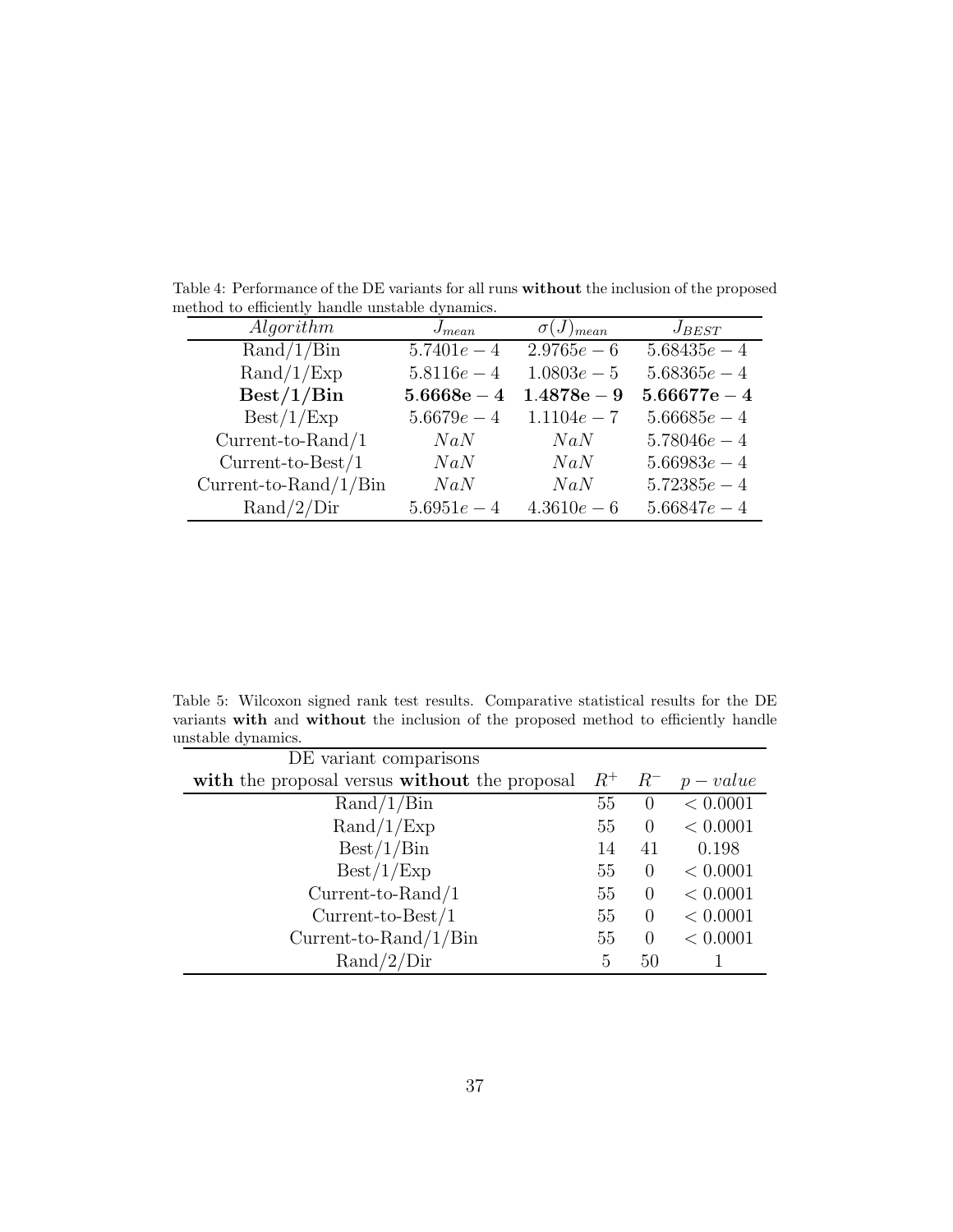Table 6: Evaluation of the performance function and convergence time for the DE variants **with** and **without** the inclusion of the proposed method to efficiently handle unstable dynamics.

|                            | with the proposal |              |                      |             | without the proposal |
|----------------------------|-------------------|--------------|----------------------|-------------|----------------------|
| DE Variant                 | $FE_{mean}$       | $FNE_{mean}$ | [h]<br>$Time_{mean}$ | $FE_{mean}$ | $Time_{mean}$ [h]    |
| $\text{Rand}/1/\text{Bin}$ | 4049              | 1001         | 0.37                 | 5050        | 0.61                 |
| $\text{Rand}/1/\text{Exp}$ | 3880              | 1170         | 0.36                 | 5050        | 0.64                 |
| Best/1/Bin                 | 4328              | 722          | 0.41                 | 5050        | 0.55                 |
| Best/1/Exp                 | 4275              | 775          | 0.40                 | 5050        | 0.56                 |
| $Current-to-Rand/1$        | 4233              | 817          | 0.41                 | 5050        | 0.64                 |
| $Current-to-Best/1$        | 4478              | 572          | 0.42                 | 5050        | 0.57                 |
| Current-to-Rand/ $1/B$ in  | 4102              | 948          | 0.39                 | 5050        | 0.62                 |
| $\text{Rand}/2/\text{Dir}$ | 4313              | 737          | 0.41                 | 5050        | 0.54                 |



Figure 6: Run 3 of the variant Best/1/Bin with the inclusion of the proposed method to efficiently handle unstable dynamics. a) Behavior of the number of feasible individuals in the population through generations. b) Behavior of the number of times that objective functions were not completely evaluated in the population through generations (unstable vector).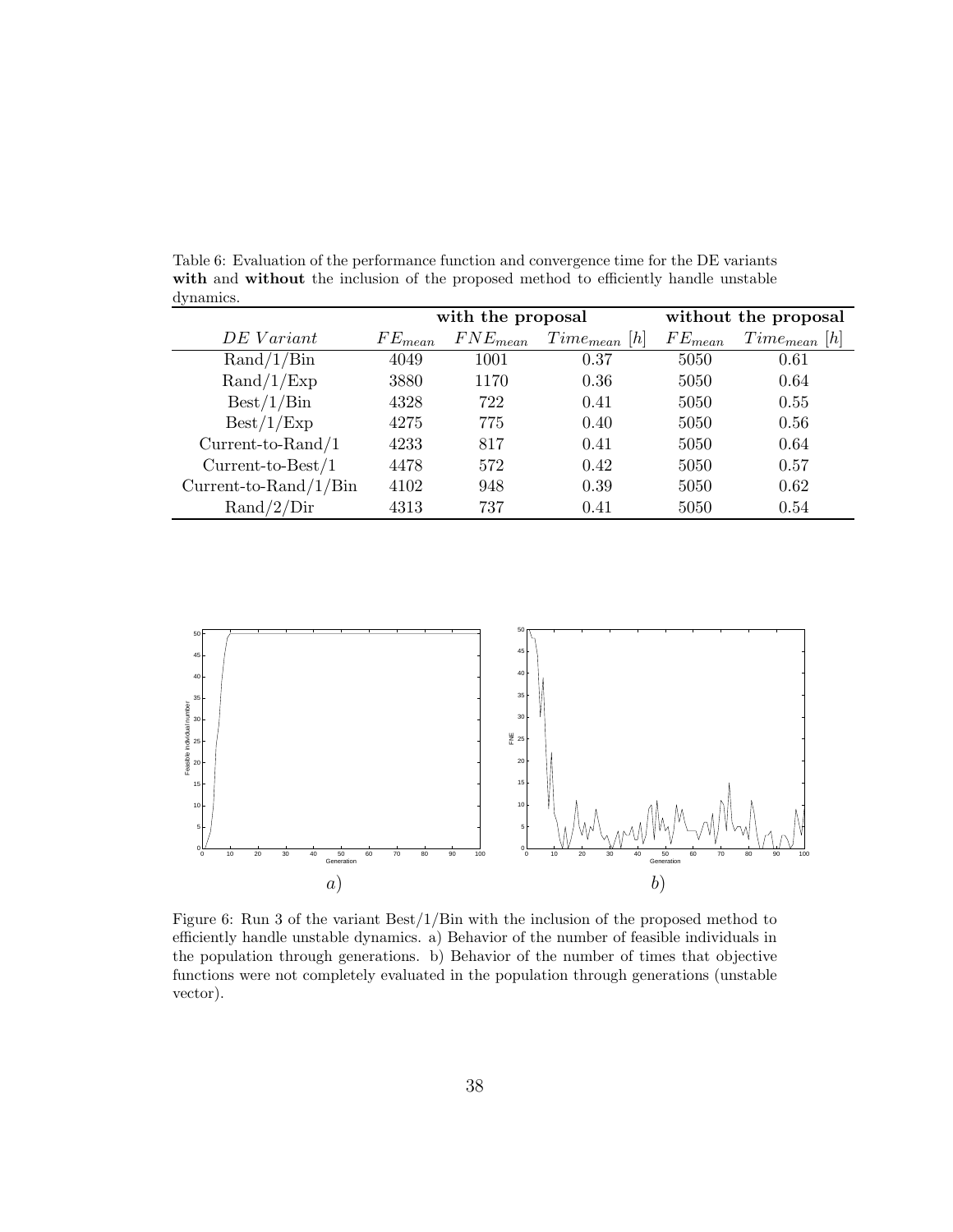

Figure 7: Behavior of the performance function in the generations. a) and b) with the proposal. c) and d) without the proposal.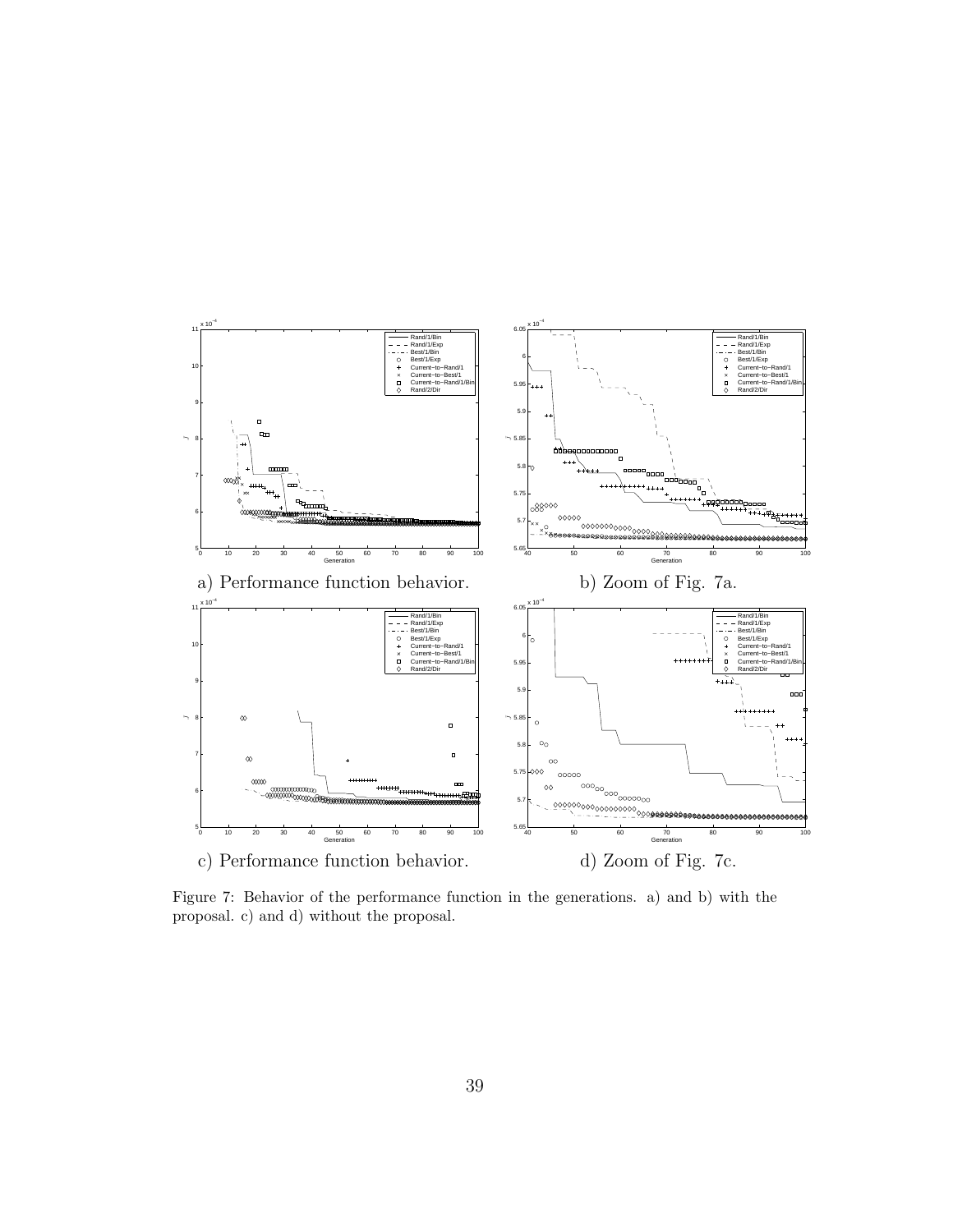

Figure 8: Simulation and experimental results for the trajectory tracking with the best PID control gains.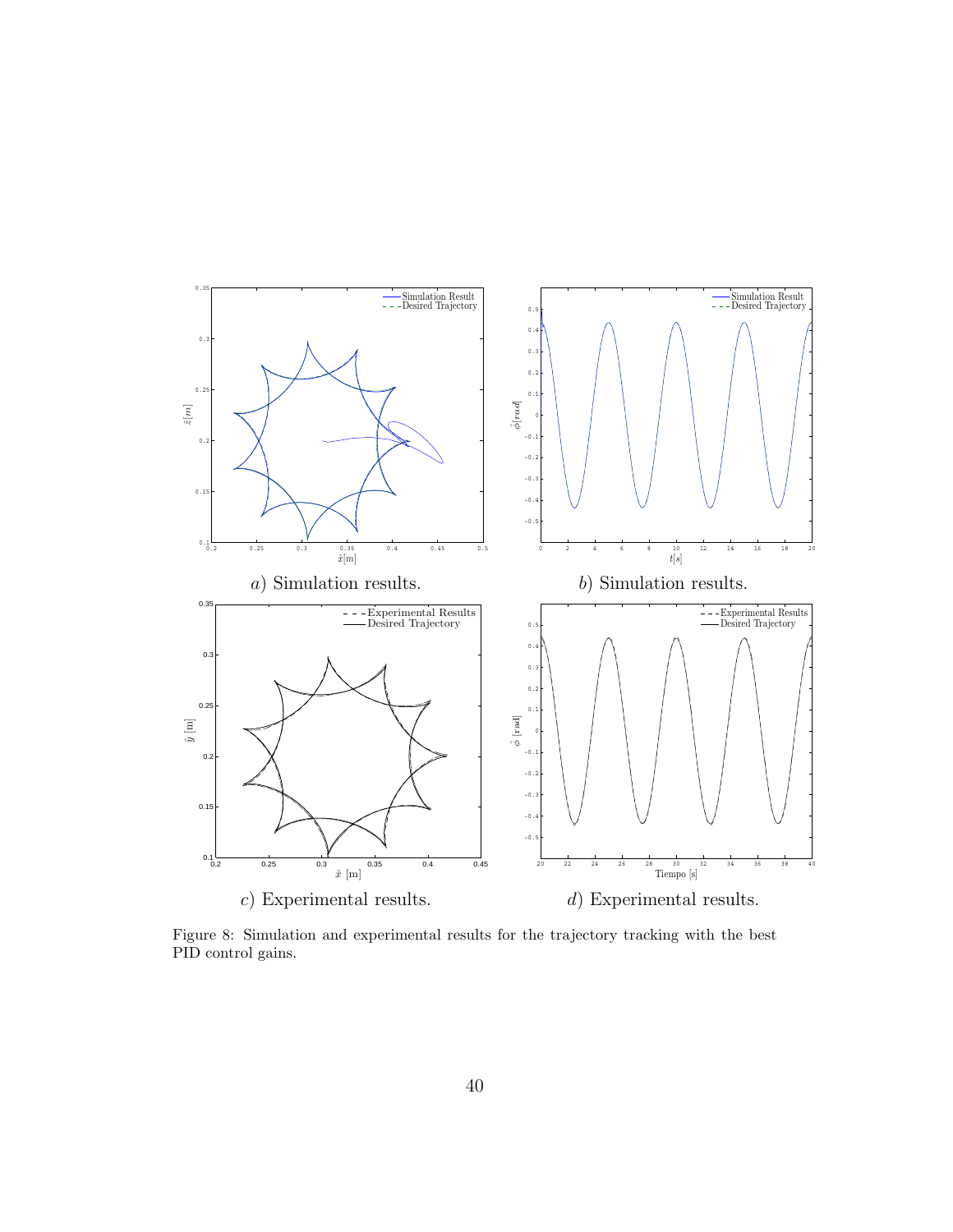

Figure 9: Trajectory tracking position error for the experimental results.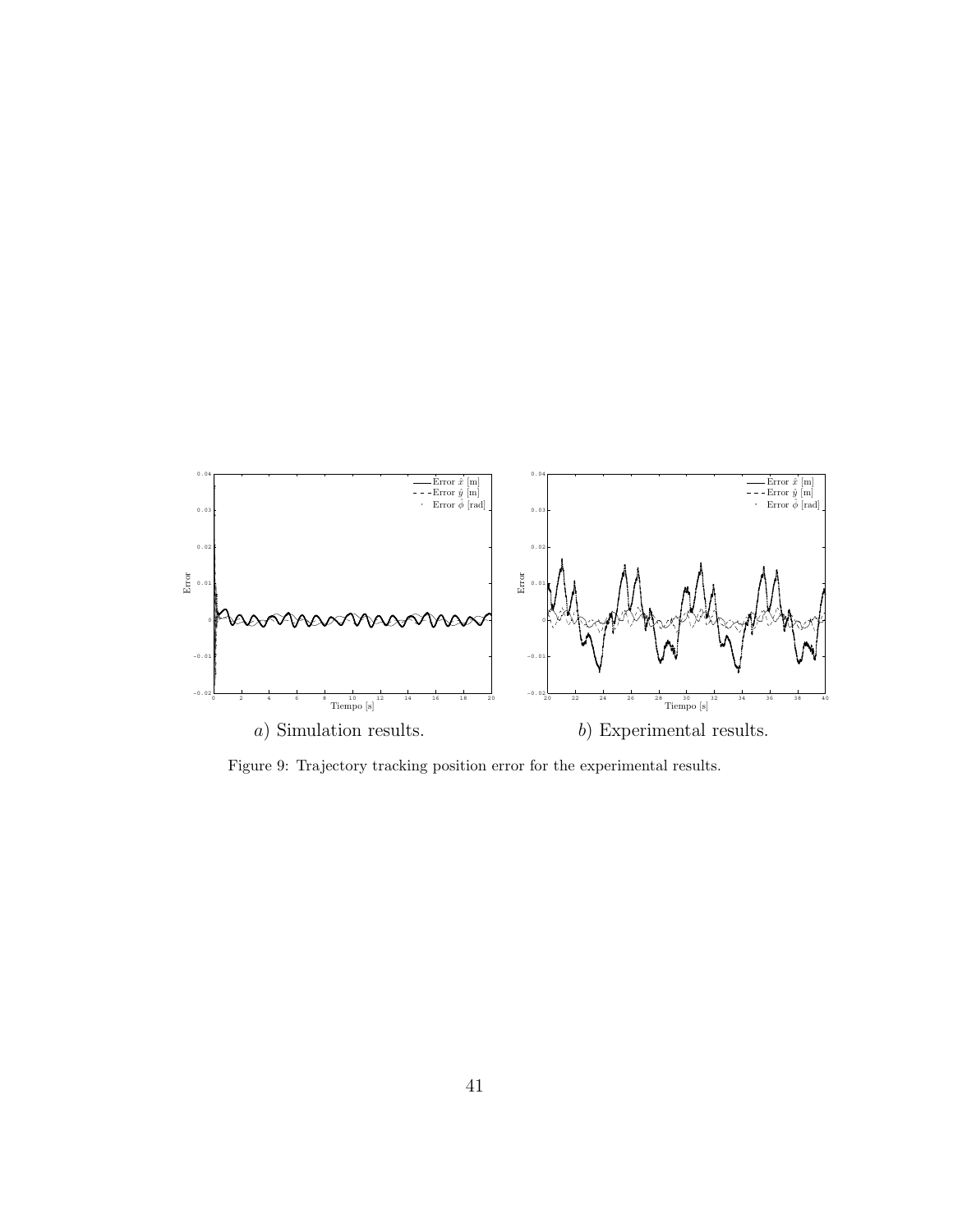List of figure captions:

Figure 1: a) Schematic diagram of the  $3R$  manipulator with a parallelogram five-bar mechanism. b) Real photo of the robot.

Figure 2: Pseudocode of the DE algorithm with the constraint handling mechanism.  $randint(1, D)$  is a uniformly distributed integer random number generator.

Figure 3: DE variants (Price, Storn & Lampinen, 2005; Feoktistov & Janaqi, 2004).

Figure 4: Pseudocode of the proposed method included into the DE variants to efficiently handle the inequality dynamic constraint. CICV is a counter of inequality constraint violation.

Figure 5: Box plots of the runs of each DE variant **with** the inclusion of the proposed method to efficiently handle unstable dynamics. 1)  $\text{Rand}/1/\text{Bin}, 2)$   $\text{Rand}/1/\text{Exp}, 3)$   $\text{Best}/1/\text{Bin}, 4)$   $\text{Best}/1/\text{Exp}, 5)$  Current-to-Rand/1, 6) Current-to-best/1, 7) Current-to-rand/1/Bin, 8) Rand/2/Dir.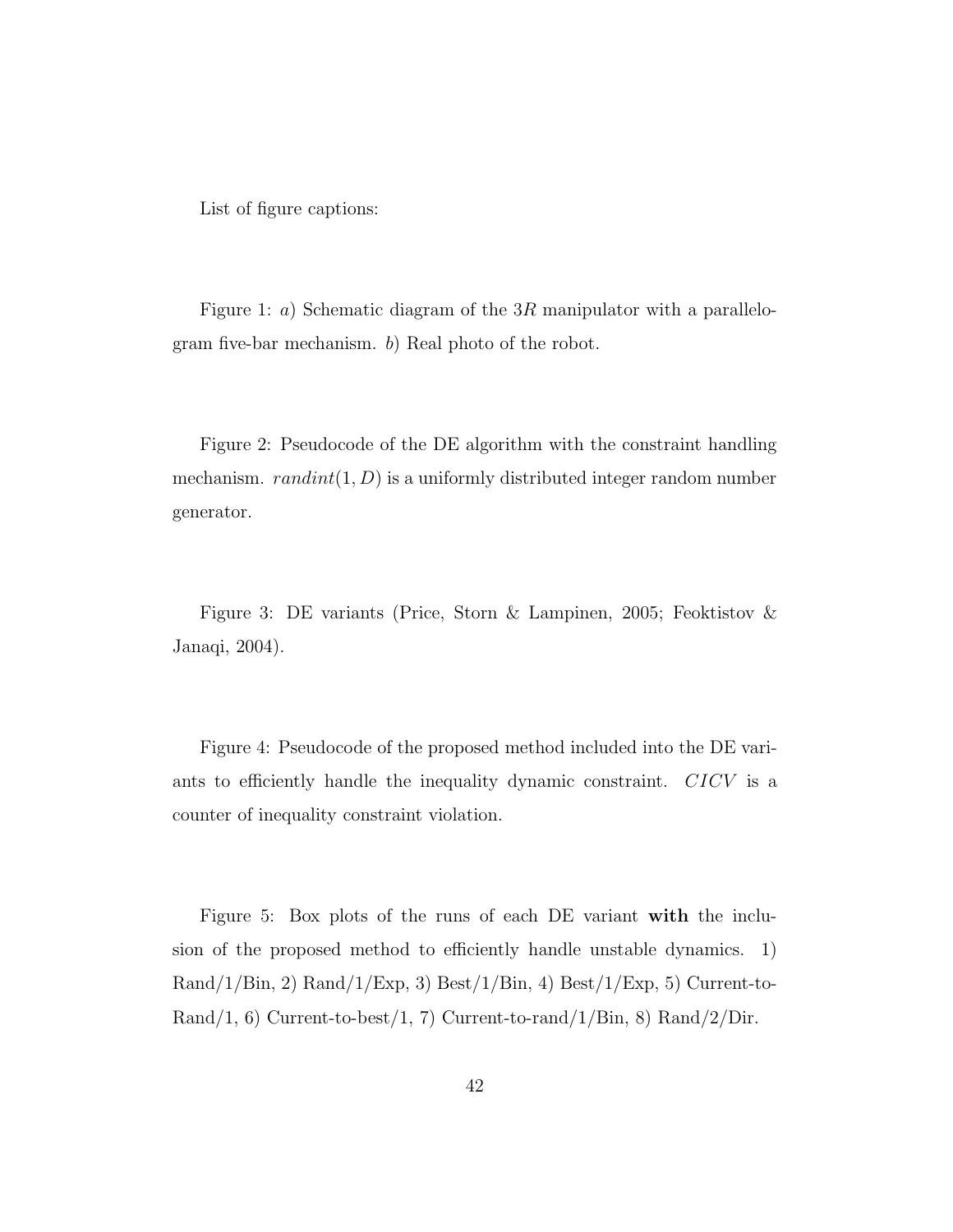Figure 6: Run 3 of the variant Best/1/Bin with the inclusion of the proposed method to efficiently handle unstable dynamics. a) Behavior of the number of feasible individuals in the population through generations. b) Behavior of the number of times that objective functions were not completely evaluated in the population through generations (unstable vector).

Figure 7: Behavior of the performance function in the generations. a) and b) with the proposal. c) and d) without the proposal.

Figure 8: Simulation and experimental results for the trajectory tracking with the best PID control gains.

Figure 9: Trajectory tracking position error for the experimental results.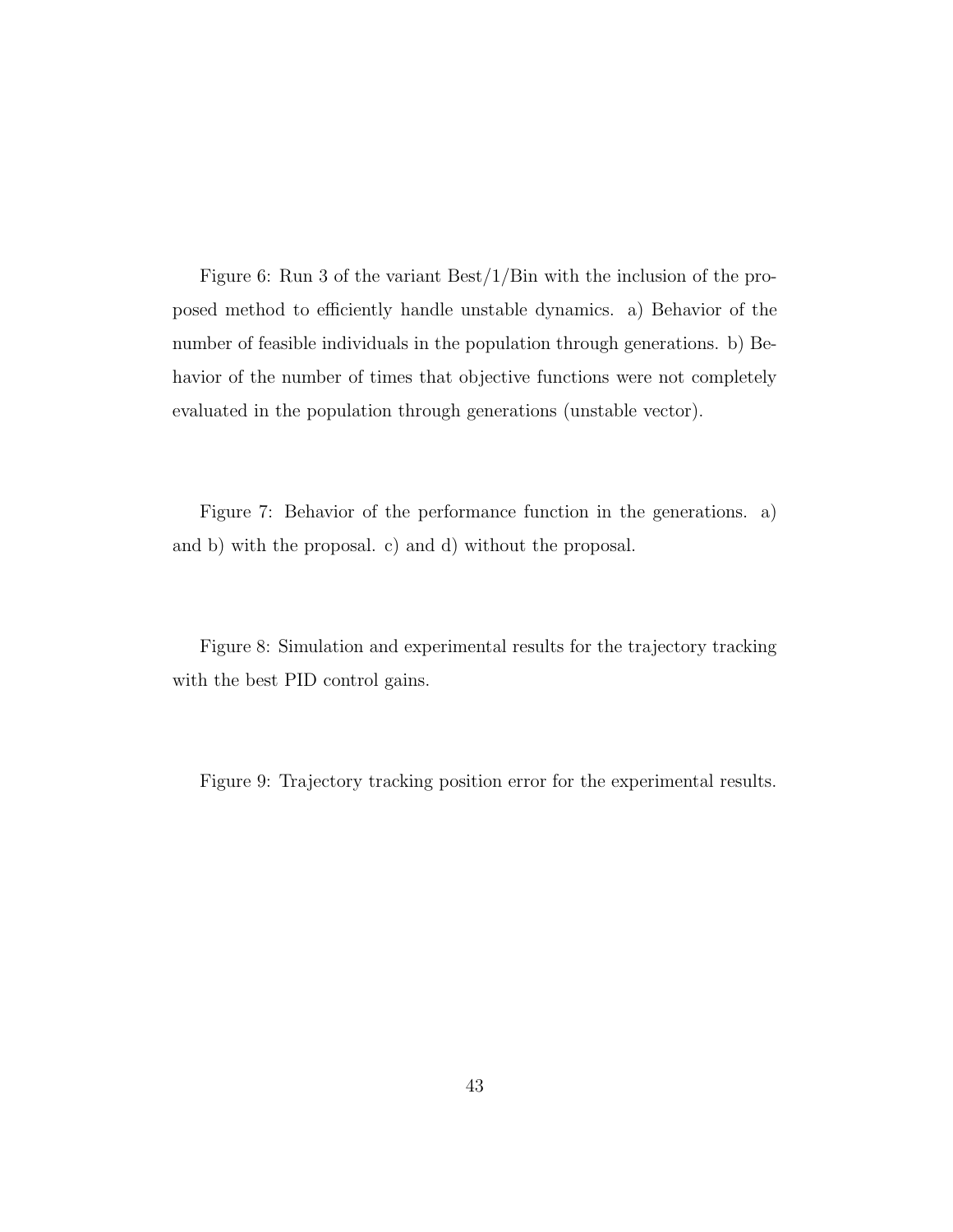List of table captions:

Table 1: Kinematic and dynamic parameters of the ppr5bm. For all links, the mass center length  $\gamma$  presents zero value.

Table 2: Performance of DE variants for all runs **with** the inclusion of the proposed method to efficiently handle unstable dynamics.

Table 3: Performance of three different meta-heuristic algorithms for all runs **without** the inclusion of a constraint and the method to efficiently handle unstable dynamics

Table 4: Performance of the DE variants for all runs **without** the inclusion of the proposed method to efficiently handle unstable dynamics

Table 5: Wilcoxon signed rank test results. Comparative statistical results for the DE variants **with** and **without** the inclusion of the proposed method to efficiently handle unstable dynamics.